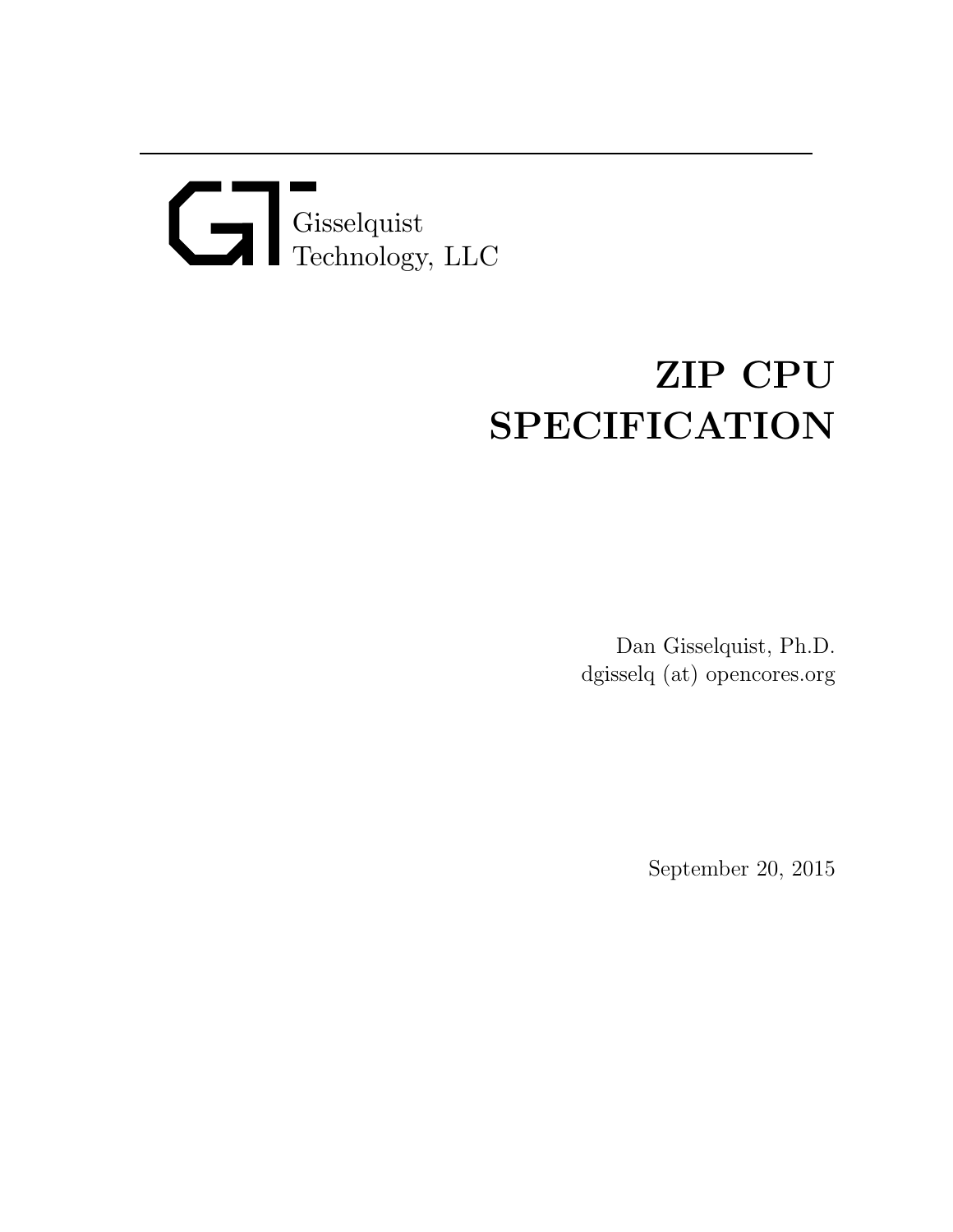Copyright (C) 2015, Gisselquist Technology, LLC

This project is free software (firmware): you can redistribute it and/or modify it under the terms of the GNU General Public License as published by the Free Software Foundation, either version 3 of the License, or (at your option) any later version.

This program is distributed in the hope that it will be useful, but WITHOUT ANY WAR-RANTY; without even the implied warranty of MERCHANTIBILITY or FITNESS FOR A PAR-TICULAR PURPOSE. See the GNU General Public License for more details.

You should have received a copy of the GNU General Public License along with this program. If not, see  $\frac{\text{http://www.gnu.org/} \cdot \text{circes}}{\text{...}}$  for a copy.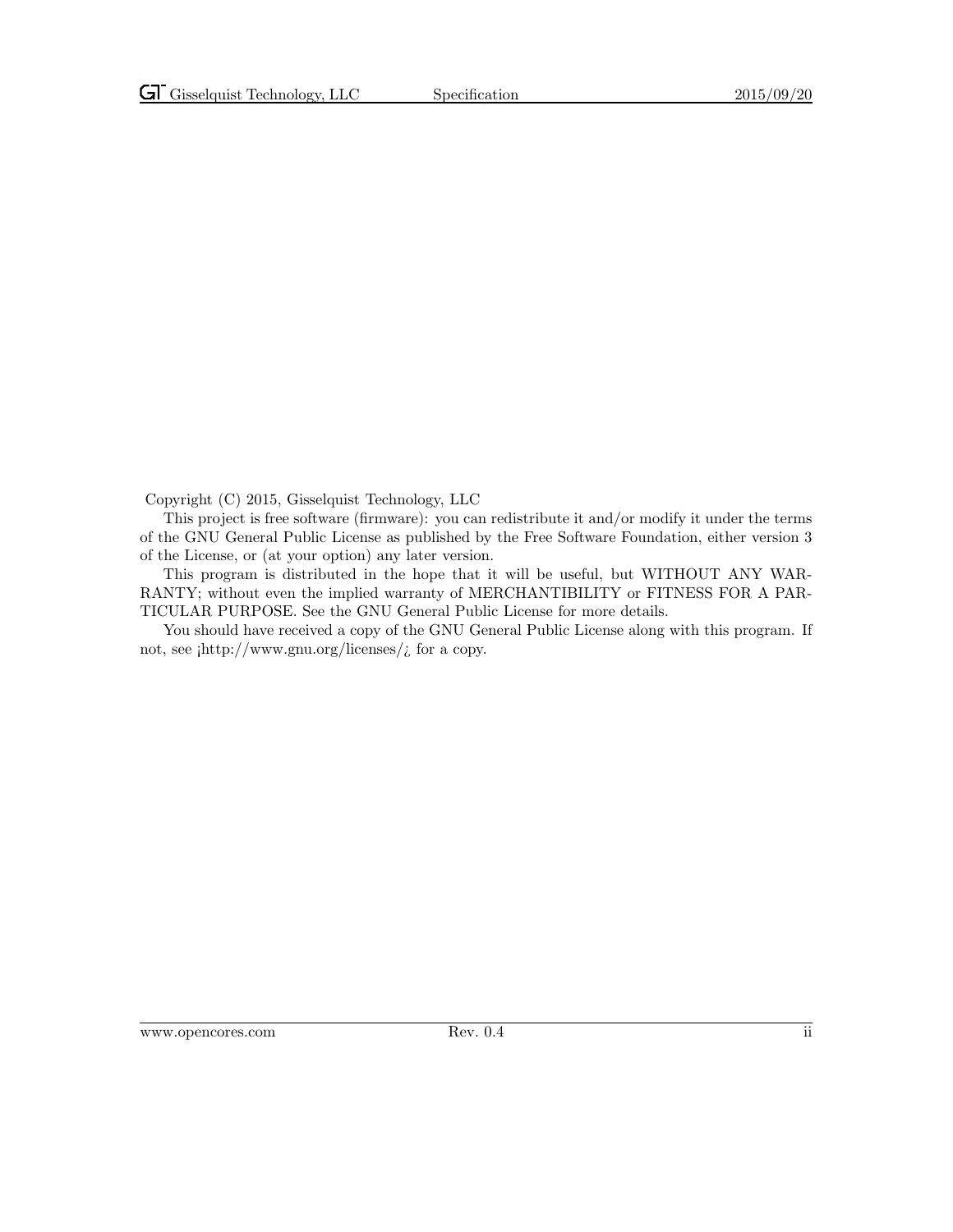### Revision History

| Rev. | Date      | Author      | Description                                   |
|------|-----------|-------------|-----------------------------------------------|
| 0.4  | 9/19/2015 | Gisselquist | Added DMA controller, improved stall informa- |
|      |           |             | tion, and self-assessment info.               |
| 0.3  | 8/22/2015 | Gisselquist | First completed draft                         |
| 0.2  | 8/19/2015 | Gisselquist | Still Draft, more complete                    |
| 0.1  | 8/17/2015 | Gisselquist | Incomplete First Draft                        |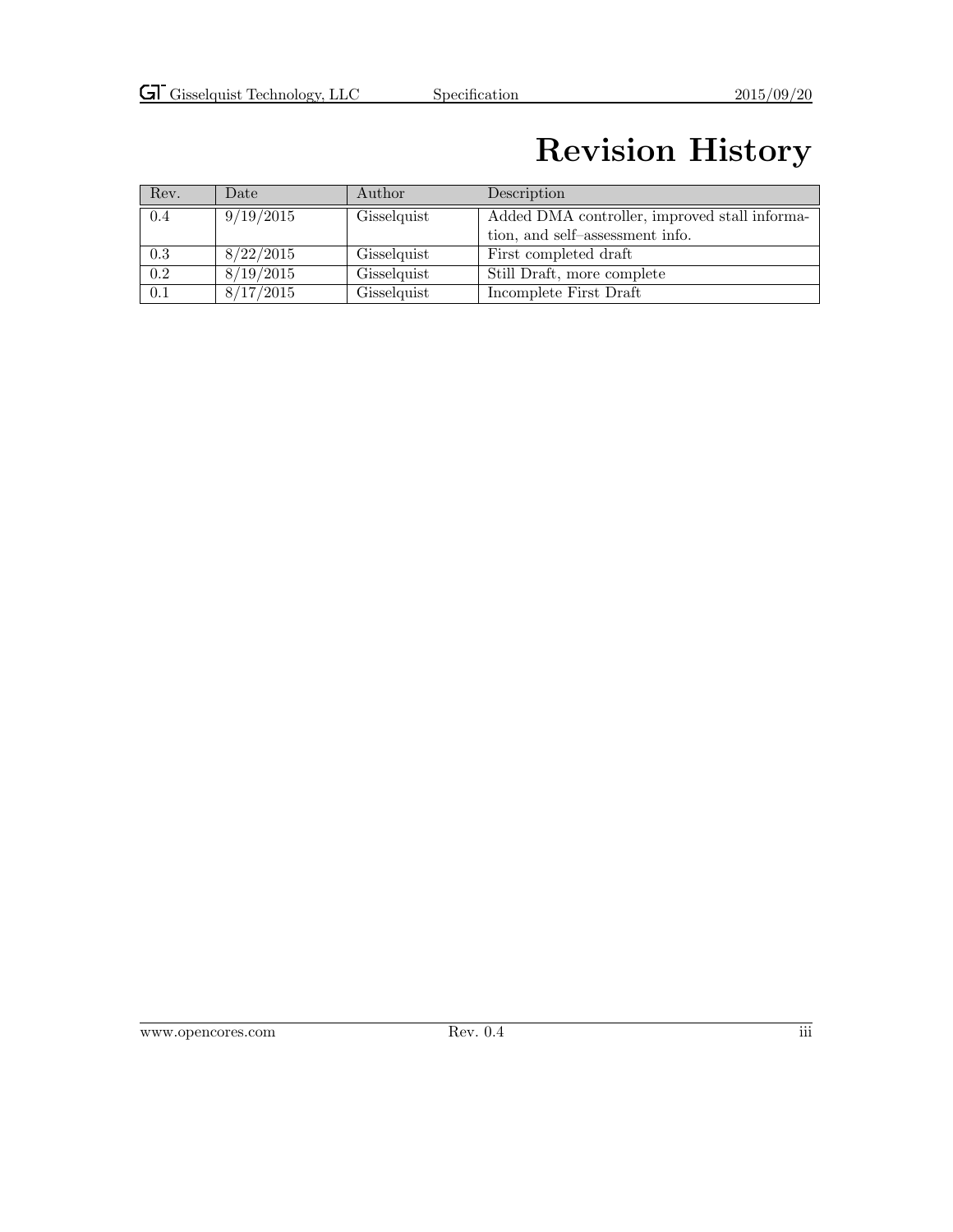Page

### **Contents**

#### [1 Introduction](#page-7-0) . . . . . . . . . . . . . . . . . . . . . . . . . . . . . . . . . . . . . . . . 1 [2 CPU Architecture](#page-11-0) . . . . . . . . . . . . . . . . . . . . . . . . . . . . . . . . . . . . . 5 [2.1 Simplified Bus](#page-11-1) . . . . . . . . . . . . . . . . . . . . . . . . . . . . . . . . . . . . . . . 5 [2.2 Register Set](#page-11-2) . . . . . . . . . . . . . . . . . . . . . . . . . . . . . . . . . . . . . . . . . 5 [2.3 Conditional Instructions](#page-13-0) . . . . . . . . . . . . . . . . . . . . . . . . . . . . . . . . . . 7 [2.4 Operand B](#page-14-0) . . . . . . . . . . . . . . . . . . . . . . . . . . . . . . . . . . . . . . . . . 8 [2.5 Address Modes](#page-14-1) . . . . . . . . . . . . . . . . . . . . . . . . . . . . . . . . . . . . . . . 8 [2.6 Move Operands](#page-14-2) . . . . . . . . . . . . . . . . . . . . . . . . . . . . . . . . . . . . . . . 8 [2.7 Multiply Operations](#page-15-0) . . . . . . . . . . . . . . . . . . . . . . . . . . . . . . . . . . . . 9 [2.8 Floating Point](#page-15-1) . . . . . . . . . . . . . . . . . . . . . . . . . . . . . . . . . . . . . . . 9 [2.9 Native Instructions](#page-15-2) . . . . . . . . . . . . . . . . . . . . . . . . . . . . . . . . . . . . . 9 [2.10 Derived Instructions](#page-17-0) . . . . . . . . . . . . . . . . . . . . . . . . . . . . . . . . . . . . 11 [2.11 Pipeline Stages](#page-17-1) . . . . . . . . . . . . . . . . . . . . . . . . . . . . . . . . . . . . . . . 11 [2.12 Pipeline Stalls](#page-21-0) . . . . . . . . . . . . . . . . . . . . . . . . . . . . . . . . . . . . . . . . 15 [3 Peripherals](#page-24-0) . . . . . . . . . . . . . . . . . . . . . . . . . . . . . . . . . . . . . . . . . 18 [3.1 Interrupt Controller](#page-24-1) . . . . . . . . . . . . . . . . . . . . . . . . . . . . . . . . . . . . 18 [3.2 Counter](#page-25-0) . . . . . . . . . . . . . . . . . . . . . . . . . . . . . . . . . . . . . . . . . . . 19 [3.3 Timer](#page-25-1) . . . . . . . . . . . . . . . . . . . . . . . . . . . . . . . . . . . . . . . . . . . . 19 [3.4 Watchdog Timer](#page-25-2) . . . . . . . . . . . . . . . . . . . . . . . . . . . . . . . . . . . . . . 19 [3.5 Jiffies](#page-26-0) . . . . . . . . . . . . . . . . . . . . . . . . . . . . . . . . . . . . . . . . . . . . 20 [3.6 Direct Memory Access Controller](#page-26-1) . . . . . . . . . . . . . . . . . . . . . . . . . . . . . 20 [4 Operation](#page-28-0) . . . . . . . . . . . . . . . . . . . . . . . . . . . . . . . . . . . . . . . . . . 22 [4.1 Example: Idle Task](#page-28-1) . . . . . . . . . . . . . . . . . . . . . . . . . . . . . . . . . . . . . 22 [4.2 Example: Memory Copy](#page-29-0) . . . . . . . . . . . . . . . . . . . . . . . . . . . . . . . . . . 23 [4.3 Context Switch](#page-30-0) . . . . . . . . . . . . . . . . . . . . . . . . . . . . . . . . . . . . . . . 24 [5 Registers](#page-35-0) . . . . . . . . . . . . . . . . . . . . . . . . . . . . . . . . . . . . . . . . . . 29 [5.1 Peripheral Registers](#page-36-0) . . . . . . . . . . . . . . . . . . . . . . . . . . . . . . . . . . . . 30 [5.2 Debug Port Registers](#page-39-0) . . . . . . . . . . . . . . . . . . . . . . . . . . . . . . . . . . . . 33 [6 Wishbone Datasheets](#page-41-0) . . . . . . . . . . . . . . . . . . . . . . . . . . . . . . . . . . . 35 [7 Clocks](#page-43-0) . . . . . . . . . . . . . . . . . . . . . . . . . . . . . . . . . . . . . . . . . . . . 37 [8 I/O Ports](#page-44-0) . . . . . . . . . . . . . . . . . . . . . . . . . . . . . . . . . . . . . . . . . . 38 [9 Initial Assessment](#page-46-0) . . . . . . . . . . . . . . . . . . . . . . . . . . . . . . . . . . . . . 40 [9.1 The Good](#page-46-1) . . . . . . . . . . . . . . . . . . . . . . . . . . . . . . . . . . . . . . . . . . 40 [9.2 The Not so Good](#page-47-0) . . . . . . . . . . . . . . . . . . . . . . . . . . . . . . . . . . . . . . 41 [9.3 The Next Generation](#page-48-0) . . . . . . . . . . . . . . . . . . . . . . . . . . . . . . . . . . . . 42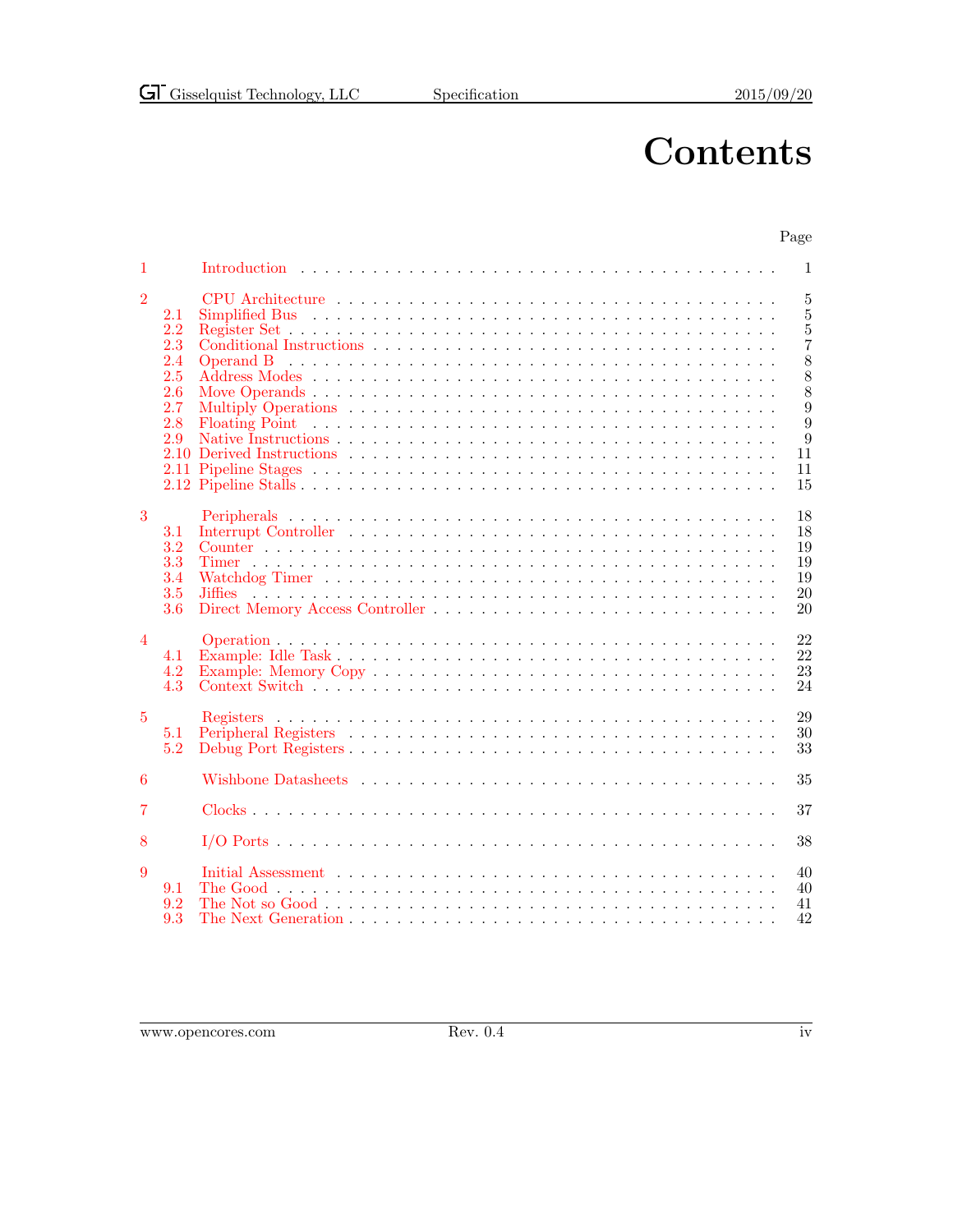# Figures

| Figure |                                                                                                                                                                                                                                | Page |
|--------|--------------------------------------------------------------------------------------------------------------------------------------------------------------------------------------------------------------------------------|------|
|        |                                                                                                                                                                                                                                |      |
| 1.1    | Zip CPU internal pipeline architecture $\ldots \ldots \ldots \ldots \ldots \ldots \ldots$ 2                                                                                                                                    |      |
| 2.1    | Zip CPU Register File response to the contract of the contract of the contract of the contract of the contract of the contract of the contract of the contract of the contract of the contract of the contract of the contract |      |
| 3.1    |                                                                                                                                                                                                                                |      |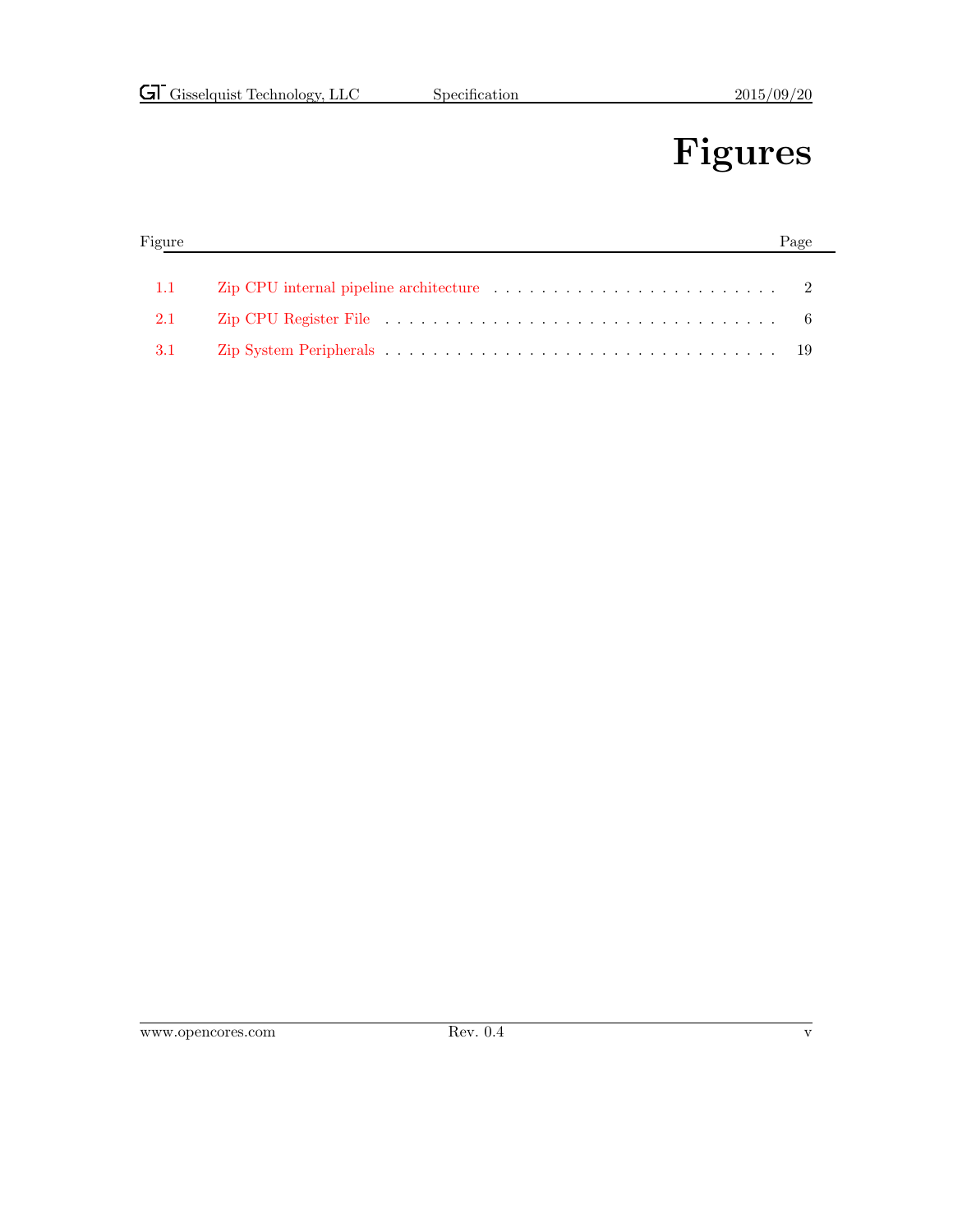# Tables

#### Table Page **Page 2018**

| 2.1<br>2.2<br>2.3<br>2.4<br>2.5<br>2.6<br>2.7<br>2.8        | 6<br>$\overline{7}$<br>Conditions for conditional operand execution $\ldots \ldots \ldots \ldots \ldots \ldots \ldots$<br>8<br>10<br>12<br>13<br>14<br>15 |
|-------------------------------------------------------------|-----------------------------------------------------------------------------------------------------------------------------------------------------------|
| 4.1<br>4.2<br>4.3<br>4.4<br>4.5<br>4.6<br>4.7<br>4.8        | 23<br>23<br>24<br>25<br>Checking for whether the user issued a TRAP instruction<br>25<br>26<br>27<br>27                                                   |
| 5.1<br>5.2<br>5.3<br>5.4<br>5.5<br>5.6<br>5.7<br>5.8<br>5.9 | 29<br>29<br>30<br>31<br>31<br>31<br>32<br>33<br>34                                                                                                        |
| 6.1<br>6.2                                                  | Wishbone Datasheet for the Debug Interface $\dots\dots\dots\dots\dots\dots\dots\dots\dots\dots$<br>35<br>Wishbone Datasheet for the CPU as Master<br>36   |
| 7.1<br>8.1<br>8.2<br>8.3                                    | 37<br>38<br>39<br>39                                                                                                                                      |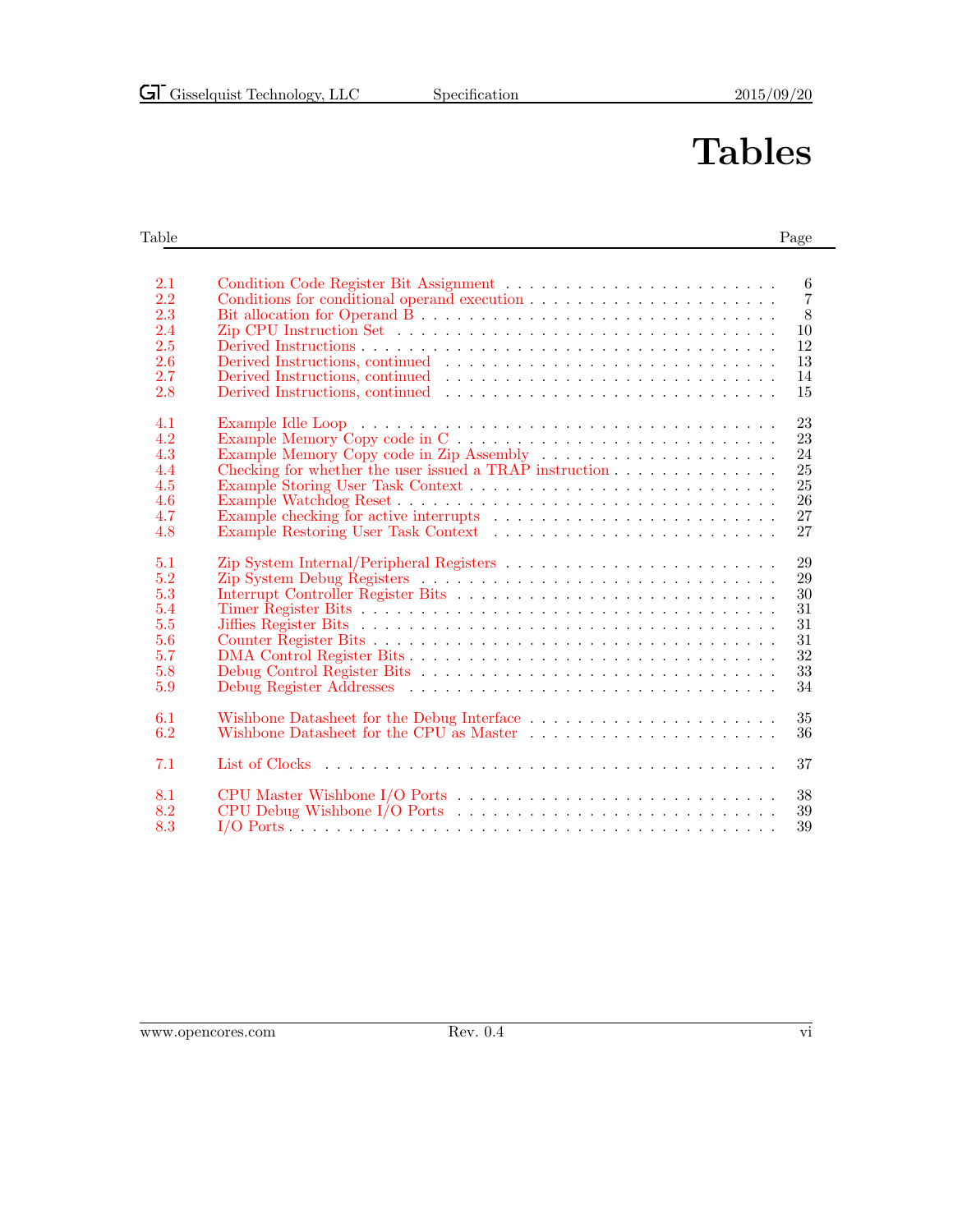### Preface

Many people have asked me why I am building the Zip CPU. ARM processors are good and effective. Xilinx makes and markets Microblaze, Altera Nios, and both have better toolsets than the Zip CPU will ever have. OpenRISC is also available, RISC–V may be replacing it. Why build a new processor?

The easiest, most obvious answer is the simple one: Because I can.

There's more to it, though. There's a lot that I would like to do with a processor, and I want to be able to do it in a vendor independent fashion. First, I would like to be able to place this processor inside an FPGA. Without paying royalties, ARM is out of the question. I would then like to be able to generate Verilog code, both for the processor and the system it sits within, that can run equivalently on both Xilinx and Altera chips, and that can be easily ported from one manufacturer's chipsets to another. Even more, before purchasing a chip or a board, I would like to know that my soft core works. I would like to build a test bench to test components with, and Verilator is my chosen test bench. This forces me to use all Verilog, and it prevents me from using any proprietary cores. For this reason, Microblaze and Nios are out of the question.

Why not OpenRISC? That's a hard question. The OpenRISC team has done some wonderful work on an amazing processor, and I'll have to admit that I am envious of what they've accomplished. I would like to port binutils to the Zip CPU, as I would like to port GCC and GDB. They are way ahead of me. The OpenRISC processor, however, is complex and hefty at about 4,500 LUTs. It has a lot of features of modern CPUs within it that ... well, let's just say it's not the little guy on the block. The Zip CPU is lighter weight, costing only about 2,300 LUTs with no peripherals, and 3,200 LUTs with some very basic peripherals.

My final reason is that I'm building the Zip CPU as a learning experience. The Zip CPU has allowed me to learn a lot about how CPUs work on a very micro level. For the first time, I am beginning to understand many of the Computer Architecture lessons from years ago.

To summarize: Because I can, because it is open source, because it is light weight, and as an exercise in learning.

Dan Gisselquist, Ph.D.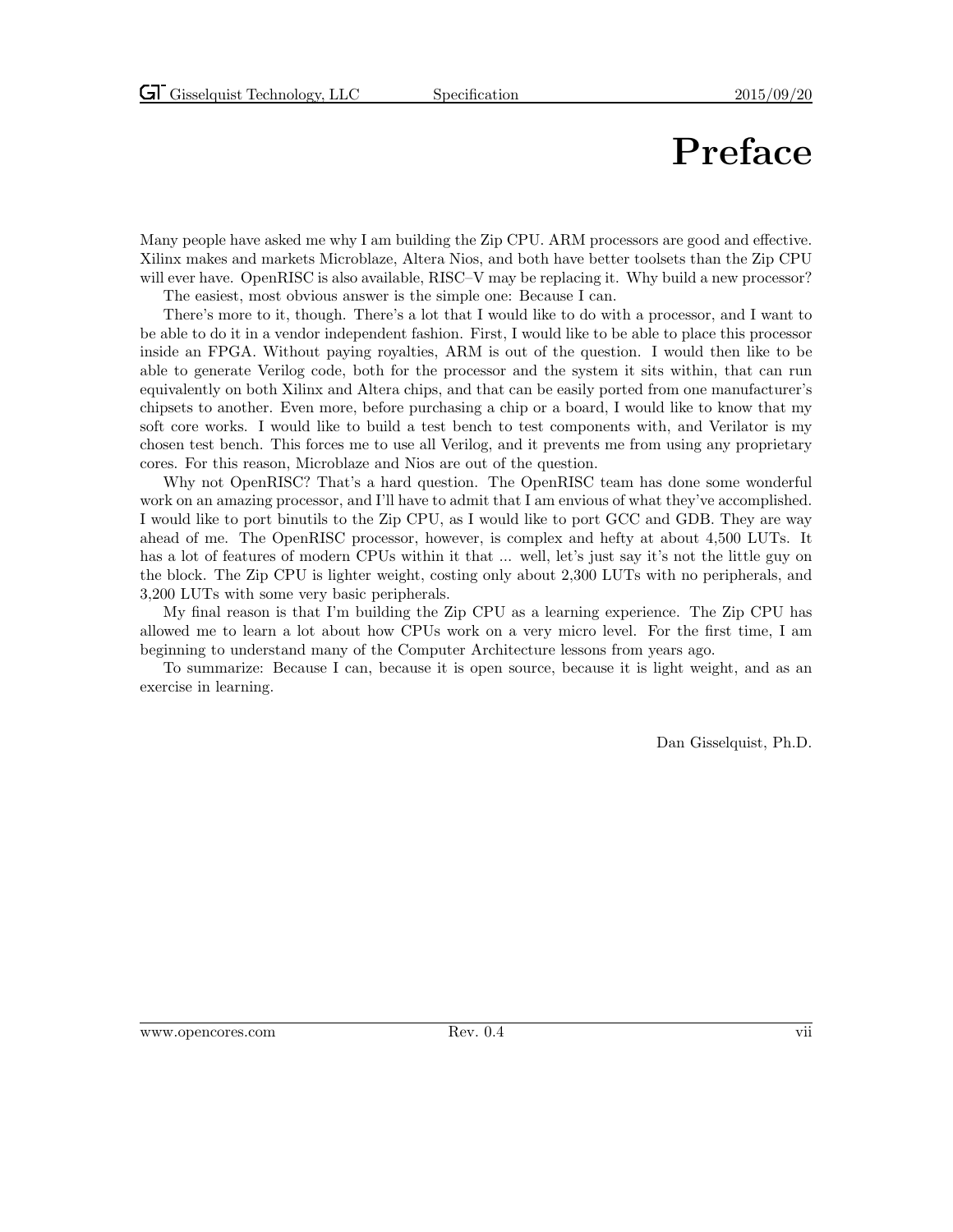### 1.

# Introduction

<span id="page-7-0"></span>The original goal of the Zip CPU was to be a very simple CPU. You might think of it as a poor man's alternative to the OpenRISC architecture. For this reason, all instructions have been designed to be as simple as possible, and are all designed to be executed in one instruction cycle per instruction, barring pipeline stalls. Indeed, even the bus has been simplified to a constant 32-bit width, with no option for more or less. This has resulted in the choice to drop push and pop instructions, pre-increment and post-decrement addressing modes, and more.

For those who like buzz words, the Zip CPU is:

- A 32-bit CPU: All registers are 32-bits, addresses are 32-bits, instructions are 32-bits wide, etc.
- A RISC CPU. There is no microcode for executing instructions. All instructions are designed to be completed in one clock cycle.
- A Load/Store architecture. (Only load and store instructions can access memory.)
- Wishbone compliant. All peripherals are accessed just like memory across this bus.
- A Von-Neumann architecture. (The instructions and data share a common bus.)
- A pipelined architecture, having stages for Prefetch, Decode, Read-Operand, the ALU/Memory unit, and Write-back. See Fig. [1.1](#page-8-0) for a diagram of this structure.
- Completely open source, licensed under the GPL.<sup>[1](#page-7-1)</sup>

Now, however, that I've worked on the Zip CPU for a while, it is not nearly as simple as I originally hoped. Worse, I've had to adjust to create capabilities that I was never expecting to need. These include:

- External Debug: Once placed upon an FPGA, some external means is still necessary to debug this CPU. That means that there needs to be an external register that can control the CPU: reset it, halt it, step it, and tell whether it is running or not. My chosen interface includes a second register similar to this control register. This second register allows the external controller or debugger to examine registers internal to the CPU.
- Internal Debug: Being able to run a debugger from within a user process requires an ability to step a user process from within a debugger. It also requires a break instruction that can be substituted for any other instruction, and substituted back. The break is actually difficult:

<span id="page-7-1"></span><sup>&</sup>lt;sup>1</sup>Should you need a copy of the Zip CPU licensed under other terms, please contact me.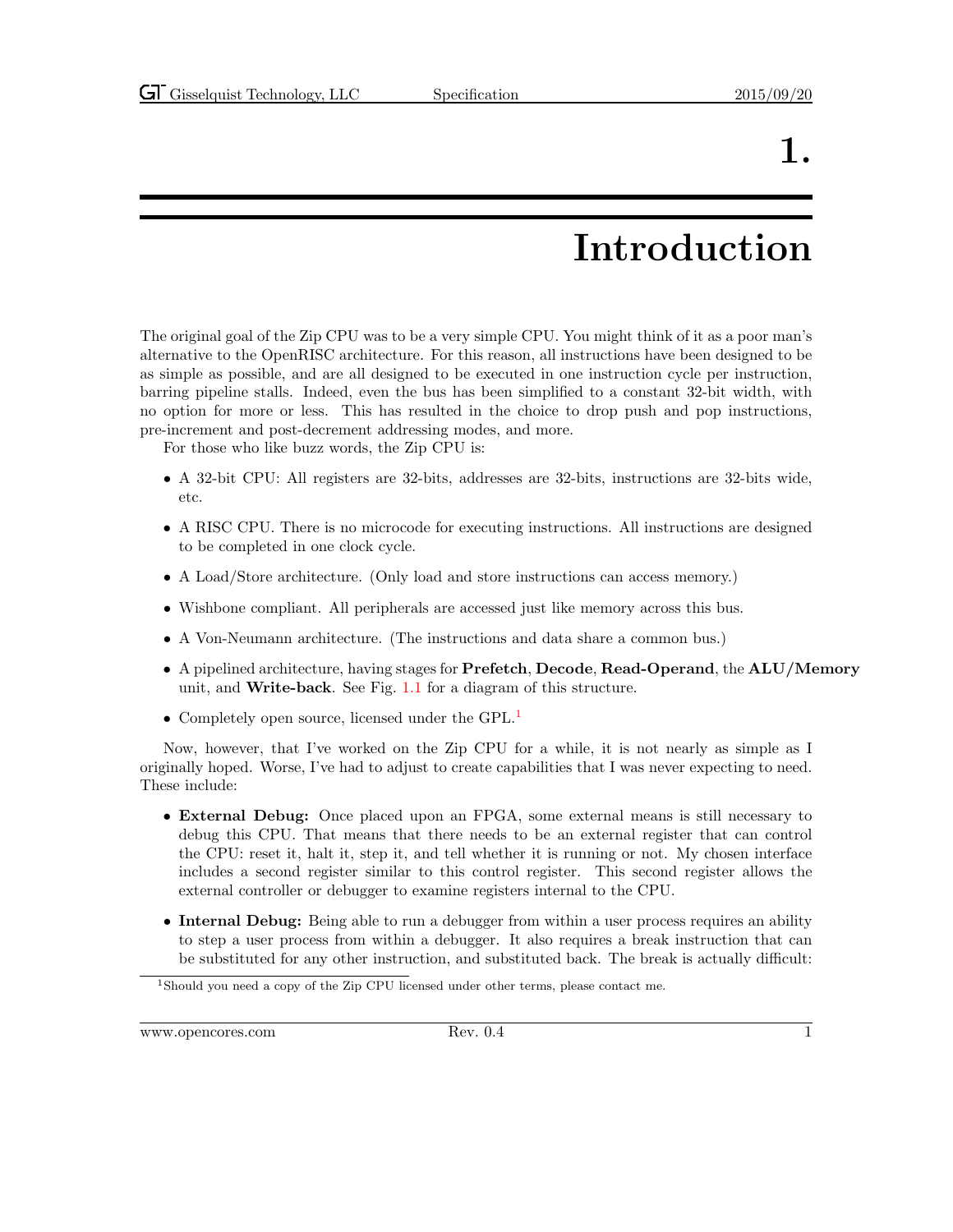

<span id="page-8-0"></span>Figure 1.1: Zip CPU internal pipeline architecture

the break instruction cannot be allowed to execute. That way, upon a break, the debugger should be able to jump back into the user process to step the instruction that would've been at the break point initially, and then to replace the break after passing it.

Incidentally, this break messes with the prefetch cache and the pipeline: if you change an instruction partially through the pipeline, the whole pipeline needs to be cleansed. Likewise if you change an instruction in memory, you need to make sure the cache is reloaded with the new instruction.

- Prefetch Cache: My original implementation had a very simple prefetch stage. Any time the PC changed the prefetch would go and fetch the new instruction. While this was perhaps this simplest approach, it cost roughly five clocks for every instruction. This was deemed unacceptable, as I wanted a CPU that could execute instructions in one cycle. I therefore have a prefetch cache that issues pipelined wishbone accesses to memory and then pushes instructions at the CPU. Sadly, this accounts for about 20% of the logic in the entire CPU, or 15% of the logic in the entire system.
- Operating System: In order to support an operating system, interrupts and so forth, the CPU needs to support supervisor and user modes, as well as a means of switching between them. For example, the user needs a means of executing a system call. This is the purpose of the 'trap' instruction. This instruction needs to place the CPU into supervisor mode (here equivalent to disabling interrupts), as well as handing it a parameter such as identifying which O/S function was called.

My initial approach to building a trap instruction was to create an external peripheral which, when written to, would generate an interrupt and could return the last value written to it. In practice, this approach didn't work at all: the CPU executed two instructions while waiting for the trap interrupt to take place. Since then, I've decided to keep the rest of the CC register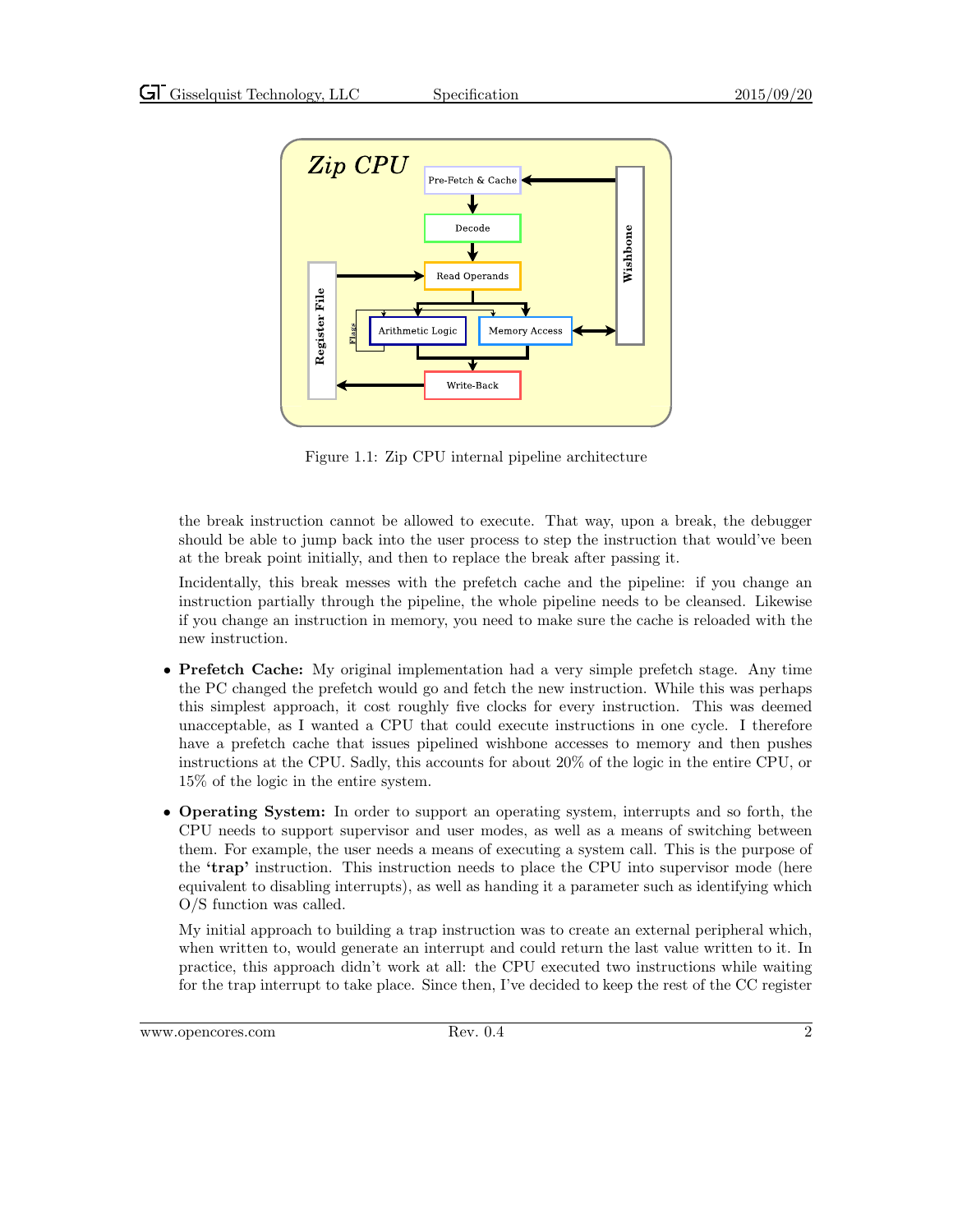for that purpose so that a write to the CC register, with the GIE bit cleared, could be used to execute a trap. This has other problems, though, primarily in the limitation of the uses of the CC register. In particular, the CC register is the best place to put CPU state information and to "announce" special CPU features (floating point, etc). So the trap instruction still switches to interrupt mode, but the CC register is not nearly as useful for telling the supervisor mode processor what trap is being executed.

Modern timesharing systems also depend upon a Timer interrupt to handle task swapping. For the Zip CPU, this interrupt is handled external to the CPU as part of the CPU System, found in zipsystem.v. The timer module itself is found in ziptimer.v.

• Pipeline Stalls: My original plan was to not support pipeline stalls at all, but rather to require the compiler to properly schedule all instructions so that stalls would never be necessary. After trying to build such an architecture, I gave up, having learned some things:

For example, in order to facilitate interrupt handling and debug stepping, the CPU needs to know what instructions have finished, and which have not. In other words, it needs to know where it can restart the pipeline from. Once restarted, it must act as though it had never stopped. This killed my idea of delayed branching, since what would be the appropriate program counter to restart at? The one the CPU was going to branch to, or the ones in the delay slots? This also makes the idea of compressed instruction codes difficult, since, again, where do you restart on interrupt?

So I switched to a model of discrete execution: Once an instruction enters into either the ALU or memory unit, the instruction is guaranteed to complete. If the logic recognizes a branch or a condition that would render the instruction entering into this stage possibly inappropriate (i.e. a conditional branch preceding a store instruction for example), then the pipeline stalls for one cycle until the conditional branch completes. Then, if it generates a new PC address, the stages preceding are all wiped clean.

The discrete execution model allows such things as sleeping: if the CPU is put to "sleep," the ALU and memory stages stall and back up everything before them. Likewise, anything that has entered the ALU or memory stage when the CPU is placed to sleep continues to completion. To handle this logic, each pipeline stage has three control signals: a valid signal, a stall signal, and a clock enable signal. In general, a stage stalls if it's contents are valid and the next step is stalled. This allows the pipeline to fill any time a later stage stalls.

This approach is also different from other pipeline approaches. Instead of keeping the entire pipeline filled, each stage is treated independently. Therefore, individual stages may move forward as long as the subsequent stage is available, regardless of whether the stage behind it is filled.

• Verilog Modules: When examining how other processors worked here on open cores, many of them had one separate module per pipeline stage. While this appeared to me to be a fascinating and commendable idea, my own implementation didn't work out quite so nicely.

As an example, the decode module produces a lot of control wires and registers. Creating a module out of this, with only the simplest of logic within it, seemed to be more a lesson in passing wires around, rather than encapsulating logic.

Another example was the register writeback section. I would love this section to be a module in its own right, and many have made them such. However, other modules depend upon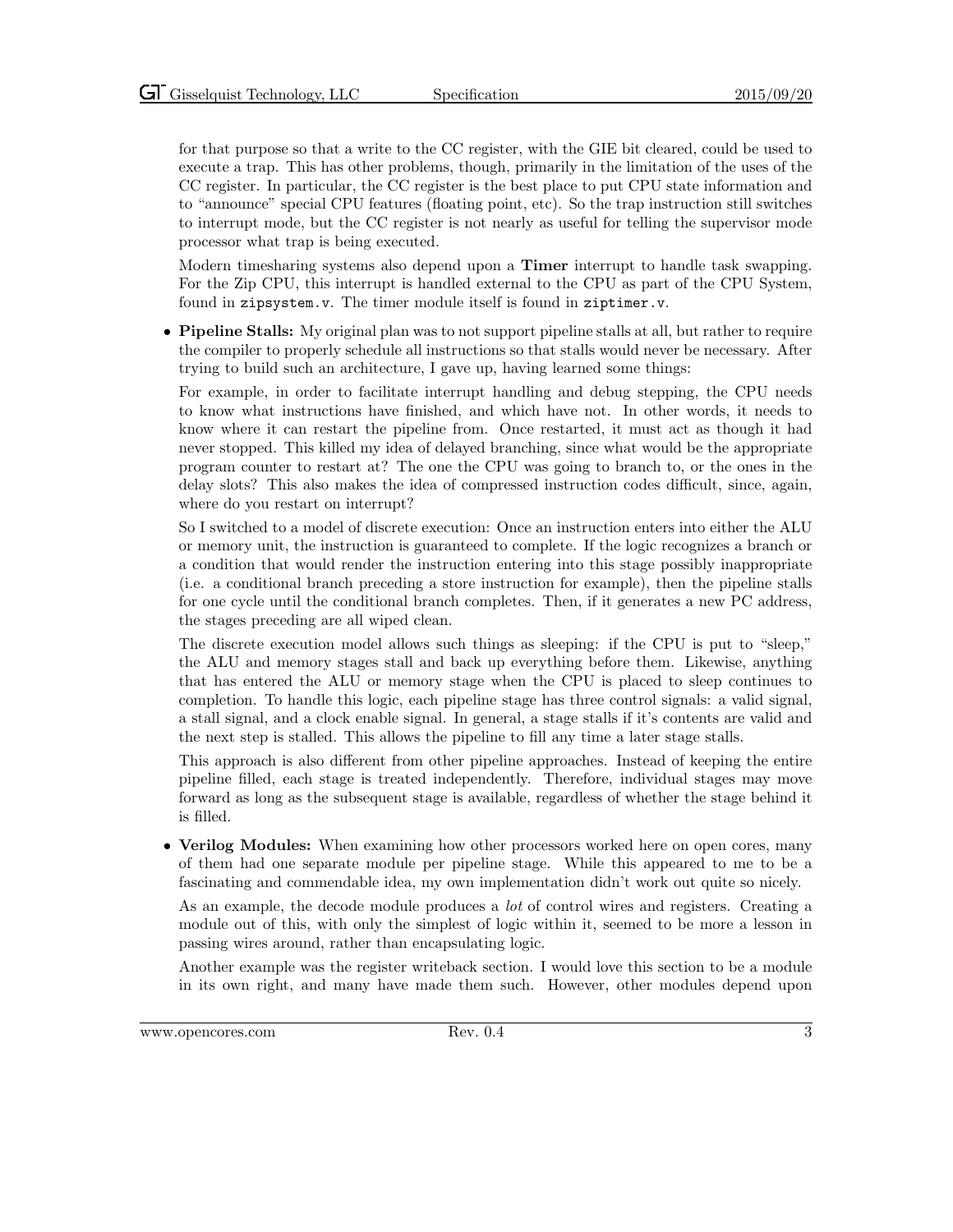writeback results other than just what's placed in the register (i.e., the control wires). For these reasons, I didn't manage to fit this section into it's own module.

The result is that the majority of the CPU code can be found in the zipcpu.v file.

With that introduction out of the way, let's move on to the instruction set.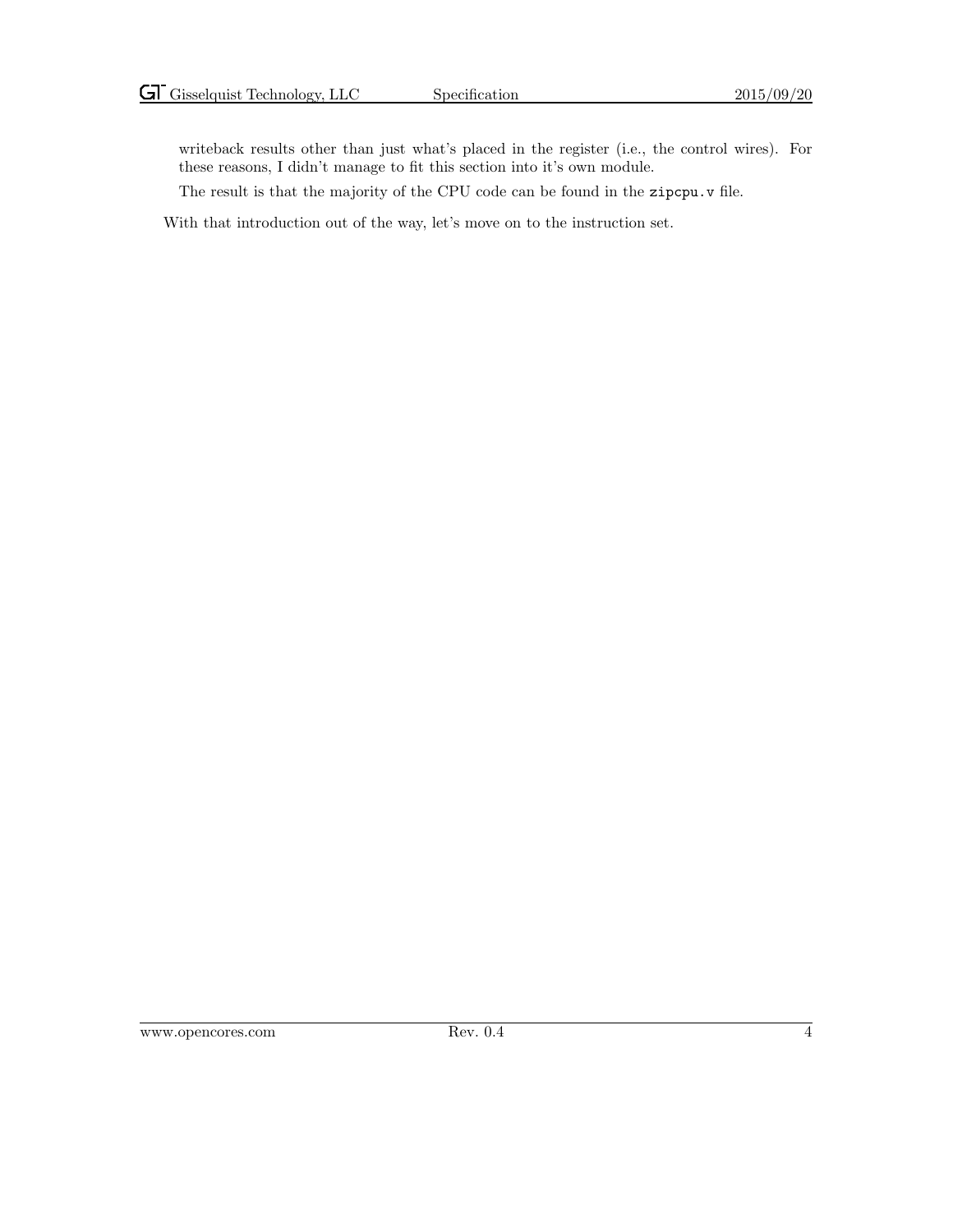### 2.

### CPU Architecture

<span id="page-11-0"></span>The Zip CPU supports a set of two operand instructions, where the second operand (always a register) is the result. The only exception is the store instruction, where the first operand (always a register) is the source of the data to be stored.

#### <span id="page-11-1"></span>2.1 Simplified Bus

The bus architecture of the Zip CPU is that of a simplified WISHBONE bus. It has been simplified in this fashion: all operations are 32–bit operations. The bus is neither little endian nor big endian. For this reason, all words are 32–bits. All instructions are also 32–bits wide. Everything has been built around the 32–bit word.

#### <span id="page-11-2"></span>2.2 Register Set

The Zip CPU supports two sets of sixteen 32-bit registers, a supervisor and a user set as shown in Fig. [2.1.](#page-12-0) The supervisor set is used in interrupt mode when interrupts are disabled, whereas the user set is used otherwise. Of this register set, the Program Counter (PC) is register 15, whereas the status register (SR) or condition code register (CC) is register 14. By convention, the stack pointer will be register 13 and noted as  $(SP)$ –although there is nothing special about this register other than this convention. The CPU can access both register sets via move instructions from the supervisor state, whereas the user state can only access the user registers.

The status register is special, and bears further mention. As shown in Fig. [2.1,](#page-12-1) the lower 11 bits of the status register form a set of CPU state and condition codes. Writes to other bits of this register are preserved.

Of the condition codes, the bottom four bits are the current flags: Zero  $(Z)$ , Carry  $(C)$ , Negative (N), and Overflow (V).

The next bit is a clock enable (0 to enable) or sleep bit (1 to put the CPU to sleep). Setting this bit will cause the CPU to wait for an interrupt (if interrupts are enabled), or to completely halt (if interrupts are disabled).

The sixth bit is a global interrupt enable bit (GIE). When this sixth bit is a '1' interrupts will be enabled, else disabled. When interrupts are disabled, the CPU will be in supervisor mode, otherwise it is in user mode. Thus, to execute a context switch, one only need enable or disable interrupts. (When an interrupt line goes high, interrupts will automatically be disabled, as the CPU goes and deals with its context switch.) Special logic has been added to keep the user mode from setting the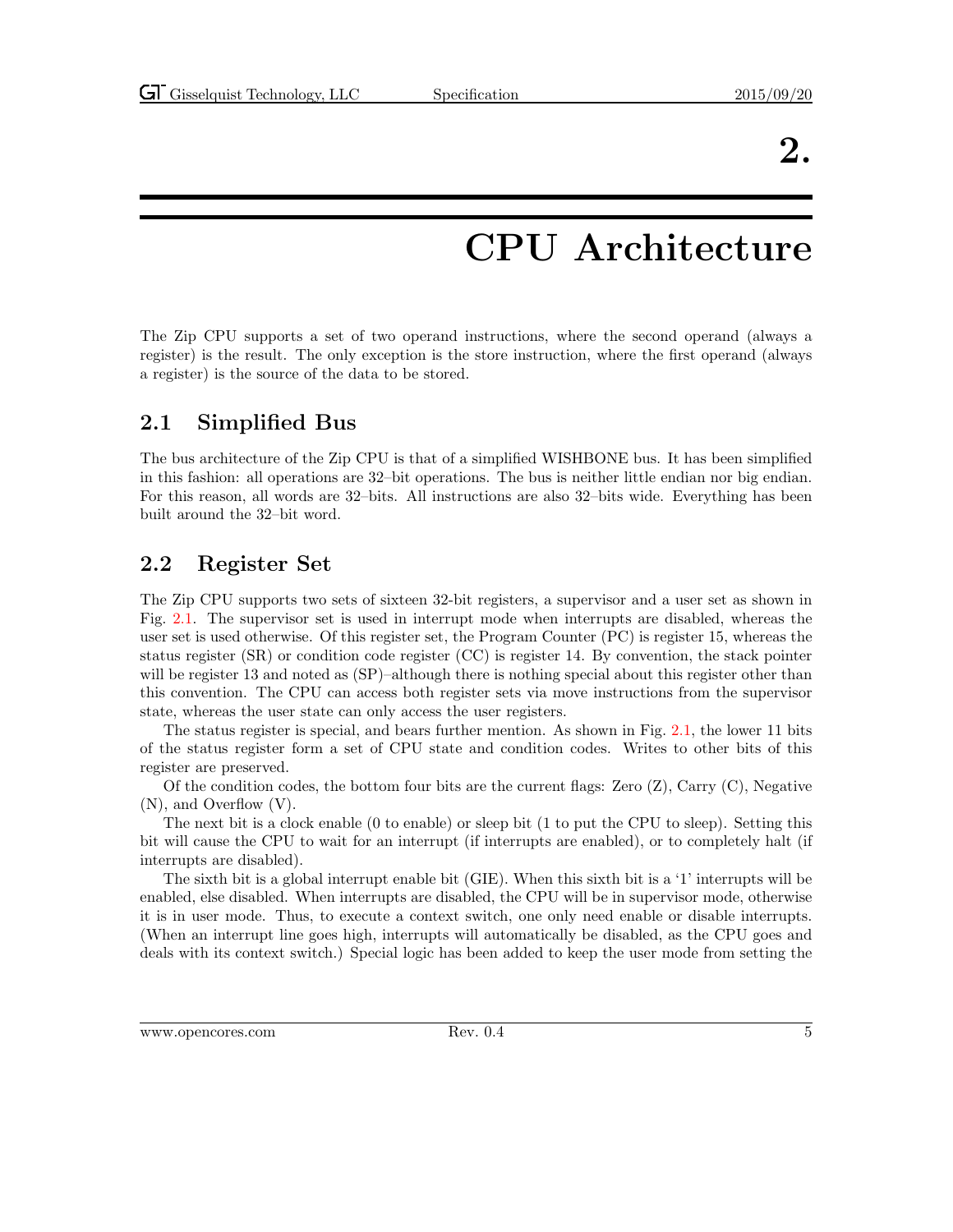| Zip CPU Register Set                         |            |  |                 |                 |  |
|----------------------------------------------|------------|--|-----------------|-----------------|--|
| Supervisor Register Set<br>User Register Set |            |  |                 |                 |  |
| sR0                                          | sR8        |  | uR0             | uR8             |  |
| sR1                                          | sR9        |  | uR1             | uR9             |  |
| sR2                                          | sR10       |  | uR2             | uR10            |  |
| sR3                                          | sR11       |  | uR3             | uR11            |  |
| sR4                                          | sR12       |  | uR4             | uR12            |  |
| sR5                                          | <b>sSP</b> |  | uR5             | $\mathbf{u}$ SP |  |
| sR6                                          | SCC        |  | uR <sub>6</sub> | ucC             |  |
| sR7                                          | SPC        |  | uR7             | uPC             |  |

<span id="page-12-0"></span>Figure 2.1: Zip CPU Register File

| Bit $#$        | Access | Description                                                    |
|----------------|--------|----------------------------------------------------------------|
| 3111           | R/W    | Reserved for future uses                                       |
| 10             | R.     | Reserved for) Bus-Error Flag                                   |
| 9              | R.     | Trap, or user interrupt, Flag. Cleared on return to userspace. |
| 8              | R.     | Reserved for) Illegal Instruction Flag                         |
| 7              | R/W    | Break-Enable                                                   |
| 6              | R/W    | <b>Step</b>                                                    |
| $\overline{5}$ | R/W    | Global Interrupt Enable (GIE)                                  |
| $\overline{4}$ | R/W    | Sleep. When GIE is also set, the CPU waits for an interrupt.   |
| 3              | R/W    | Overflow                                                       |
| $\mathfrak{D}$ | R/W    | Negative. The sign bit was set as a result of the last ALU in- |
|                |        | struction.                                                     |
|                | R/W    | Carry                                                          |
| $\theta$       | R/W    | Zero. The last ALU operation produced a zero.                  |

<span id="page-12-1"></span>Table 2.1: Condition Code Register Bit Assignment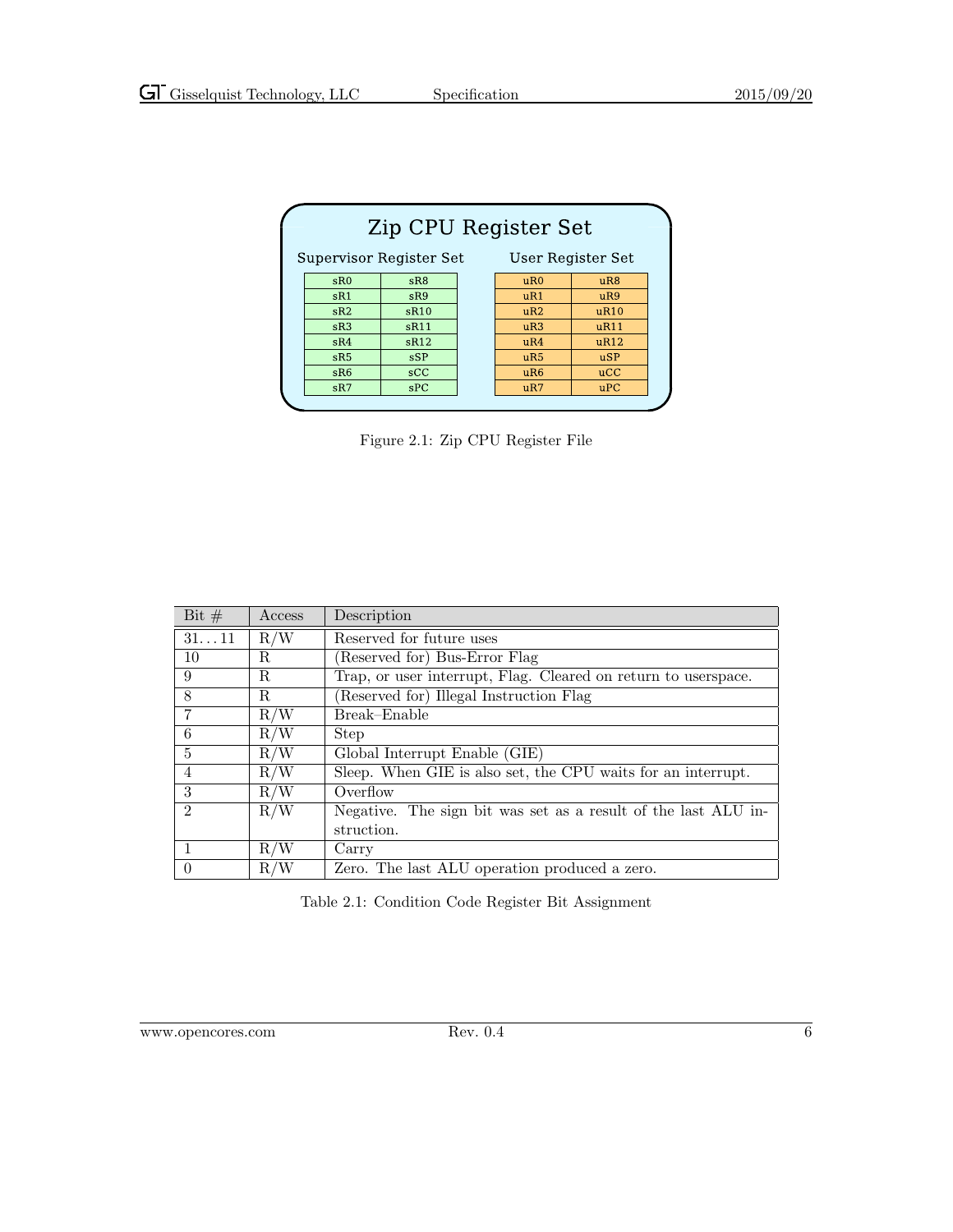| Code             | Mneumonic | Condition                                                            |
|------------------|-----------|----------------------------------------------------------------------|
| 3 <sup>h</sup> 0 | None      | Always execute the instruction                                       |
| $3'$ h1          | . Z       | Only execute when 'Z' is set                                         |
| 3 <sup>h2</sup>  | .NE       | Only execute when 'Z' is not set                                     |
| 3 <sup>h3</sup>  | .GE       | Greater than or equal $(N' \text{ not set}, 'Z' \text{ irrelevant})$ |
| $3'$ h4          | .GT       | Greater than $('N' not set, 'Z' not set)$                            |
| 3 <sup>h5</sup>  | .LT       | Less than $(N \setminus \text{set})$                                 |
| $3'$ h6          | $\cdot$ C | Carry set                                                            |
| $3'$ h7          | $\cdot$ V | Overflow set                                                         |

<span id="page-13-1"></span>Table 2.2: Conditions for conditional operand execution

sleep register and clearing the GIE register at the same time, with clearing the GIE register taking precedence.

The seventh bit is a step bit. This bit can be set from supervisor mode only. After setting this bit, should the supervisor mode process switch to user mode, it would then accomplish one instruction in user mode before returning to supervisor mode. Then, upon return to supervisor mode, this bit will be automatically cleared. This bit has no effect on the CPU while in supervisor mode.

This functionality was added to enable a userspace debugger functionality on a user process, working through supervisor mode of course.

The eighth bit is a break enable bit. This controls whether a break instruction in user mode will halt the processor for an external debugger (break enabled), or whether the break instruction will simply send send the CPU into interrupt mode. Encountering a break in supervisor mode will halt the CPU independent of the break enable bit. This bit can only be set within supervisor mode.

This functionality was added to enable an external debugger to set and manage breakpoints.

The ninth bit is reserved for an illegal instruction bit. When the CPU tries to execute either a non-existant instruction, or an instruction from an address that produces a bus error, the CPU will (once implemented) switch to supervisor mode while setting this bit. The bit will automatically be cleared upon any return to user mode.

The tenth bit is a trap bit. It is set whenever the user requests a soft interrupt, and cleared on any return to userspace command. This allows the supervisor, in supervisor mode, to determine whether it got to supervisor mode from a trap or from an external interrupt or both.

#### <span id="page-13-0"></span>2.3 Conditional Instructions

Most, although not quite all, instructions may be conditionally executed. From the four condition code flags, eight conditions are defined. These are shown in Tbl. [2.2.](#page-13-1) There is no condition code for less than or equal, not C or not V. Sorry, I ran out of space in 3–bits. Conditioning on a non– supported condition is still possible, but it will take an extra instruction and a pipeline stall. (Ex:  $(Stall)$ ; TST \$4, CC; STO.NZ RO,  $(R1)$ )

Conditionally executed ALU instructions will not further adjust the condition codes.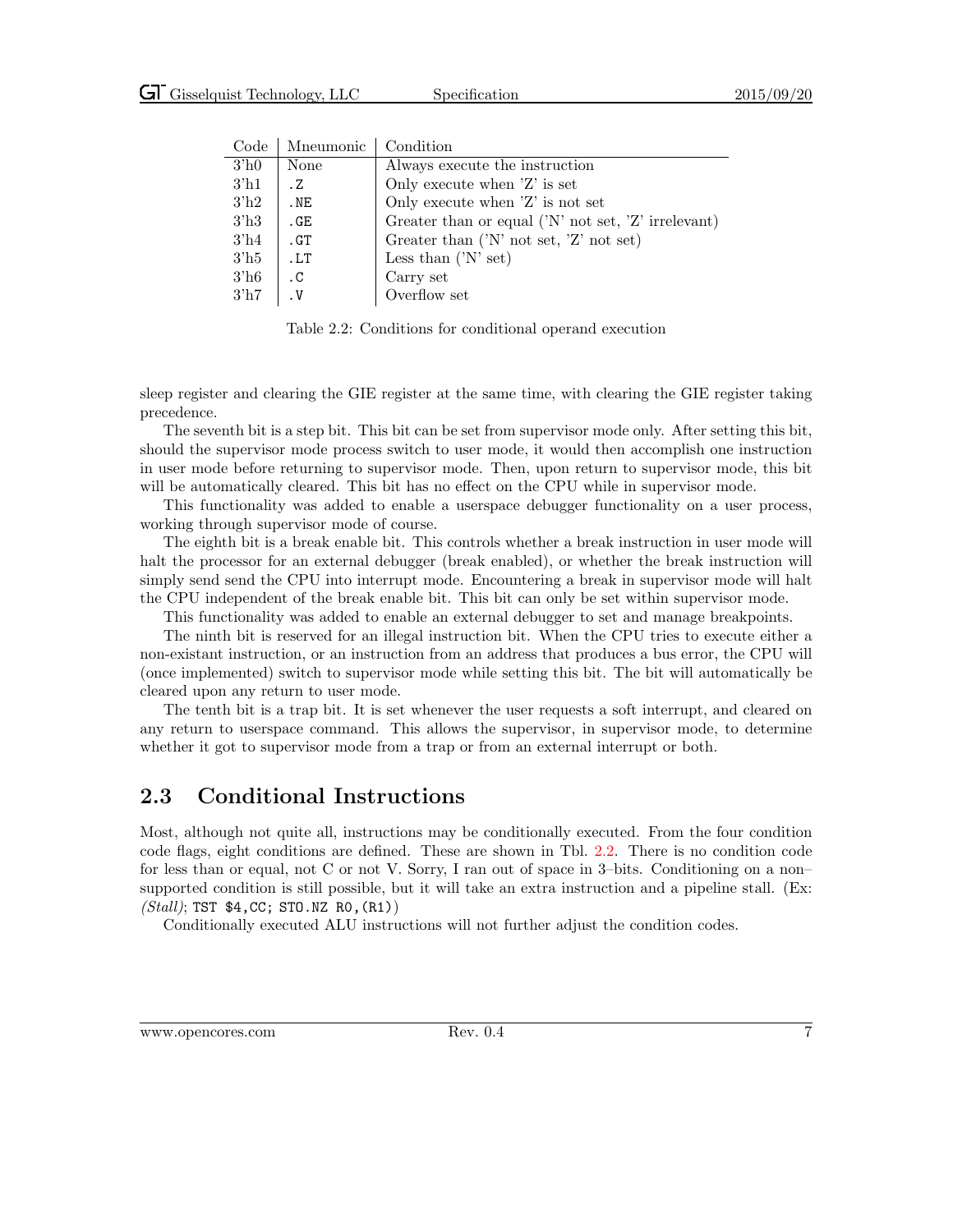|                  | Bit 20   19 $\dots$ 16        | 150                                                |
|------------------|-------------------------------|----------------------------------------------------|
| $1^{\prime}b0$   | 20-bit Signed Immediate value |                                                    |
| 1 <sup>h</sup> 1 |                               | 4-bit Register   $16$ -bit Signed immediate offset |

<span id="page-14-3"></span>Table 2.3: Bit allocation for Operand B

#### <span id="page-14-0"></span>2.4 Operand B

Many instruction forms have a 21-bit source "Operand B" associated with them. This Operand B is either equal to a register plus a signed immediate offset, or an immediate offset by itself. This value is encoded as shown in Tbl. [2.3.](#page-14-3)

Sixteen and twenty bit immediate values don't make sense for all instructions. For example, what is the point of a 20–bit immediate when executing a 16–bit multiply? Likewise, why have a 16–bit immediate when adding to a logical or arithmetic shift? In these cases, the extra bits are reserved for future instruction possibilities.

#### <span id="page-14-1"></span>2.5 Address Modes

The Zip CPU supports two addressing modes: register plus immediate, and immediate address. Addresses are therefore encoded in the same fashion as Operand B's, shown above.

A lot of long hard thought was put into whether to allow pre/post increment and decrement addressing modes. Finding no way to use these operators without taking two or more clocks per instruction,<sup>[1](#page-14-4)</sup> these addressing modes have been removed from the realm of possibilities. This means that the Zip CPU has no native way of executing push, pop, return, or jump to subroutine operations. Each of these instructions can be emulated with a set of instructions from the existing set.

#### <span id="page-14-2"></span>2.6 Move Operands

The previous set of operands would be perfect and complete, save only that the CPU needs access to non–supervisory registers while in supervisory mode. Therefore, the MOV instruction is special and offers access to these registers . . . when in supervisory mode. To keep the compiler simple, the extra bits are ignored in non-supervisory mode (as though they didn't exist), rather than being mapped to new instructions or additional capabilities. The bits indicating which register set each register lies within are the A-Usr and B-Usr bits. When set to a one, these refer to a user mode register. When set to a zero, these refer to a register in the current mode, whether user or supervisor. Further, because a load immediate instruction exists, there is no move capability between an immediate and a register: all moves come from either a register or a register plus an offset.

This actually leads to a bit of a problem: since the MOV instruction encodes which register set each register is coming from or moving to, how shall a compiler or assembler know how to compile a MOV instruction without knowing the mode of the CPU at the time? For this reason, the compiler will assume all MOV registers are supervisor registers, and display them as normal. Anything with

<span id="page-14-4"></span><sup>&</sup>lt;sup>1</sup>The two clocks figure comes from the design of the register set, allowing only one write per clock. That write is either from the memory unit or the ALU, but never both.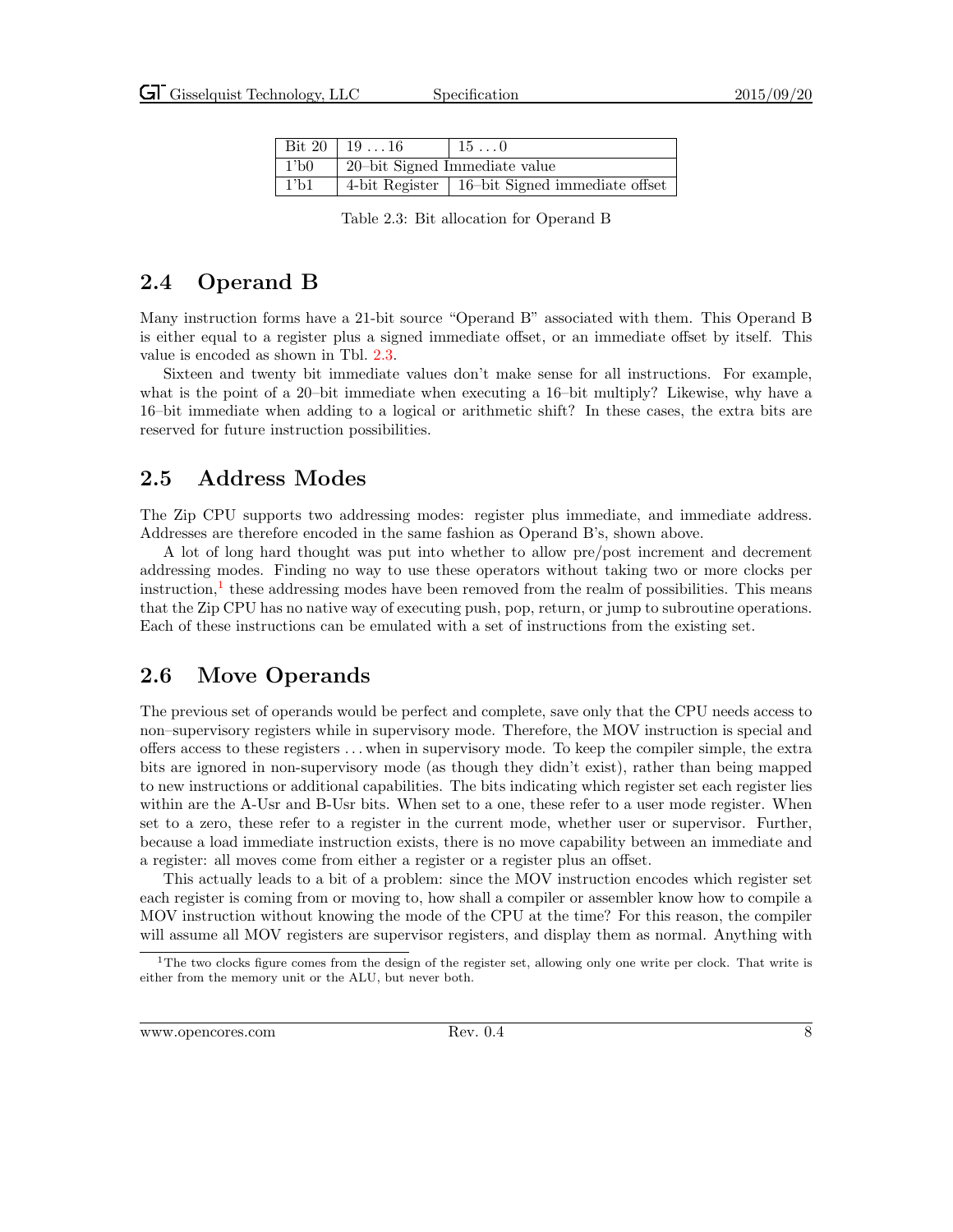the user bit set will be treated as a user register. The CPU will quietly ignore the supervisor bits while in user mode, and anything marked as a user register will always be valid.

### <span id="page-15-0"></span>2.7 Multiply Operations

The Zip CPU supports two Multiply operations, a 16x16 bit signed multiply (MPYS) and a 16x16 bit unsigned multiply (MPYU). In both cases, the operand is a register plus a 16-bit immediate, subject to the rule that the register cannot be the PC or CC registers. The PC register field has been stolen to create a multiply by immediate instruction. The CC register field is reserved.

#### <span id="page-15-1"></span>2.8 Floating Point

The Zip CPU does not (yet) support floating point operations. However, the instruction set reserves two possibilities for future floating point operations.

The first floating point operation hole in the instruction set involves setting a proposed (but nonexistent) floating point bit in the CC register. The next instruction would then simply interpret its operands as floating point instructions. Not all instructions, however, have floating point equivalents. Further, the immediate fields do not apply in floating point mode, and must be set to zero. Not all instructions make sense as floating point operations. Therefore, only the CMP, SUB, ADD, and MPY instructions may be issued as floating point instructions. Other instructions allow the examining of the floating point bit in the CC register. In all cases, the floating point bit is cleared one instruction after it is set.

The other possibility for floating point operations involves exploiting the hole in the instruction set that the NOOP and BREAK instructions reside within. These two instructions use 24–bits of address space, when only a single bit is necessary. A simple adjustment to this space could create instructions with 4–bit register addresses for each register, a 3–bit field for conditional execution, and a 2–bit field for which operation. In this fashion, such a floating point capability would only fill 13–bits of the 24–bit field, still leaving lots of room for expansion.

In both cases, the Zip CPU would support 32–bit single precision floats only, since other choices would complicate the pipeline.

The current architecture does not support a floating point not-implemented interrupt. Any soft floating point emulation must be done deliberately.

#### <span id="page-15-2"></span>2.9 Native Instructions

The instruction set for the Zip CPU is summarized in Tbl. [2.4.](#page-16-0)

As you can see, there's lots of room for instruction set expansion. The NOOP and BREAK instructions are the only instructions within one particular 24–bit hole. The rest of this space is reserved for future enhancements.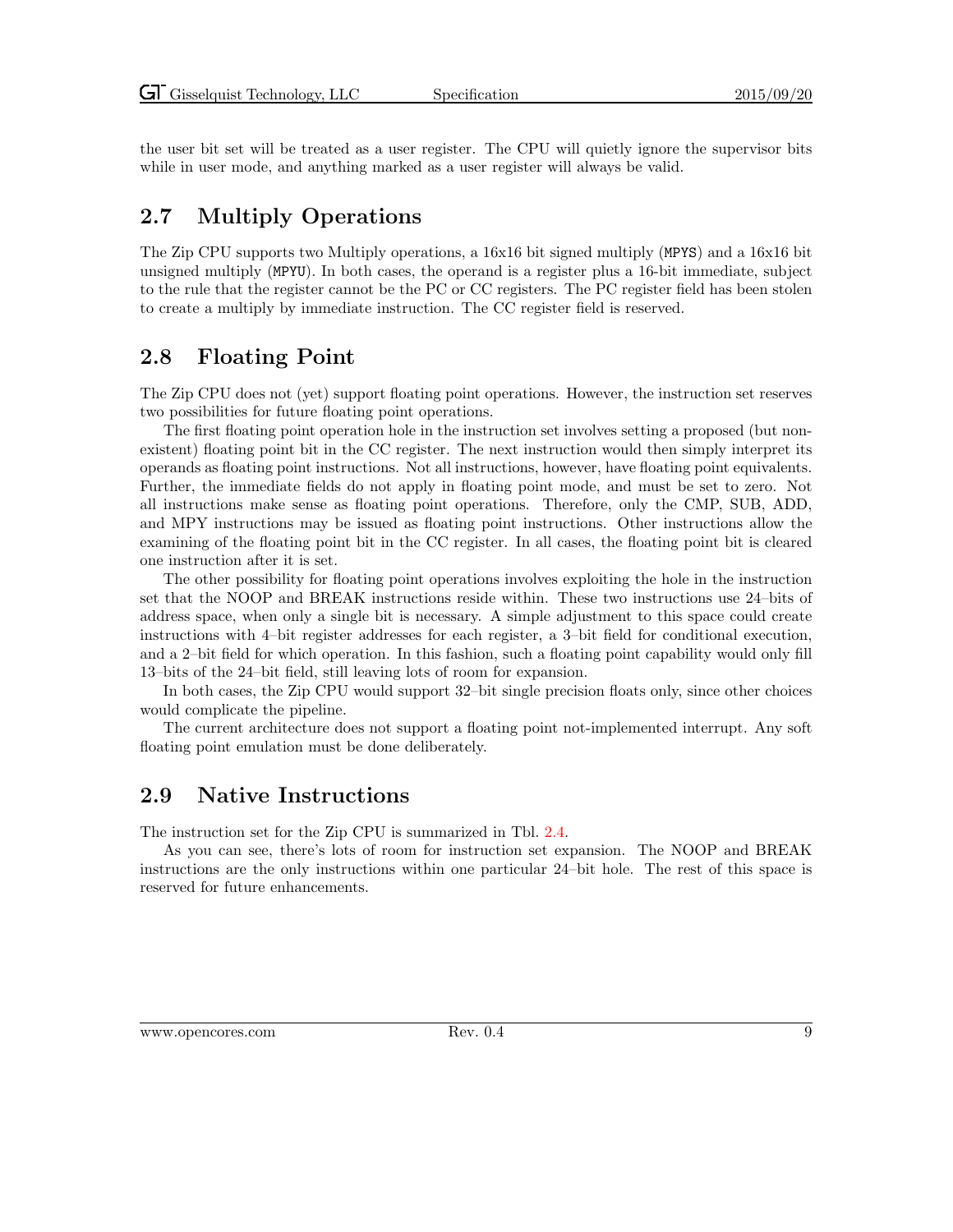| Op Code                 |                 | 3124                 | 2316                |                             | 158                  | $7\ldots 0$   | Sets CC?                                 |     |
|-------------------------|-----------------|----------------------|---------------------|-----------------------------|----------------------|---------------|------------------------------------------|-----|
| CMP(Sub)                | $4'$ h $0$      | D. Reg               | Cond.               | Operand B                   |                      |               | Yes                                      |     |
| TST(And)                | $4'$ h1         | D. Reg               | Cond.               | Operand B                   |                      |               | Yes                                      |     |
| <b>MOV</b>              | 4'h2            | D. Reg               | Cond.               | $A$ -Usr                    | B-Reg                | B-Usr         | 15'bit signed offset                     |     |
| <b>LODI</b>             | 4'h3            | R. Reg               |                     | 24'bit Signed Immediate     |                      |               |                                          |     |
| <b>NOOP</b>             | $4'$ h $4$      | $4'$ he              | $\overline{24'h00}$ |                             |                      |               |                                          |     |
| <b>BREAK</b>            | $4'$ h $4$      | $4'$ he              | $24'$ h $01$        |                             |                      |               |                                          |     |
| Reserved                | 4'h4            | $4'$ he              |                     | $24'$ bits, but not 0 or 1. |                      |               |                                          |     |
| <b>LODIHI</b>           | $4'$ h $4$      | $4'$ hf              | Cond.               | $1$ b <sub>1</sub>          | R. Reg               |               | 16-bit Immediate                         |     |
| <b>LODILO</b>           | 4'h4            | $4'$ hf              | Cond.               | 1 <sup>1</sup> b0           | $\overline{R}$ . Reg |               | 16-bit Immediate                         |     |
| $16-b$ MPYU             | $4'$ h $4$      | R. Reg               | Cond.               | 1 <sup>1</sup> b0           | Reg                  | 16-bit Offset |                                          | Yes |
| $16-b$ MPYU(I)          | 4'h4            | R. Reg               | Cond.               | 1 <sup>1</sup> b0           | $4'$ hf              | 16-bit Offset |                                          | Yes |
| 16-b MPYS               | $4'$ h $4$      | R. Reg               | Cond.               | 1 <sup>1</sup> b1           | Reg                  | 16-bit Offset |                                          | Yes |
| $16-b$ MPYS(I)          | $4'$ h $4$      | $R.$ Reg             | Cond.               | 1 <sup>1</sup> b1           | $4'$ hf              | 16-bit Offset |                                          | Yes |
| $\overline{\text{ROL}}$ | 4'h5            | R. Reg               | Cond.               |                             |                      |               | Operand B, truncated to low order 5 bits |     |
| <b>LOD</b>              | 4'h6            | R. Reg               | Cond.               |                             | Operand B address    |               |                                          |     |
| <b>STO</b>              | 4'h7            | $\overline{D}$ . Reg | Cond.               |                             | Operand B address    |               |                                          |     |
| SUB                     | 4'h8            | R. Reg               | Cond.               | Operand $\overline{B}$      |                      |               |                                          | Yes |
| <b>AND</b>              | 4'h9            | R. Reg               | Cond.               | Operand B                   |                      |               |                                          | Yes |
| <b>ADD</b>              | $4'$ ha         | R. Reg               | Cond.               | Operand B                   |                      |               |                                          | Yes |
| OR                      | $4'$ hb         | $\overline{R}$ . Reg | Cond.               | Operand B                   |                      |               |                                          | Yes |
| <b>XOR</b>              | $4'$ hc         | R. Reg               | Cond.<br>Operand B  |                             | Yes                  |               |                                          |     |
| LSL/ASL                 | 4'hd            | $\overline{R}$ . Reg | Cond.               |                             |                      |               | Operand B, imm. truncated to 6 bits      | Yes |
| ASR                     | $4'$ he         | R. Reg               | Cond.               |                             |                      |               | Operand B, imm. truncated to 6 bits      | Yes |
| LSR                     | $4^{\prime}$ hf | R. Reg               | Cond.               |                             |                      |               | Operand B, imm. truncated to 6 bits      | Yes |

<span id="page-16-0"></span>Table 2.4: Zip CPU Instruction Set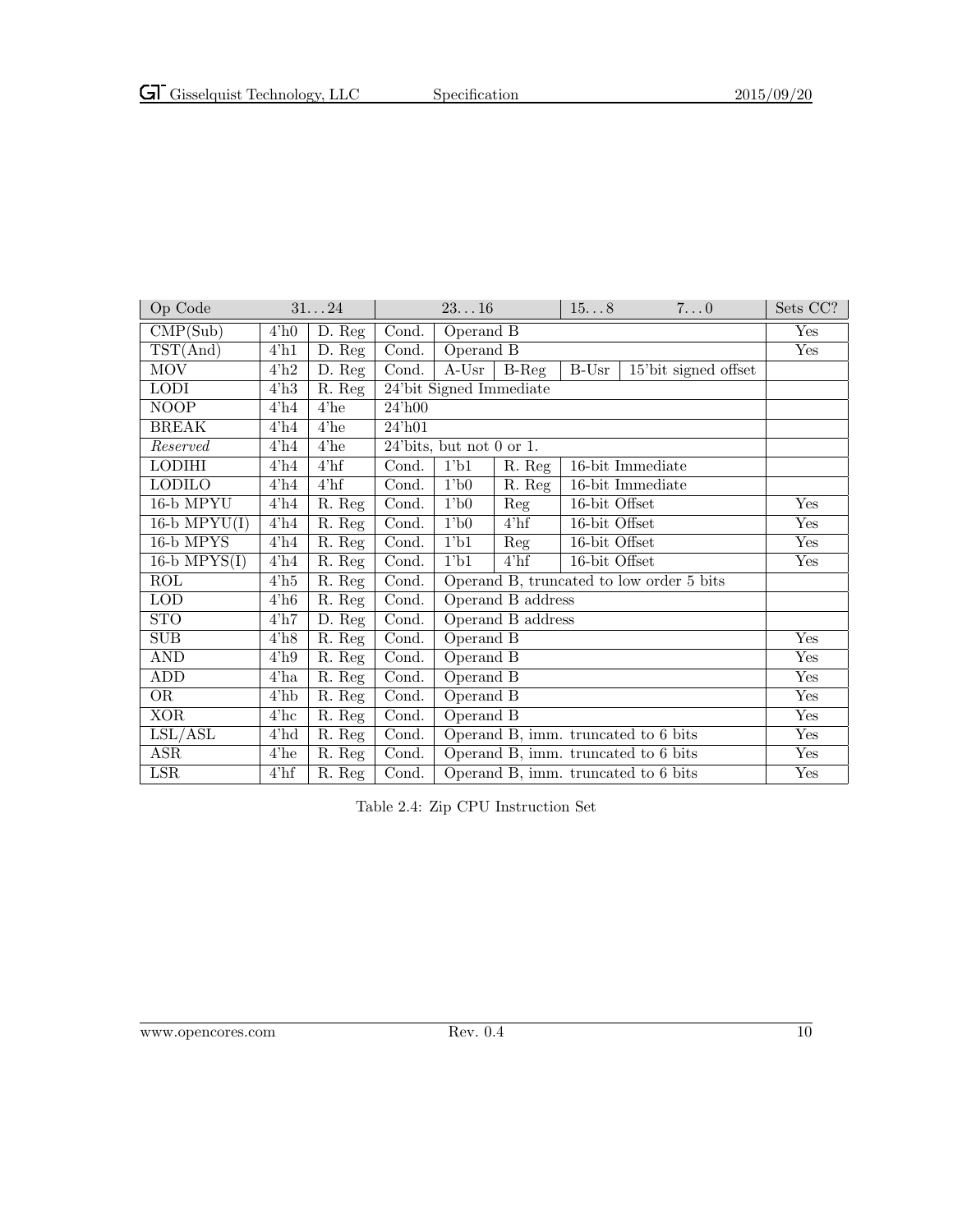#### <span id="page-17-0"></span>2.10 Derived Instructions

The Zip CPU supports many other common instructions, but not all of them are single cycle instructions. The derived instruction tables, Tbls. [2.5,](#page-18-0) [2.6,](#page-19-0) [2.7](#page-20-0) and [2.8,](#page-21-1) help to capture some of how these other instructions may be implemented on the Zip CPU. Many of these instructions will have assembly equivalents, such as the branch instructions, to facilitate working with the CPU.

### <span id="page-17-1"></span>2.11 Pipeline Stages

As mentioned in the introduction, and highlighted in Fig. [1.1,](#page-8-0) the Zip CPU supports a five stage pipeline.

1. Prefetch: Reads instruction from memory and into a cache, if so configured. This stage is actually pipelined itself, and so it will stall if the PC ever changes. Stalls are also created here if the instruction isn't in the prefetch cache.

The Zip CPU supports one of two prefetch methods, depending upon a flag set at build time within the zipcpu. v file. The simplest is a non–cached implementation of a prefetch. This implementation is fairly small, and ideal for users of the Zip CPU who need the extra space on the FPGA fabric. However, because this non–cached version has no cache, the maximum number of instructions per clock is limited to about one per five.

The second prefetch module is a pipelined prefetch with a cache. This module tries to keep the instruction address within a window of valid instruction addresses. While effective, it is not a traditional cache implementation. One unique feature of this cache implementation, however, is that it can be cleared in a single clock. A disappointing feature, though, was that it needs an extra internal pipeline stage to be implemented.

- 2. Decode: Decodes an instruction into op code, register(s) to read, and immediate offset. This stage also determines whether the flags will be set or whether the result will be written back.
- 3. Read Operands: Read registers and apply any immediate values to them. There is no means of detecting or flagging arithmetic overflow or carry when adding the immediate to the operand. This stage will stall if any source operand is pending.
- 4. Split into two tracks: An ALU which will accomplish a simple instruction, and the MemOps stage which handles LOD (load) and STO (store) instructions.
	- Loads will stall the entire pipeline until complete.
	- Condition codes are available upon completion of the ALU stage
	- Issuing an instruction to the memory unit while the memory unit is busy will stall the entire pipeline. If the bus deadlocks, only a reset will release the CPU. (Watchdog timer, anyone?)
	- The Zip CPU currently has no means of reading and acting on any error conditions on the bus.
- 5. Write-Back: Conditionally write back the result to the register set, applying the condition. This routine is bi-entrant: either the memory or the simple instruction may request a register write.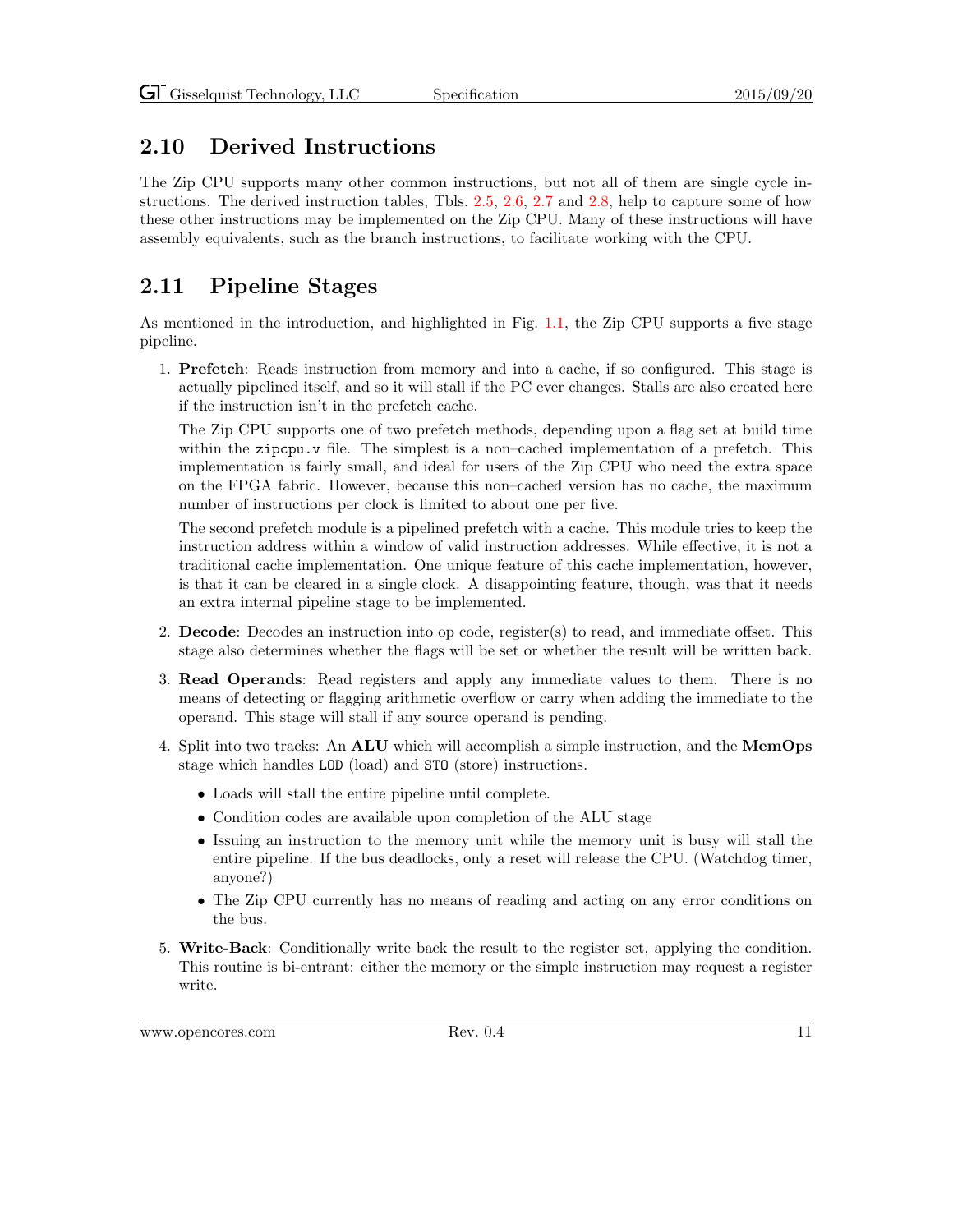| Mapped                   | Actual                                                     | <b>Notes</b>                                                             |
|--------------------------|------------------------------------------------------------|--------------------------------------------------------------------------|
| ABS Rx                   | $TST -1, Rx$                                               | Absolute value, depends upon derived NEG.                                |
|                          | NEG.LT Rx                                                  |                                                                          |
| ADD Ra, Rx               | Add Ra, Rx                                                 | Add with carry                                                           |
| ADDC Rb, Ry              | ADD.C \$1, Ry                                              |                                                                          |
|                          | Add Rb, Ry                                                 |                                                                          |
| $BRA$ .Cond $+/-$ \$Addr | MOV.cond \$Addr+PC,PC                                      | Branch or jump on condition. Works for 15-bit<br>signed address offsets. |
| $BRA$ .Cond $+/-$ \$Addr | LDI \$Addr, Rx                                             | Branch/jump on condition. Works for 23 bit ad-                           |
|                          | ADD.cond Rx,PC                                             | dress offsets, but costs a register, an extra instruc-                   |
|                          |                                                            | tion, and sets the flags.                                                |
| <b>BNC PC+\$Addr</b>     | Test \$Carry, CC                                           | Example of a branch on an unsupported condition,                         |
|                          | MOV.Z PC+\$Addr,PC                                         | in this case a branch on not carry                                       |
| <b>BUSY</b>              | $\overline{\text{MOV } \$\text{-}1}(\text{PC}), \text{PC}$ | Execute an infinite loop                                                 |
| CLRF.NZ Rx               | XOR.NZ Rx, Rx                                              | Clear Rx, and flags, if the Z-bit is not set                             |
| $CLR$ $Rx$               | LDI $$0,Rx$                                                | Clears Rx, leaves flags untouched. This instruc-                         |
|                          |                                                            | tion cannot be conditional.                                              |
| EXCH.W Rx                | ROL \$16,Rx                                                | Exchanges the top and bottom 16'bit words of Rx                          |
| <b>HALT</b>              | Or \$SLEEP,CC                                              | Executed while in interrupt mode. In user mode                           |
|                          |                                                            | this is simply a wait until interrupt instruction.                       |
| <b>INT</b>               | $LDI$ \$0,CC                                               | Since we're using the CC register as a trap vector                       |
|                          |                                                            | as well, this executes TRAP $#0$ .                                       |
| <b>IRET</b>              | OR \$GIE,CC                                                | Also an RTU instruction (Return to Userspace)                            |
| JMP R6+\$Addr            | $MOV$ \$Addr $(R6)$ , PC                                   |                                                                          |
| <b>JSR PC+\$Addr</b>     | $\overline{\text{SUB }\$1,\text{SP}}$                      | Jump to Subroutine. Note the required cleanup                            |
|                          | $MOV$ \$3+ $PC$ , $R$ 0                                    | instruction after returning. This could easily be                        |
|                          | STO R0,1(SP)                                               | turned into a three instruction operand, removing                        |
|                          | MOV \$Addr+PC,PC                                           | the preliminary stack instruction before and the                         |
|                          | ADD \$1,SP                                                 | cleanup after, by adjusting how any stack frame                          |
|                          |                                                            | was built for this routine to include space at the                       |
|                          |                                                            | top of the stack for the PC.                                             |
| JSR PC+\$Addr            | $MOV$ \$3+ $PC, R12$                                       | This is the high speed version of a subroutine call,                     |
|                          | MOV \$addr+PC,PC                                           | necessitating a register to hold the last PC ad-                         |
|                          |                                                            | dress. In its favor, this method doesn't suffer the                      |
|                          |                                                            | mandatory memory access of the other approach.                           |
| LDI.1 $\%$ val, Rx       | <b>LDIHI</b>                                               | Sadly, there's not enough instruction space to                           |
|                          | $(\$val>>16)$ & 0x0 ffff,                                  | load a complete immediate value into any regis-                          |
|                          | Rx                                                         | ter. Therefore, fully loading any register takes                         |
|                          | LDILO (\$val $\&$ 0x0ffff)                                 | two cycles. The LDIHI (load immediate high) and                          |
|                          |                                                            | LDILO (load immediate low) instructions have                             |
|                          |                                                            | been created to facilitate this.                                         |

<span id="page-18-0"></span>Table 2.5: Derived Instructions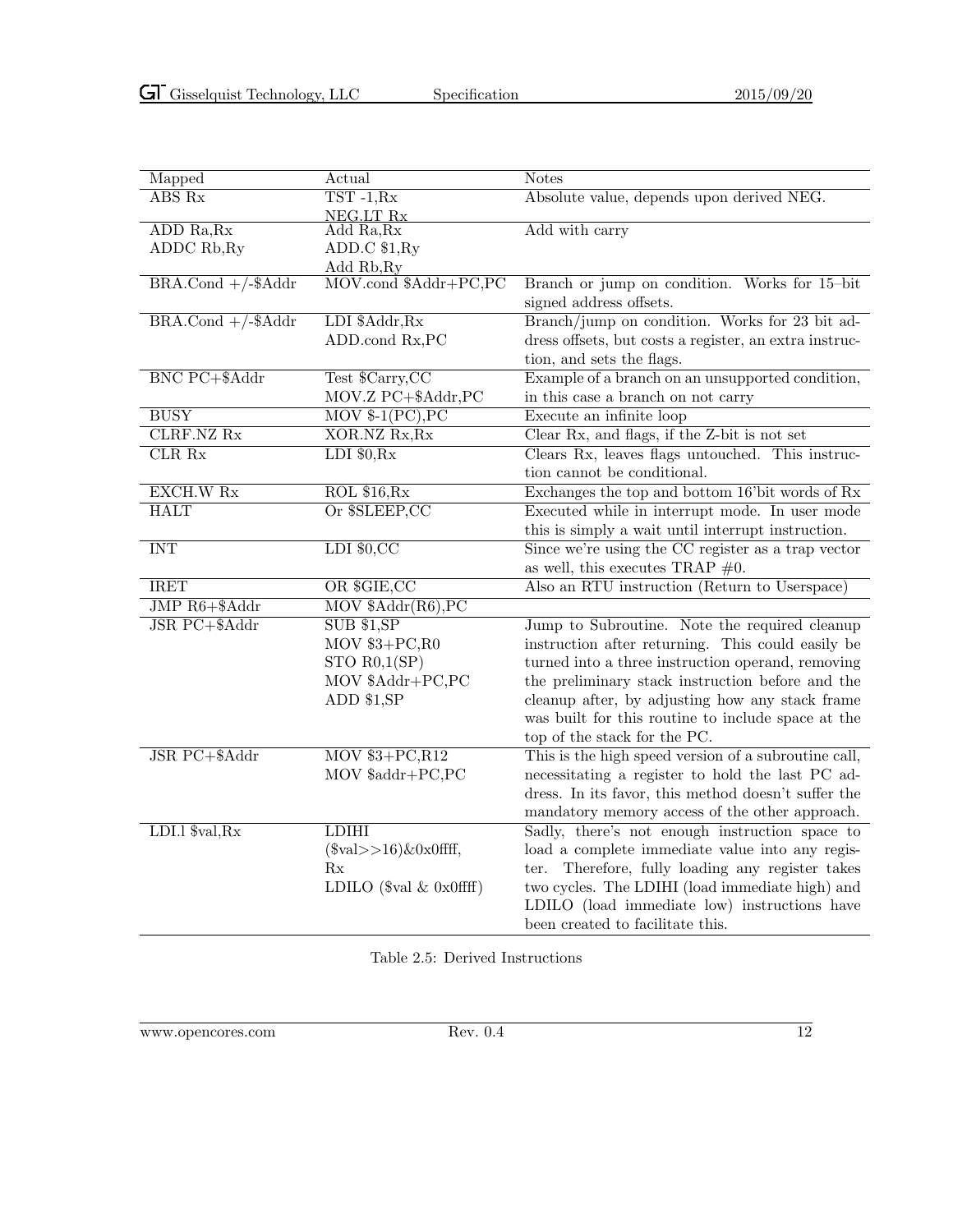| Mapped                   | Actual                                                     | <b>Notes</b>                                          |
|--------------------------|------------------------------------------------------------|-------------------------------------------------------|
| LOD.b \$addr, Rx         | $\overline{\text{LDI} \, \text{S} \text{addr}}, \text{Ra}$ | This CPU is designed for 32'bit word length in-       |
|                          | LDI \$addr,Rb                                              | structions. Byte addressing is not supported by       |
|                          | $LSR$ \$2,Ra                                               | the CPU or the bus, so it therefore takes more        |
|                          | AND \$3,Rb                                                 | work to do.                                           |
|                          | $LOD$ $(Ra)$ , $Rx$                                        | Note also that in this example, \$Addr is a byte-     |
|                          | $LSL$ \$3,Rb                                               | wise address, where all other addresses in this doc-  |
|                          | <b>SUB \$32,Rb</b>                                         | ument are 32-bit wordlength addresses. For this       |
|                          | ROL Rb, Rx                                                 | reason, we needed to drop the bottom two bits.        |
|                          | AND \$0ffh, Rx                                             | This also limits the address space of character ac-   |
|                          |                                                            | cesses using this method from 16 MB down to           |
|                          |                                                            | 4MB.                                                  |
| $LSL$ \$1, $Rx$          | LSL \$1,Ry                                                 | Logical shift left with carry. Note that the instruc- |
| LSLC \$1,Ry              | LSL \$1,Rx                                                 | tion order is now backwards, to keep the condi-       |
|                          | OR.C \$1, Ry                                               | tions valid. That is, LSL sets the carry flag, so if  |
|                          |                                                            | we did this the other way with Rx before Ry, then     |
|                          |                                                            | the condition flag wouldn't have been right for an    |
|                          |                                                            | OR correction at the end.                             |
| LSR \$1,Rx               | CLR <sub>Rz</sub>                                          | Logical shift right with carry                        |
| LSRC \$1,Ry              | LSR \$1,Ry                                                 |                                                       |
|                          | LDIHI.C \$8000h, Rz                                        |                                                       |
|                          | LSR \$1,Rx                                                 |                                                       |
|                          | OR Rz, Rx                                                  |                                                       |
| $NEG$ Rx                 | $XOR$ \$-1, $Rx$                                           |                                                       |
|                          | ADD \$1,Rx                                                 |                                                       |
| NEG.C Rx                 | $MOV.C$ \$-1+ $Rx, Rx$                                     |                                                       |
|                          | $XOR.C$ \$-1, $Rx$                                         |                                                       |
| $\overline{\text{NOOP}}$ | $\overline{NOOP}$                                          | While there are many operations that do nothing,      |
|                          |                                                            | such as MOV Rx, Rx, or OR \$0, Rx, these opera-       |
|                          |                                                            | tions have consequences in that they might stall      |
|                          |                                                            | the bus if Rx isn't ready yet. For this reason, we    |
|                          |                                                            | have a dedicated NOOP instruction.                    |
| <b>NOT Rx</b>            | $XOR$ \$-1, $Rx$                                           |                                                       |
| POP <sub>Rx</sub>        | LOD $$1(SP),Rx$                                            | Note that for interrupt purposes, one can never       |
|                          | ADD \$1,SP                                                 | depend upon the value at (SP). Hence you read         |
|                          |                                                            | from it, then increment it, lest having incremented   |
|                          |                                                            | it first something then comes along and writes to     |
|                          |                                                            | that value before you can read the result.            |

<span id="page-19-0"></span>Table 2.6: Derived Instructions, continued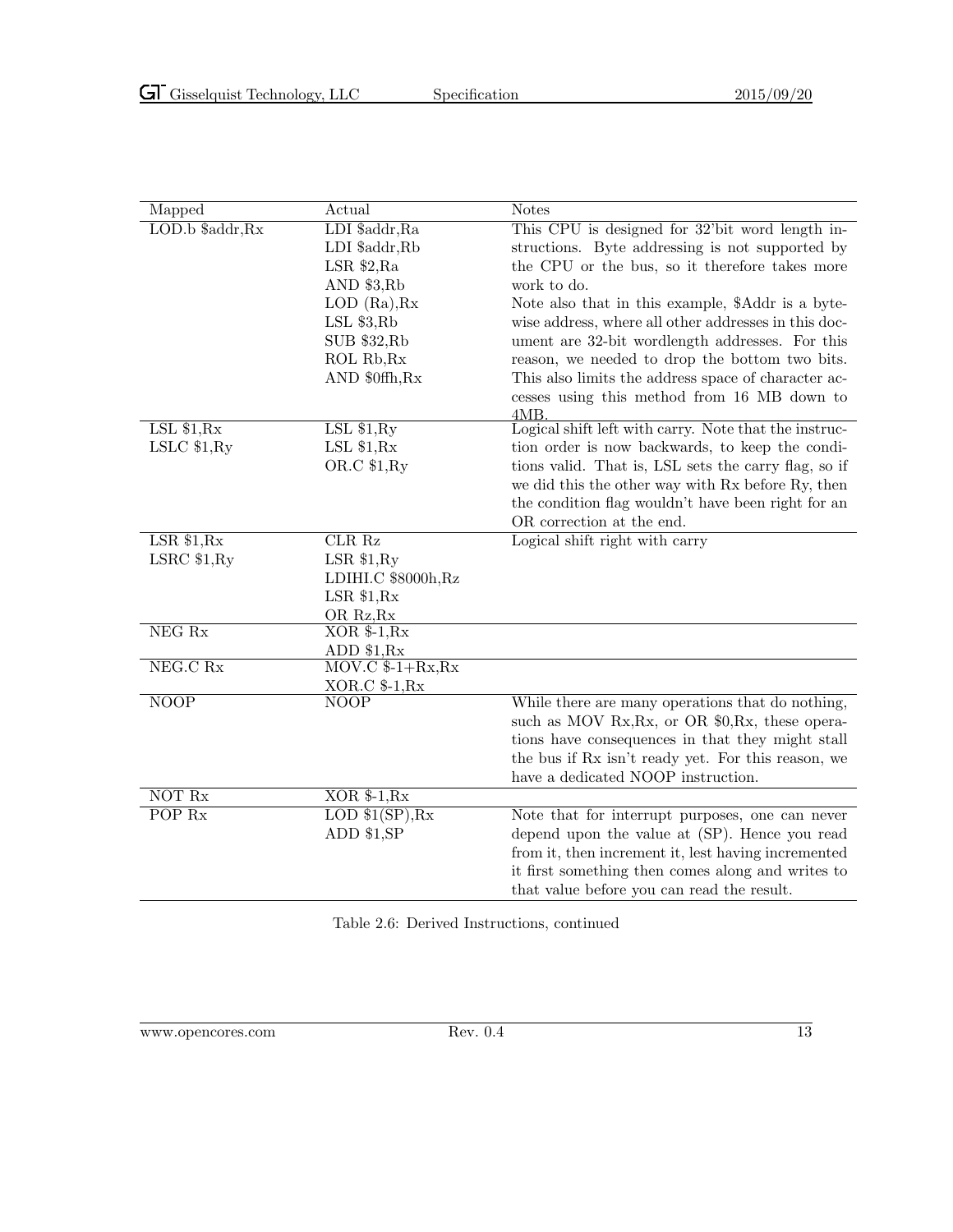| PUSH Rx          | SUB \$1, SP         |                                                          |
|------------------|---------------------|----------------------------------------------------------|
|                  | STO $Rx$ , $$1(SP)$ |                                                          |
| PUSH Rx-Ry       | SUB \$n, SP         | Multiple pushes at once only need the single sub-        |
|                  | STO $Rx$ , $(n(SP)$ | tract from the stack pointer. This derived instruc-      |
|                  | STO $Ry$ , \$1(SP)  | tion is analogous to a similar one on the Motoroloa      |
|                  |                     | 68k architecture, although the Zip Assembler does        |
|                  |                     | not support this instruction (yet).                      |
| <b>RESET</b>     | STO \$1, \$watch-   | This depends upon the peripheral base address be-        |
|                  | $\log(R12)$         | ing in R12.                                              |
|                  | NOOP                | Another opportunity might be to jump to the reset        |
|                  | <b>NOOP</b>         | address from within supervisor mode.                     |
| <b>RET</b>       | LOD $$1(SP),PC$     | Note that this depends upon the calling context          |
|                  |                     | to clean up the stack, as outlined for the JSR in-       |
|                  |                     | struction.                                               |
| RET              | MOV R12, PC         | This is the high(er) speed version, that doesn't         |
|                  |                     | touch the stack. As such, it doesn't suffer a stall      |
|                  |                     | on memory read/write to the stack.                       |
| STEP Rr, Rt      | LSR \$1, Rr         | Step a Galois implementation of a Linear Feedback        |
|                  | XOR.C Rt, Rr        | Shift Register, Rr, using taps Rt                        |
| STO.b Rx, \$addr | LDI \$addr, Ra      | This CPU and it's bus are <i>not</i> optimized for byte- |
|                  | LDI \$addr,Rb       | wise operations.                                         |
|                  | $LSR$ \$2, Ra       | Note that in this example, \$addr is a byte-wise         |
|                  | AND $$3,Rb$         | address, whereas in all of our other examples it is      |
|                  | SUB \$32,Rb         | a 32-bit word address. This also limits the address      |
|                  | $LOD$ $(Ra)$ , $Ry$ | space of character accesses from 16 MB down to           |
|                  | AND \$0ffh, Rx      | 4MB.F Further, this instruction implies a byte or-       |
|                  | $AND $-0ffh, Ry$    | dering, such as big or little endian.                    |
|                  | ROL Rb, Rx          |                                                          |
|                  | OR Rx, Ry           |                                                          |
|                  | STO Ry, (Ra)        |                                                          |
| SWAP $Rx, Ry$    | XOR Ry, Rx          | While no extra registers are needed, this example        |
|                  | XOR Rx, Ry          | does take 3-clocks.                                      |
|                  | XOR Ry, Rx          |                                                          |
| $TRAP$ #X        | LDI $x, R0$         | This works because whenever a user lowers the            |
|                  | AND \$GIE,CC        | \$GIE flag, it sets a TRAP bit within the CC regis-      |
|                  |                     | ter. Therefore, upon entering the supervisor state,      |
|                  |                     | the CPU only need check this bit to know that it         |
|                  |                     | got there via a TRAP. The trap could be made             |
|                  |                     | conditional by making the LDI and the AND con-           |
|                  |                     | ditional. In that case, the assembler would qui-         |
|                  |                     | etly turn the LDI instruction into an LDILO and          |
|                  |                     | LDIHI pair, but the effect would be the same.            |
|                  |                     |                                                          |

<span id="page-20-0"></span>Table 2.7: Derived Instructions, continued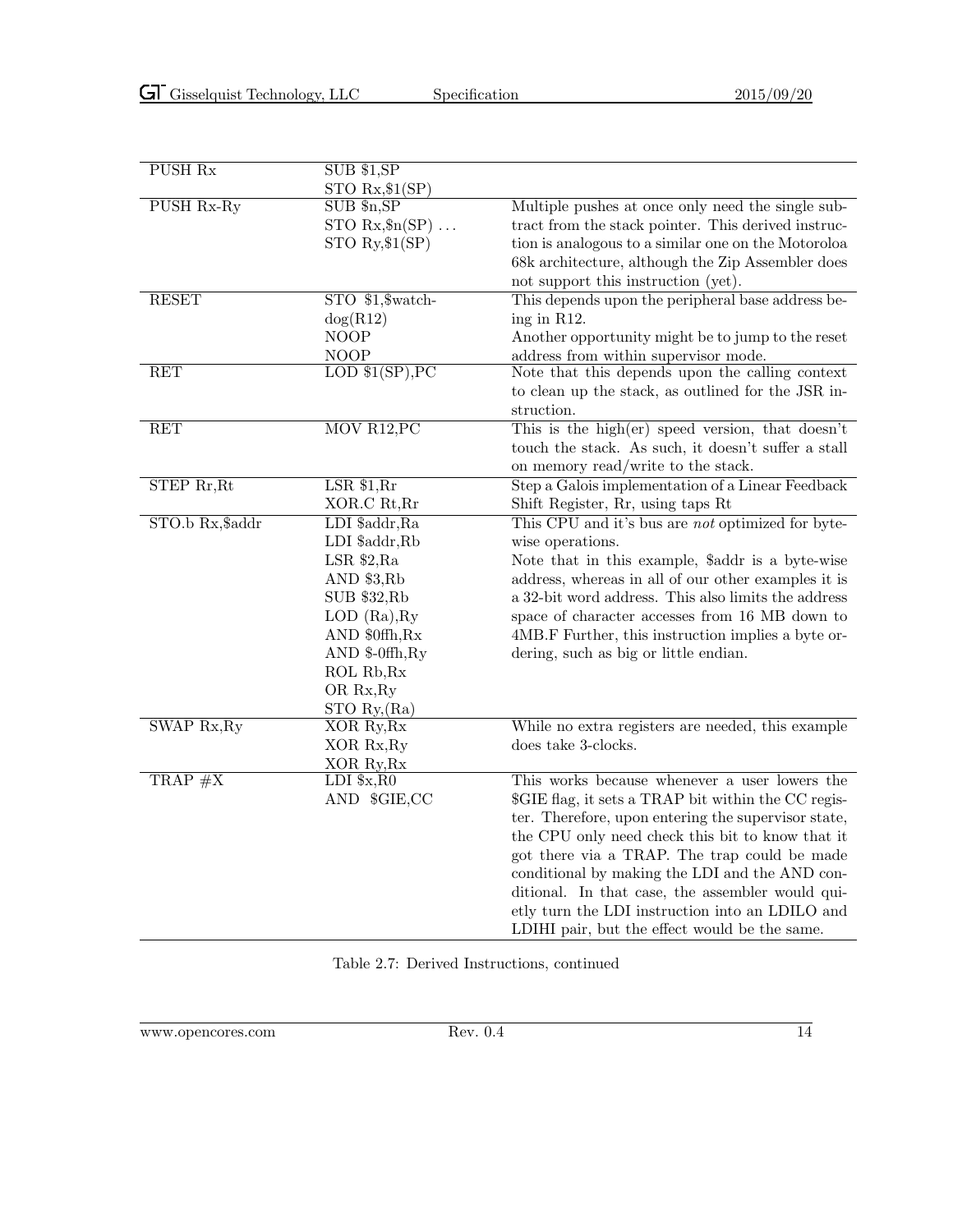| TST Rx      | $TST$ \$-1, $Rx$ | Set the condition codes based upon Rx. Could also   |
|-------------|------------------|-----------------------------------------------------|
|             |                  | do a CMP $$0,Rx$ , ADD $$0,Rx$ , SUB $$0,Rx$ , etc, |
|             |                  | AND \$-1, Rx, etc. The TST and CMP approaches       |
|             |                  | won't stall future pipeline stages looking for the  |
|             |                  | value of Rx.                                        |
| <b>WAIT</b> | Or \$SLEEP.CC    | Wait 'til interrupt. In an interrupts disabled con- |
|             |                  | text, this becomes a HALT instruction.              |

<span id="page-21-1"></span>

|  |  | Table 2.8: Derived Instructions, continued |  |
|--|--|--------------------------------------------|--|
|--|--|--------------------------------------------|--|

The Zip CPU does not support out of order execution. Therefore, if the memory unit stalls, every other instruction stalls. Memory stores, however, can take place concurrently with ALU operations, although memory reads (loads) cannot.

### <span id="page-21-0"></span>2.12 Pipeline Stalls

The processing pipeline can and will stall for a variety of reasons. Some of these are obvious, some less so. These reasons are listed below:

• When the prefetch cache is exhausted

This reason should be obvious. If the prefetch cache doesn't have the instruction in memory, the entire pipeline must stall until enough of the prefetch cache is loaded to support the next instruction.

• While waiting for the pipeline to load following any taken branch, jump, return from interrupt or switch to interrupt context (5 stall cycles)

If the PC suddenly changes, the pipeline is subsequently cleared and needs to be reloaded. Given that there are five stages to the pipeline, that accounts for four of the five stalls. The stall cycle is lost in the pipelined prefetch stage which needs at least one clock with a valid PC before it can produce a new output.

The Zip CPU handles MOV \$X(PC),PC, ADD \$X,PC, and LDI \$X,PC instructions specially, however. These instructions, when not conditioned on the flags, can execute with only 3 stall cycles.

- When reading from a prior register while also adding an immediate offset
	- 1. OPCODE ?,RA
	- 2. (stall)
	- 3. OPCODE I+RA,RB

Since the addition of the immediate register within OpB decoding gets applied during the read operand stage so that it can be nicely settled before the ALU, any instruction that will write back an operand must be separated from the opcode that will read and apply an immediate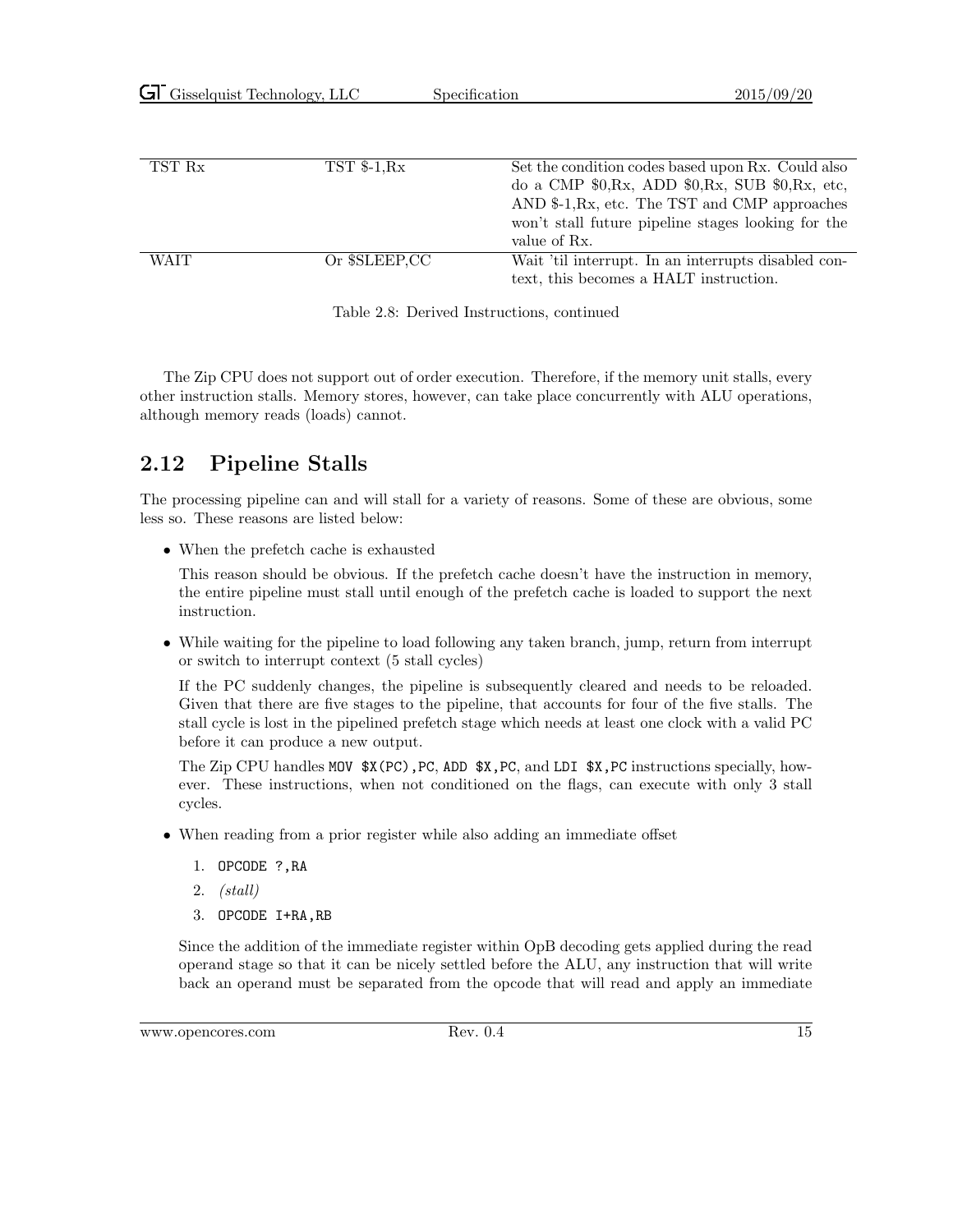offset by one instruction. The good news is that this stall can easily be mitigated by proper scheduling. That is, any instruction that does not add an immediate to RA may be scheduled into the stall slot.

- When any write to either the CC or PC Register is followed by a memory operation
	- 1. OPCODE RA,PC Ex: a branch opcode
	- 2. (stall, even if jump not taken)
	- 3. LOD \$X(RA),RB

Since branches take place in the writeback stage, the Zip CPU will stall the pipeline for one clock anytime there may be a possible jump. This prevents an instruction from executing a memory access after the jump but before the jump is recognized.

This stall may be mitigated by shuffling the operations immediately following a potential branch so that an ALU operation follows the branch instead of a memory operation.

- When reading from the CC register after setting the flags
	- 1. ALUOP RA, RB Ex: a compare opcode
	- 2. (stall)
	- 3. TST sys.ccv,CC
	- 4. BZ somewhere

The reason for this stall is simply performance. Many of the flags are determined via combinatorial logic after the writeback instruction is determined. Trying to then place these into the input for one of the operands created a time delay loop that would no longer execute in a single 100 MHz clock cycle. (The time delay of the multiply within the ALU wasn't helping either  $\dots$ ).

This stall may be eliminated via proper scheduling, by placing an instruction that does not set flags in between the ALU operation and the instruction that references the CC register. For example, MOV \$addr+PC,uPC followed by an RTU (OR \$GIE,CC) instruction will not incur this stall, whereas an OR \$BREAKEN, CC followed by an OR \$STEP, CC will incur the stall, while a LDI \$BREAKEN|\$STEP,CC will not.

- When waiting for a memory read operation to complete
	- 1. LOD address,RA
	- 2. (multiple stalls, bus dependent, 4 clocks best)
	- 3. OPCODE I+RA,RB

Remember, the Zip CPU does not support out of order execution. Therefore, anytime the memory unit becomes busy both the memory unit and the ALU must stall until the memory unit is cleared. This is especially true of a load instruction, which must still write its operand back to the register file. Store instructions are different, since they can be busy with no impact on later ALU write back operations. Hence, only loads stall the pipeline.

This also assumes that the memory being accessed is a single cycle memory. Slower memories, such as the Quad SPI flash, will take longer–perhaps even as long as forty clocks. During this time the CPU and the external bus will be busy, and unable to do anything else.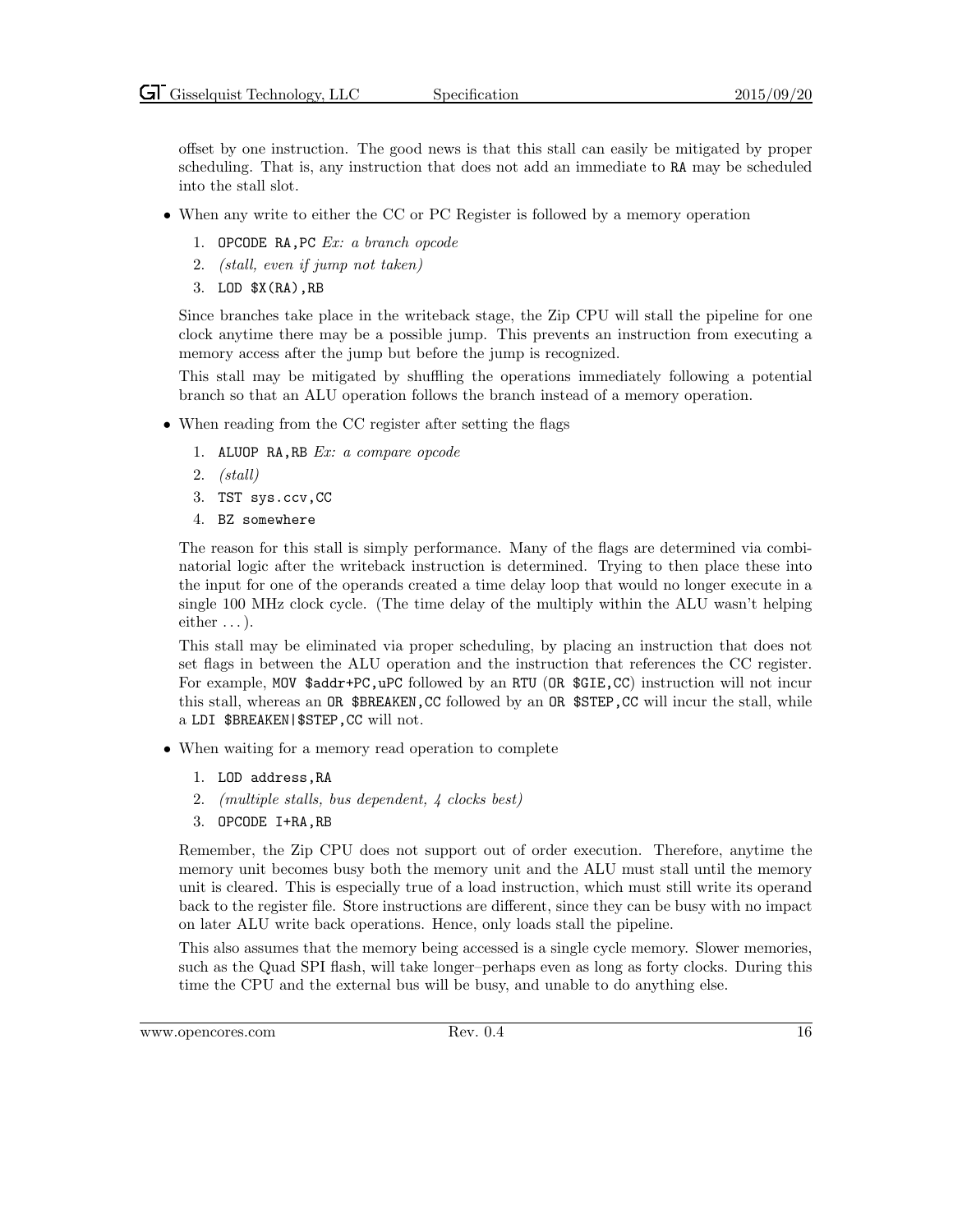- Memory operation followed by a memory operation
	- 1. STO address,RA
	- 2. (multiple stalls, bus dependent, 4 clocks best)
	- 3. LOD address,RB
	- 4. (multiple stalls, bus dependent, 4 clocks best)

In this case, the LOD instruction cannot start until the STO is finished. With proper scheduling, it is possible to do something in the ALU while the memory unit is busy with the STO instruction, but otherwise this pipeline will stall waiting for it to complete.

Note that even though the Wishbone bus can support pipelined accesses at one access per clock, only the prefetch stage can take advantage of this. Load and Store instructions are stuck at one wishbone cycle per instruction.

- When waiting for a conditional memory read operation to complete
	- 1. LOD.Z address,RA
	- 2. (multiple stalls, bus dependent, 7 clocks best)
	- 3. OPCODE I+RA,RB

In this case, the Zip CPU doesn't warn the prefetch cache to get off the bus two cycles before using the bus, so there's a potential for an extra three cycle cost due to bus contention between the prefetch and the CPU.

This is true for both the LOD and the STO instructions, with the exception that the STO instruction will continue in parallel with any ALU instructions that follow it.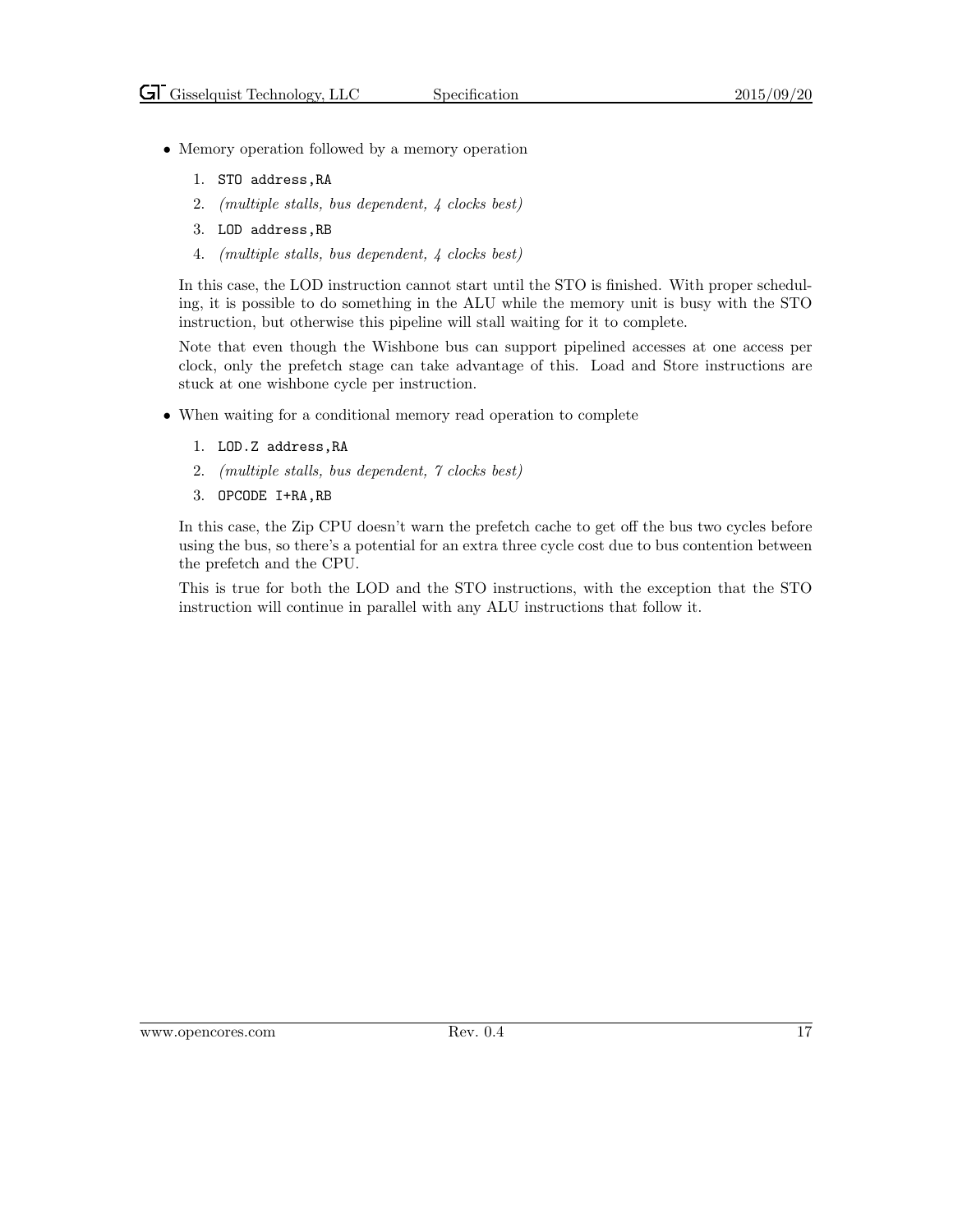### 3.

### Peripherals

<span id="page-24-0"></span>While the previous chapter describes a CPU in isolation, the Zip System includes a minimum set of peripherals as well. These peripherals are shown in Fig. [3.1](#page-25-3) and described here. They are designed to make the Zip CPU more useful in an Embedded Operating System environment.

#### <span id="page-24-1"></span>3.1 Interrupt Controller

Perhaps the most important peripheral within the Zip System is the interrupt controller. While the Zip CPU itself can only handle one interrupt, and has only the one interrupt state: disabled or enabled, the interrupt controller can make things more interesting.

The Zip System interrupt controller module supports up to 15 interrupts, all controlled from one register. Bit 31 of the interrupt controller controls overall whether interrupts are enabled (1'b1) or disabled (1'b0). Bits 16–30 control whether individual interrupts are enabled (1'b0) or disabled (1'b0). Bit 15 is an indicator showing whether or not any interrupt is active, and bits 0–15 indicate whether or not an individual interrupt is active.

The interrupt controller has been designed so that bits can be controlled individually without having any knowledge of the rest of the controller setting. To enable an interrupt, write to the register with the high order global enable bit set and the respective interrupt enable bit set. No other bits will be affected. To disable an interrupt, write to the register with the high order global enable bit cleared and the respective interrupt enable bit set. To clear an interrupt, write a '1' to that interrupts status pin. Zero's written to the register have no affect, save that a zero written to the master enable will disable all interrupts.

As an example, suppose you wished to enable interrupt  $#4$ . You would then write to the register a 0x80100010 to enable interrupt  $#4$  and to clear any past active state. When you later wish to disable this interrupt, you would write a 0x00100010 to the register. As before, this both disables the interrupt and clears the active indicator. This also has the side effect of disabling all interrupts, so a second write of 0x80000000 may be necessary to re-enable any other interrupts.

The Zip System currently hosts two interrupt controllers, a primary and a secondary. The primary interrupt controller has one interrupt line which may come from an external interrupt controller, and one interrupt line from the secondary controller. Other primary interrupts include the system timers, the jiffies interrupt, and the manual cache interrupt. The secondary interrupt controller maintains an interrupt state for all of the processor accounting counters.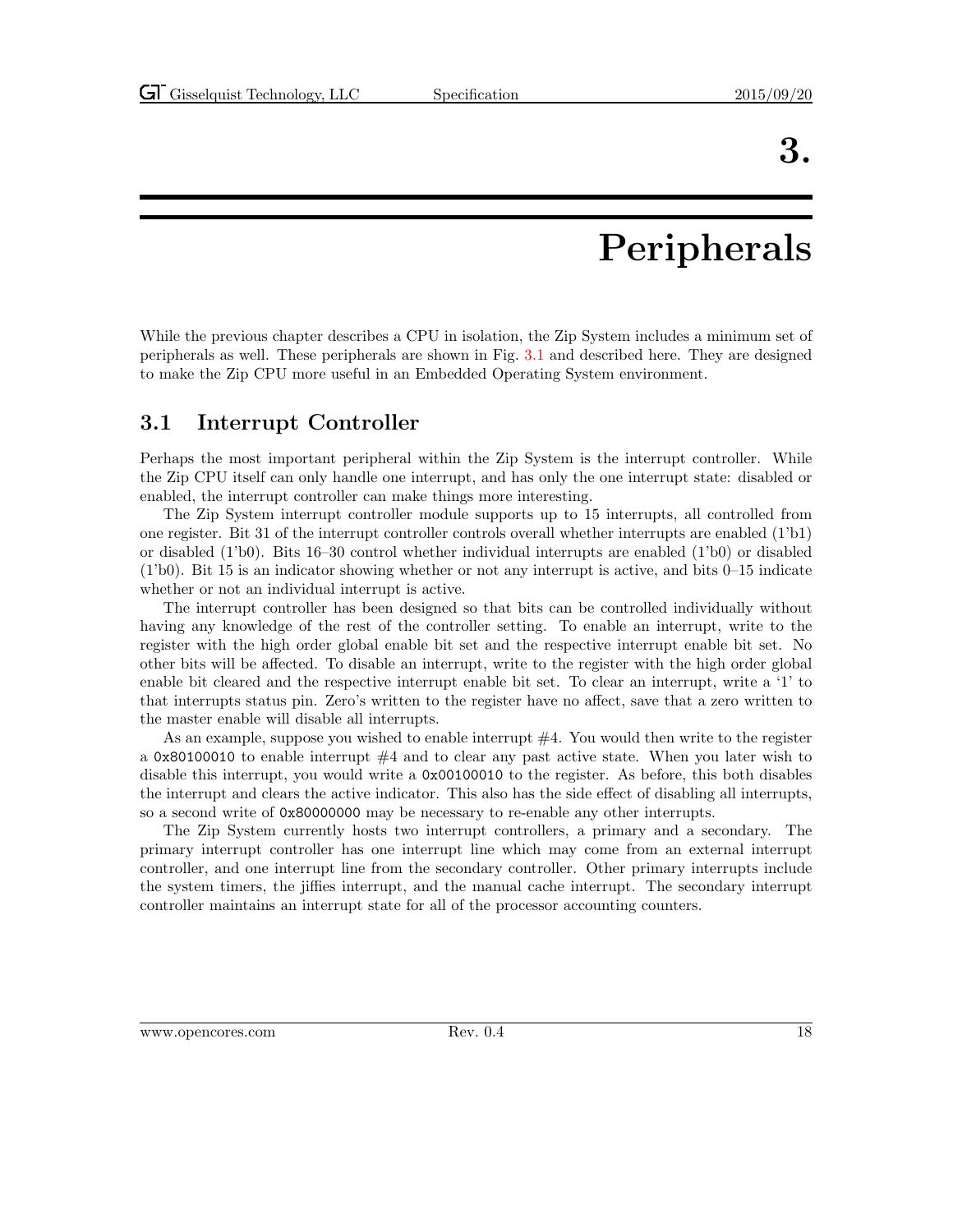

<span id="page-25-3"></span>Figure 3.1: Zip System Peripherals

#### <span id="page-25-0"></span>3.2 Counter

The Zip Counter is a very simple counter: it just counts. It cannot be halted. When it rolls over, it issues an interrupt. Writing a value to the counter just sets the current value, and it starts counting again from that value.

Eight counters are implemented in the Zip System for process accounting. This may change in the future, as nothing as yet uses these counters.

#### <span id="page-25-1"></span>3.3 Timer

The Zip Timer is also very simple: it simply counts down to zero. When it transitions from a one to a zero it creates an interrupt.

Writing any non-zero value to the timer starts the timer. If the high order bit is set when writing to the timer, the timer becomes an interval timer and reloads its last start time on any interrupt. Hence, to mark seconds, one might set the timer to 100 million (the number of clocks per second), and set the high bit. Ever after, the timer will interrupt the CPU once per second (assuming a 100 MHz clock). This reload capability also limits the maximum timer value to  $2^{31} - 1$ , rather than  $2^{32} - 1.$ 

### <span id="page-25-2"></span>3.4 Watchdog Timer

The watchdog timer is no different from any of the other timers, save for one critical difference: the interrupt line from the watchdog timer is tied to the reset line of the CPU. Hence writing a '1' to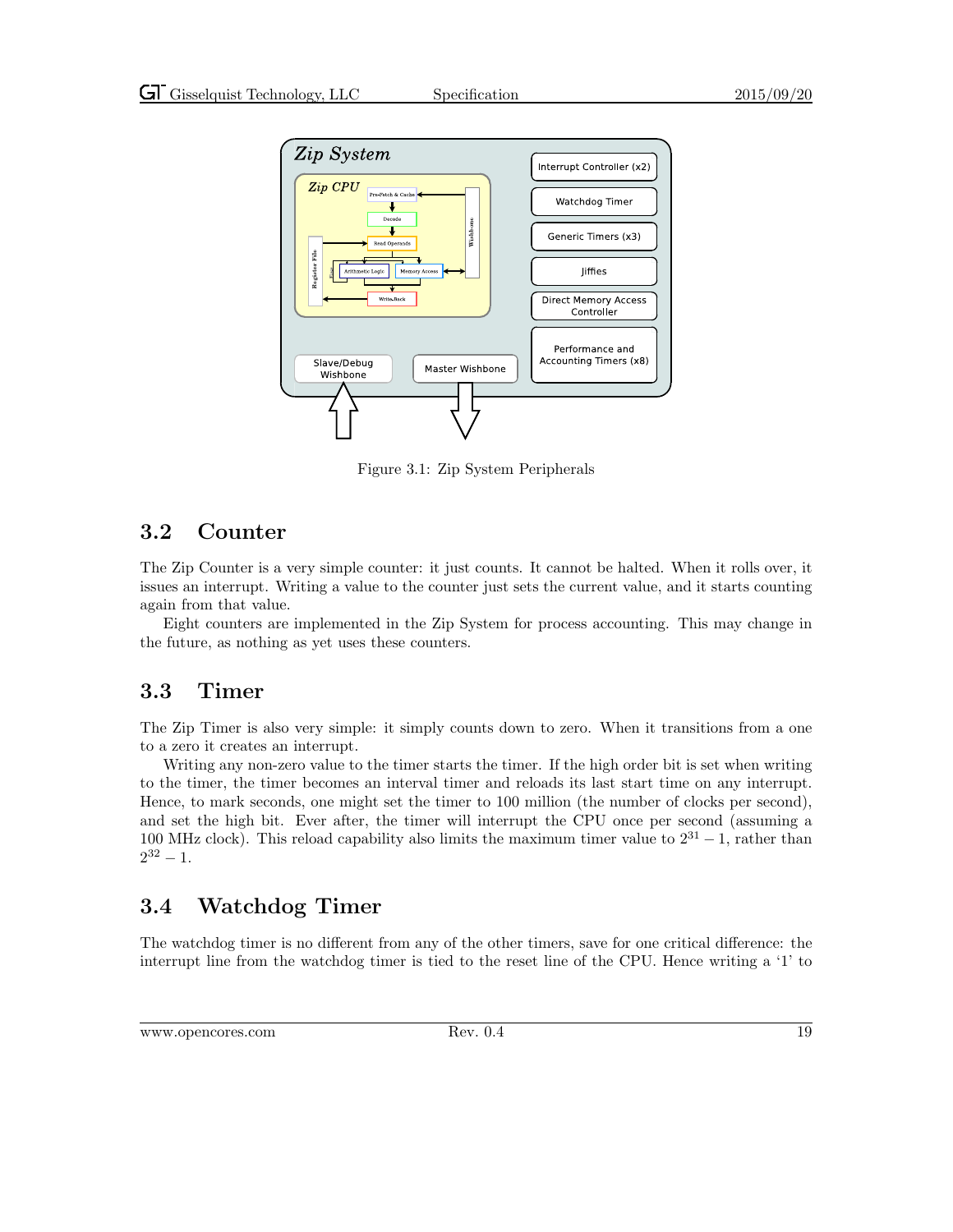the watchdog timer will always reset the CPU. To stop the Watchdog timer, write a '0' to it. To start it, write any other number to it—as with the other timers.

While the watchdog timer supports interval mode, it doesn't make as much sense as it did with the other timers.

#### <span id="page-26-0"></span>3.5 Jiffies

This peripheral is motivated by the Linux use of 'jiffies' whereby a process can request to be put to sleep until a certain number of 'jiffies' have elapsed. Using this interface, the CPU can read the number of 'jiffies' from the peripheral (it only has the one location in address space), add the sleep length to it, and write the result back to the peripheral. The zipjiffies peripheral will record the value written to it only if it is nearer the current counter value than the last current waiting interrupt time. If no other interrupts are waiting, and this time is in the future, it will be enabled. (There is currently no way to disable a jiffie interrupt once set, other than to disable the interrupt line in the interrupt controller.) The processor may then place this sleep request into a list among other sleep requests. Once the timer expires, it would write the next Jiffy request to the peripheral and wake up the process whose timer had expired.

Indeed, the Jiffies register is nothing more than a glorified counter with an interrupt. Unlike the other counters, the Jiffies register cannot be set. Writes to the jiffies register create an interrupt time. When the Jiffies register later equals the value written to it, an interrupt will be asserted and the register then continues counting as though no interrupt had taken place.

The purpose of this register is to support alarm times within a CPU. To set an alarm for a particular process  $N$  clocks in advance, read the current Jiffies value, and  $N$ , and write it back to the Jiffies register. The O/S must also keep track of values written to the Jiffies register. Thus, when an 'alarm' trips, it should be removed from the list of alarms, the list should be sorted, and the next alarm in terms of Jiffies should be written to the register.

#### <span id="page-26-1"></span>3.6 Direct Memory Access Controller

The Direct Memory Access (DMA) controller can be used to either move memory from one location to another, to read from a peripheral into memory, or to write from a peripheral into memory all without CPU intervention. Further, since the DMA controller can issue (and does issue) pipeline wishbone accesses, any DMA memory move will by nature be faster than a corresponding program accomplishing the same move. To put this to numbers, it may take a program 18 clocks per word transferred, whereas this DMA controller can move one word in two clocks–provided it has bus access. (The CPU gets priority over the bus.)

When copying memory from one location to another, the DMA controller will copy in units of a given transfer length–up to 1024 words at a time. It will read that transfer length into its internal buffer, and then write to the destination address from that buffer. If the CPU interrupts a DMA transfer, it will release the bus, let the CPU complete whatever it needs to do, and then restart its transfer by writing the contents of its internal buffer and then re-entering its read cycle again.

When coupled with a peripheral, the DMA controller can be configured to start a memory copy on an interrupt line going high. Further, the controller can be configured to issue reads from (or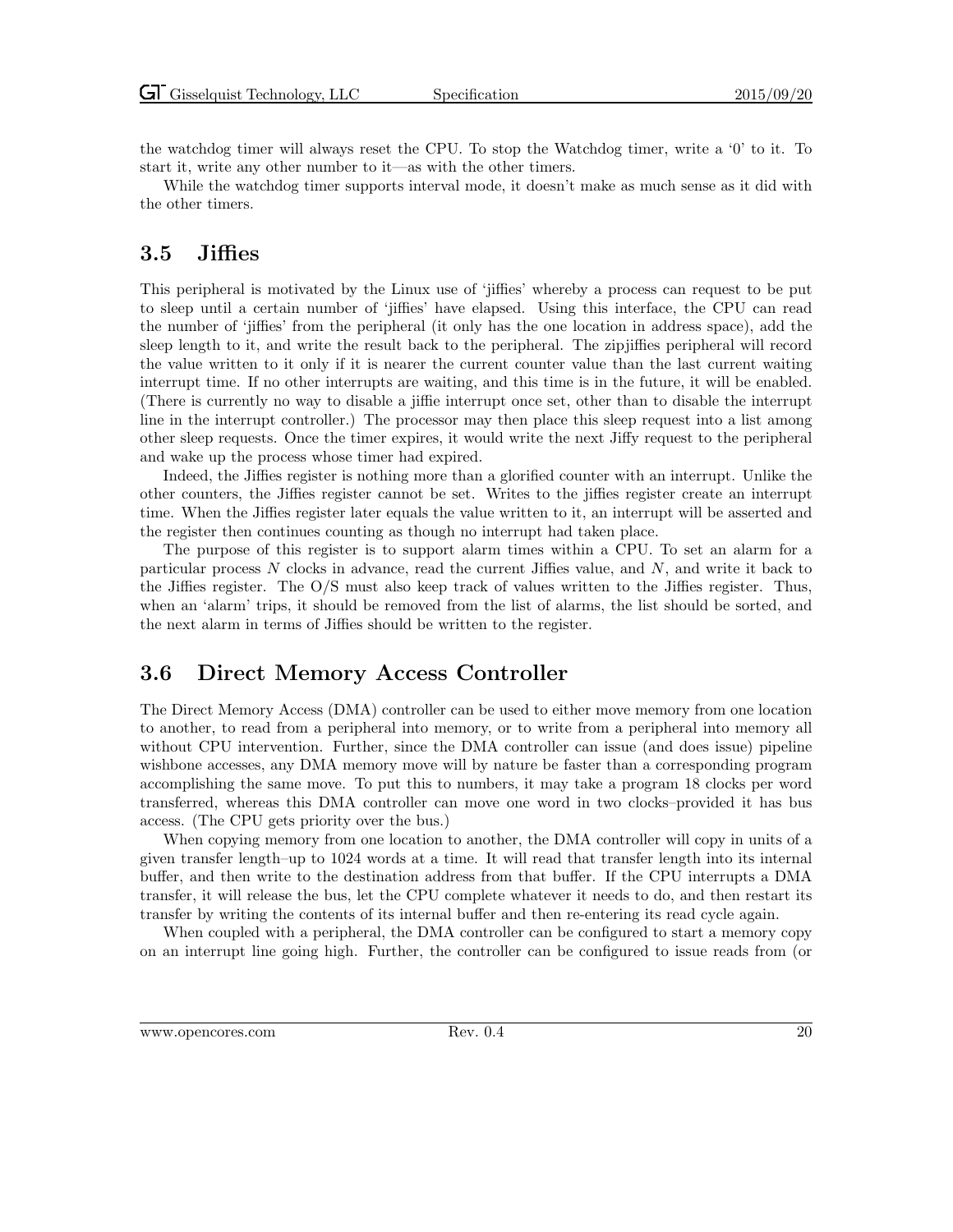two) the same address instead of incrementing the address at each clock. The DMA completes once the total number of items specified (not the transfer length) have been transferred.

In each case, once the transfer is complete and the DMA unit returns to idle, the DMA will issue an interrupt.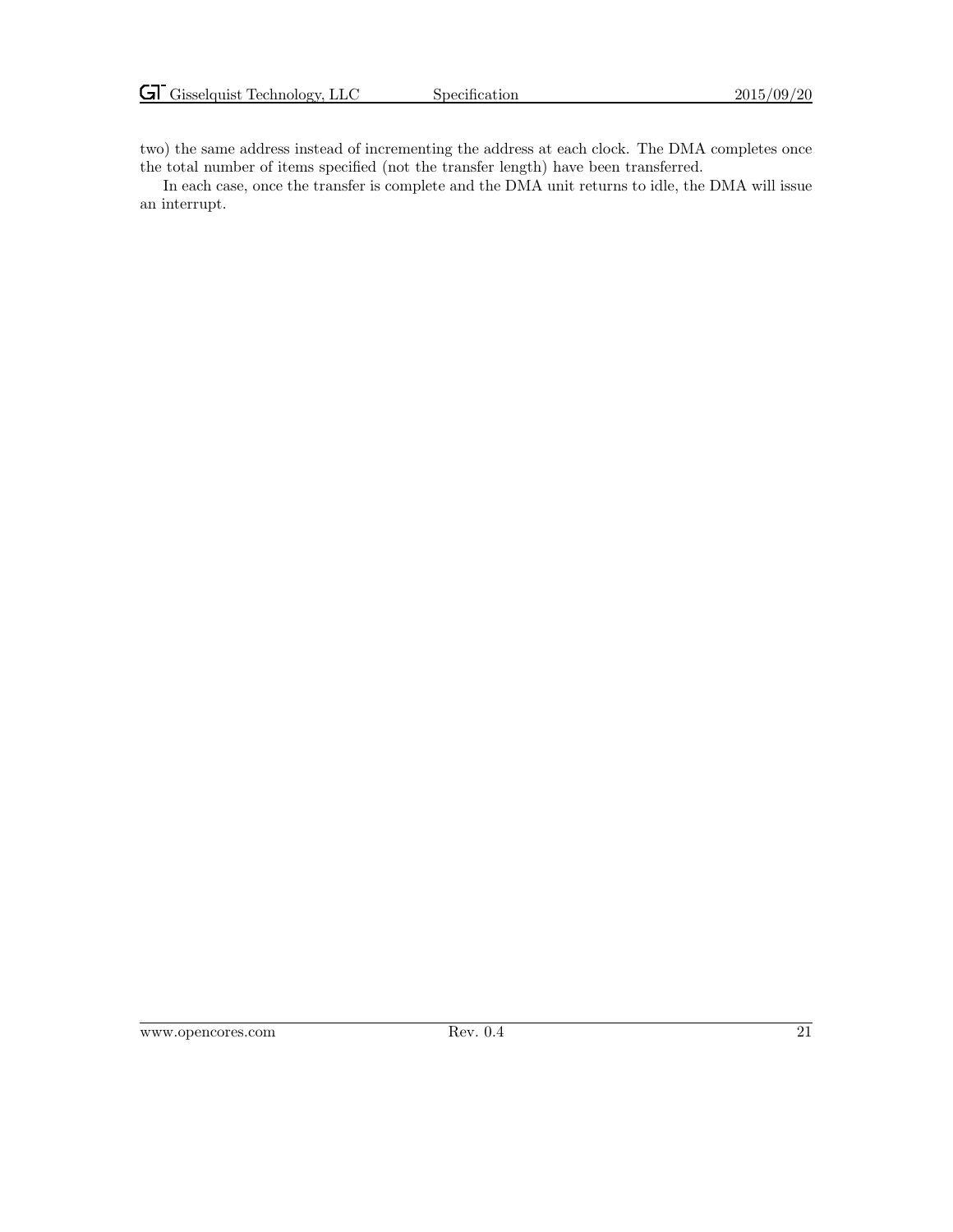### 4.

### Operation

<span id="page-28-0"></span>The Zip CPU, and even the Zip System, is not a System on a Chip (SoC). It needs to be connected to its operational environment in order to be used. Specifically, some per system adjustments need to be made:

- 1. The Zip System depends upon an external 32-bit Wishbone bus. This must exist, and must be connected to the Zip CPU for it to work.
- 2. The Zip System needs to be told of its RESET ADDRESS. This is the program counter of the first instruction following a reset.
- 3. If you want the Zip System to start up on its own, you will need to set the START HALTED parameter to zero. Otherwise, if you wish to manually start the CPU, that is if upon reset you want the CPU start start in its halted, reset state, then set this parameter to one.
- 4. The third parameter to set is the number of interrupts you will be providing from external to the CPU. This can be anything from one to nine, but it cannot be zero. (Wire this line to a 1'b0 if you do not wish to support any external interrupts.)
- 5. Finally, you need to place into some wishbone accessible address, whether RAM or (more likely) ROM, the initial instructions for the CPU.

If you have enabled your CPU to start automatically, then upon power up the CPU will immediately start executing your instructions.

This is, however, not how I have used the Zip CPU. I have instead used the Zip CPU in a more controlled environment. For me, the CPU starts in a halted state, and waits to be told to start. Further, the RESET address is a location in RAM. After bringing up the board I am using, and further the bus that is on it, the RAM memory is then loaded externally with the program I wish the Zip System to run. Once the RAM is loaded, I release the CPU. The CPU then runs until its halt condition, at which point its task is complete.

Eventually, I intend to place an operating system onto the ZipSystem, I'm just not there yet.

The rest of this chapter examines some common programming constructs, and how they might be applied to the Zip System.

#### <span id="page-28-1"></span>4.1 Example: Idle Task

One task every operating system needs is the idle task, the task that takes place when nothing else can run. On the Zip CPU, this task is quite simple, and it is shown in assemble in Tbl. [4.1.](#page-29-1) When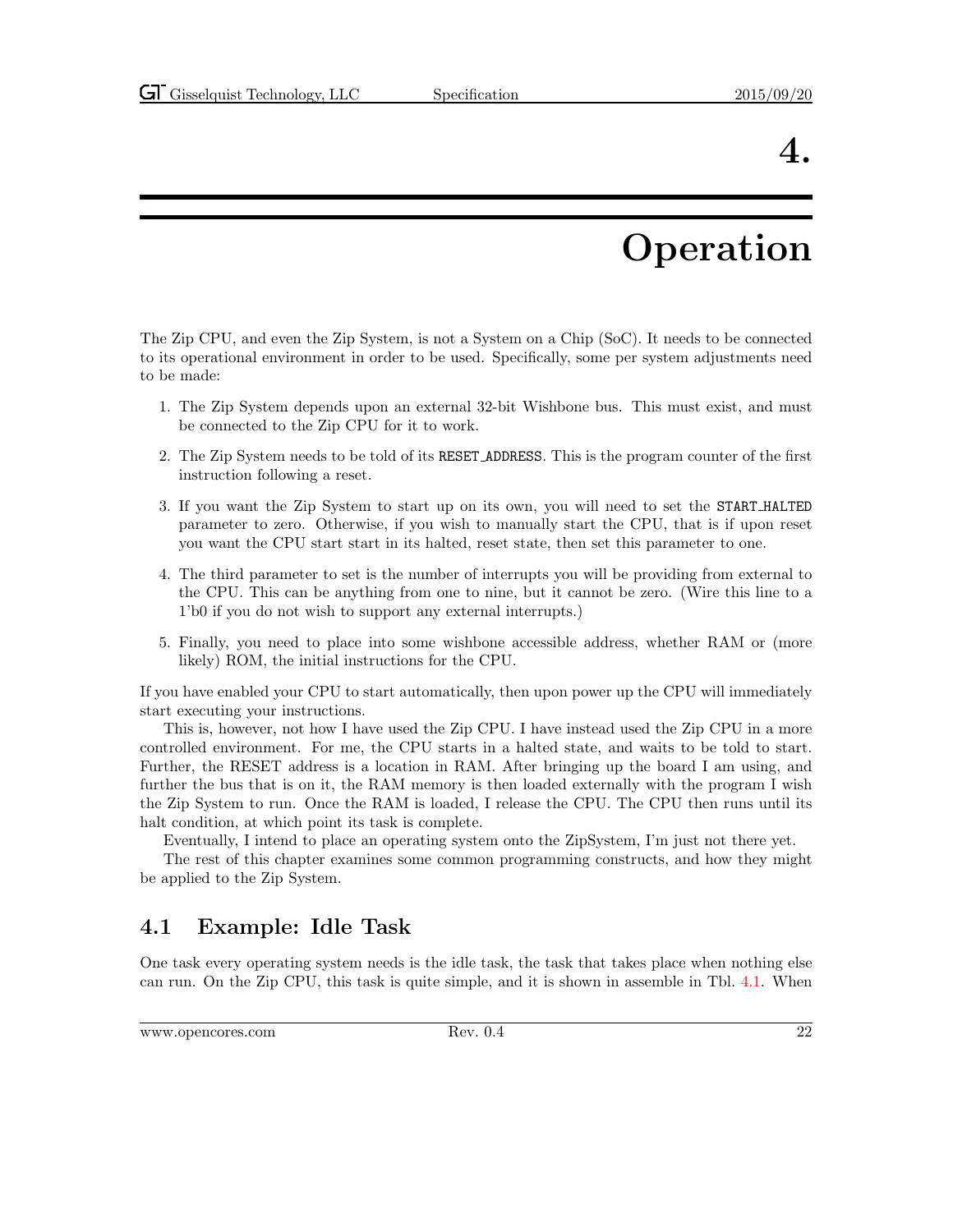```
idle task:
```
; Wait for the next interrupt, then switch to supervisor task WAIT ; When we come back, it's because the supervisor wishes to ; wait for an interrupt again, so go back to the top. BRA idle\_task

<span id="page-29-1"></span>Table 4.1: Example Idle Loop

```
void memcp(void *dest, void *src, int len) {
    for(int i=0; i<len; i++)
        *dest++ = *src++;}
```
<span id="page-29-2"></span>Table 4.2: Example Memory Copy code in C

this task runs, the CPU will fill up all of the pipeline stages up the ALU. The WAIT instruction, upon leaving the ALU, places the CPU into a sleep state where nothing more moves. Sure, there may be some more settling, the pipe cache continue to read until full, other instructions may issue until the pipeline fills, but then everything will stall. Then, once an interrupt takes place, control passes to the supervisor task to handle the interrupt. When control passes back to this task, it will be on the next instruction. Since that next instruction sends us back to the top of the task, the idle task thus does nothing but wait for an interrupt.

This should be the lowest priority task, the task that runs when nothing else can. It will help lower the FPGA power usage overall—at least its dynamic power usage.

#### <span id="page-29-0"></span>4.2 Example: Memory Copy

One common operation is that of a memory move or copy. Consider the C code shown in Tbl. [4.2.](#page-29-2) This same code can be translated in Zip Assembly as shown in Tbl. [4.3.](#page-30-1) This example points out several things associated with the Zip CPU. First, a straightforward implementation of a for loop is not the fastest loop structure. For this reason, we have placed the test to continue at the end. Second, all pointers are void pointers to arbitrary 32–bit data types. The Zip CPU does not have explicit support for smaller or larger data types, and so this memory copy cannot be applied at a byte level. Third, we've optimized the conditional jump to a return instruction into a conditional return instruction.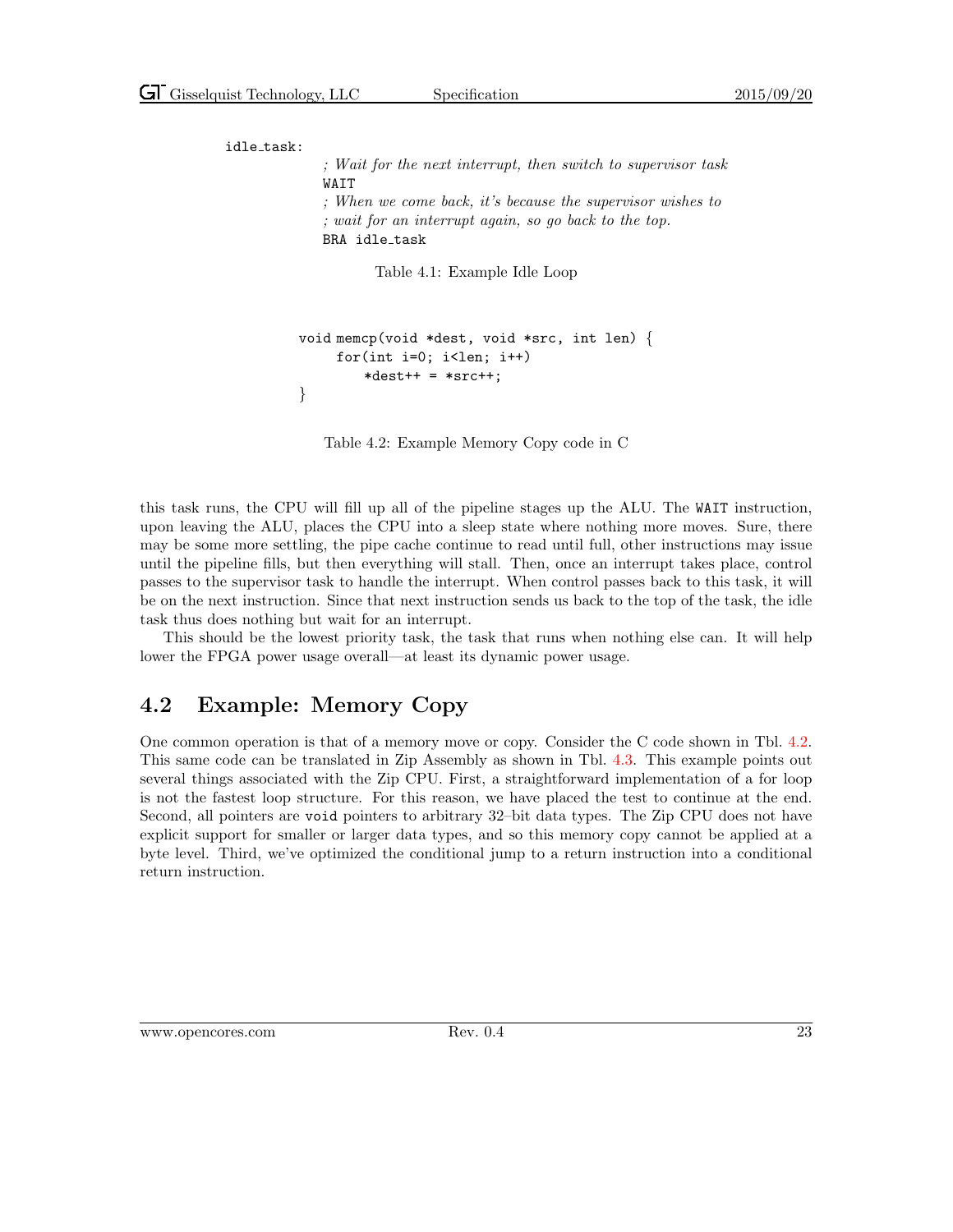memcp: ;  $R0 = *dest$ ,  $R1 = *src$ ,  $R2 = LEN$ ; The following will operate in 17 clocks per word minus one clock CMP 0,R2 LOD.Z  $-1(SP)$ , PC ; A conditional return ; (One stall on potentially writing to PC) LOD (R1),R3 ; (4 stalls, cannot be scheduled away) STO R3,  $(R2)$ ; (4 schedulable stalls, has no impact now) ADD 1,R1 SUB 1,R2 BNZ loop ; (5 stalls, if branch taken, to clear and refill the pipeline) RET

<span id="page-30-1"></span>Table 4.3: Example Memory Copy code in Zip Assembly

#### <span id="page-30-0"></span>4.3 Context Switch

Fundamental to any multiprocessing system is the ability to switch from one task to the next. In the ZipSystem, this is accomplished in one of a couple ways. The first step is that an interrupt happens. Anytime an interrupt happens, the CPU needs to execute the following tasks in supervisor mode:

1. Check for a trap instruction. That is, if the user task requested a trap, we may not wish to adjust the context, check interrupts, or call the scheduler. Tbl. [4.4](#page-31-0) shows the rudiments of this code, while showing nothing of how the actual trap would be implemented.

You may also wish to note that the instruction before the first instruction in our context swap must be a return to userspace instruction. Remember, the supervisor process is re–entered where it left off. This is different from many other processors that enter interrupt mode at some vector or other. In this case, we always enter supervisor mode right where we last left.<sup>[1](#page-30-2)</sup>

- 2. Capture user counters. If the operating system is keeping track of system usage via the accounting counters, those counters need to be copied and accumulated into some master counter at this point.
- 3. Preserve the old context. This involves pushing all the user registers onto the user stack and then copying the resulting stack address into the tasks task structure, as shown in Tbl. [4.5.](#page-31-1) For the sake of discussion, we assume the supervisor maintains a pointer to the current task's structure in supervisor register R12, and that stack is an offset to the beginning of this structure indicating where the stack pointer is to be kept within it.

For those who are still interested, the full code for this context save can be found as an assembler macro within the assembler include file, sys.i.

<span id="page-30-2"></span> $1$ The one exception to this rule is upon reset where supervisor mode is entered at a pre–programmed wishbone memory address.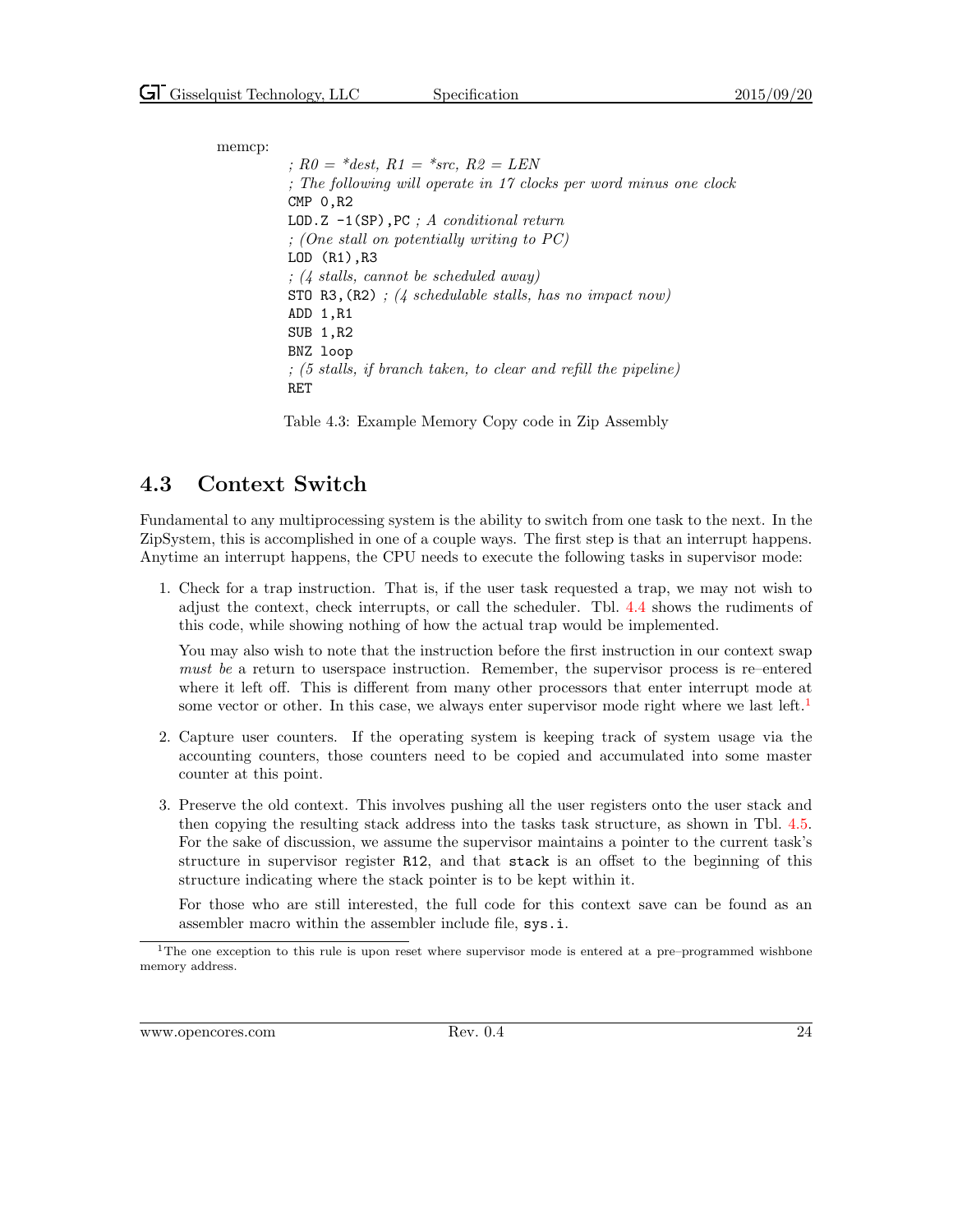return\_to\_user:

trap check:

; The instruction before the context switch processing must ; be the RTU instruction that enacted user mode in the first ; place. We show it here just for reference. RTU MOV uCC,R0 TST \$TRAP,R0 BNZ swap\_out ; Do something here to execute the trap ; Don't need to call the scheduler, so we can just return BRA return\_to\_user

<span id="page-31-0"></span>Table 4.4: Checking for whether the user issued a TRAP instruction

swap\_out:

MOV -15(uSP),R1 STO R1,stack(R12) MOV uPC,R0 STO R0,15(R1) MOV uCC,R0 STO R0,14(R1) ; We can skip storing the stack, uSP, since it'll be stored ; elsewhere (in the task structure) MOV uR13,R0 STO R0,13(R1) . . . ; Need to repeat for all user registers MOV uR0,R0 STO R0,1(R1)

<span id="page-31-1"></span>Table 4.5: Example Storing User Task Context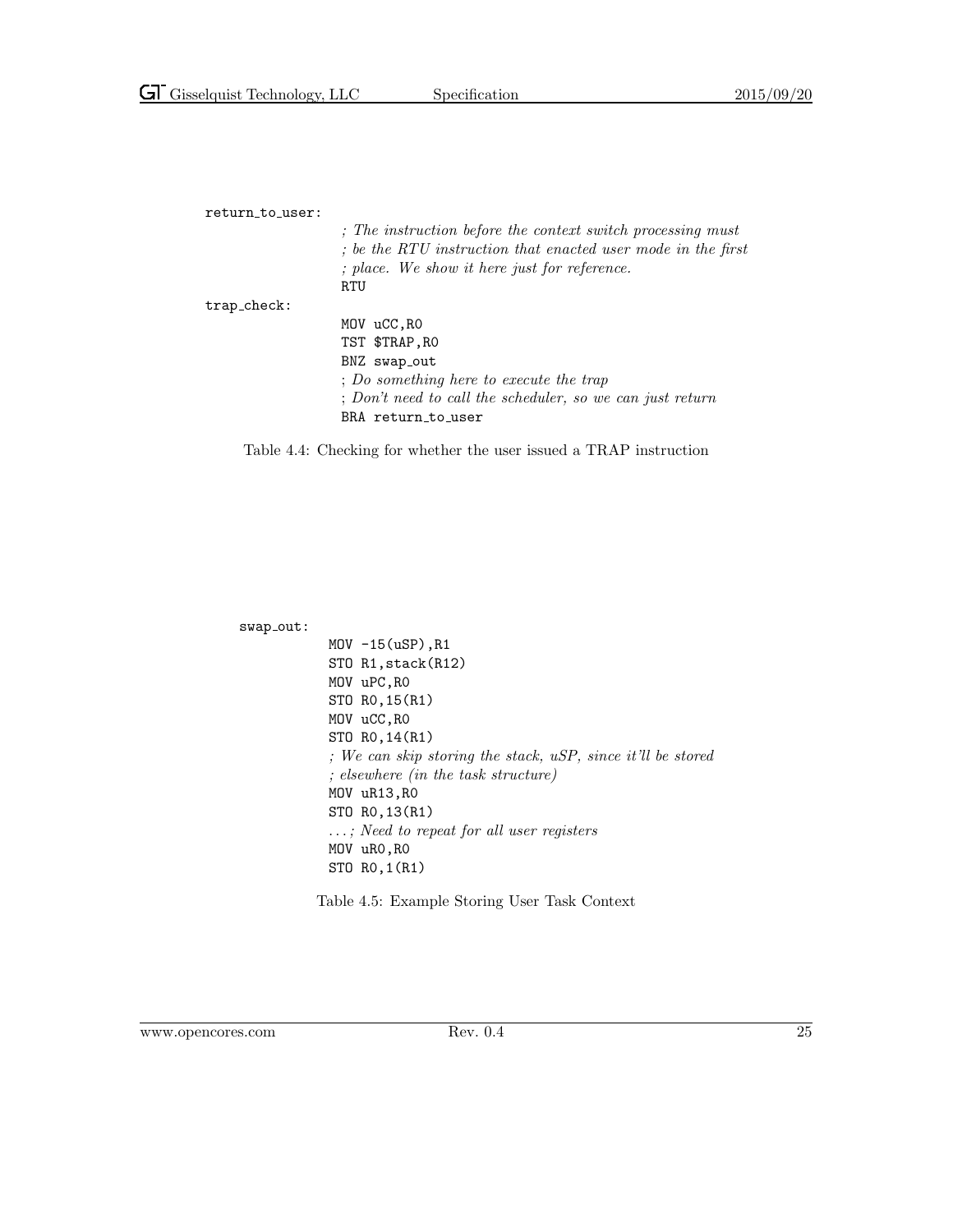'define WATCHDOG\_ADDRESS 32'hc000\_0002 'define WATCHDOG\_TICKS  $32' d1_000_000$  ; = 10 ms LDI WATCHDOG\_ADDRESS, RO LDI WATCHDOG\_TICKS, R1 STO R1,(R0)

<span id="page-32-0"></span>Table 4.6: Example Watchdog Reset

- 4. Reset the watchdog timer. If you are using the watchdog timer, it should be reset on a context swap, to know that things are still working. Example code for this is shown in Tbl. [4.6.](#page-32-0)
- 5. Interrupt handling. An interrupt handler within the Zip System is nothing more than a task. At context swap time, the supervisor needs to disable all of the interrupts that have tripped, and then enable all of the tasks that would deal with each of these interrupts. These can be user tasks, run at higher priority than any other user tasks. Either way, they will need to re–enable their own interrupt themselves, if the interrupt is still relevant.

An example of this master interrut handling is shown in Tbl. [4.7.](#page-33-0)

6. Calling the scheduler. This needs to be done to pick the next task to switch to. It may be an interrupt handler, or it may be a normal user task. From a priority standpoint, it would make sense that the interrupt handlers all have a higher priority than the user tasks, and that once they have been called the user tasks may then be called again. If no task is ready to run, run the idle task to wait for an interrupt.

This suggests a minimum of four task priorities:

- (a) Interrupt handlers, executed with their interrupts disabled
- (b) Device drivers, executed with interrupts re-enabled
- (c) User tasks
- (d) The idle task, executed when nothing else is able to execute

For our purposes here, we'll just assume that a pointer to the current task is maintained in R12, that a JSR scheduler is called, and that the next current task is likewise placed into R12.

- 7. Restore the new tasks context. Given that the scheduler has returned a task that can be run at this time, the stack pointer needs to be pulled out of the tasks task structure, placed into the user register, and then the rest of the user registers need to be popped back off of the stack to run this task. An example of this is shown in Tbl. [4.8,](#page-33-1) assuming as before that the task pointer is found in supervisor register R12. As with storing the user context, the full code associated with restoring the user context can be found in the assembler include file, sys.i.
- 8. Clear the userspace accounting registers. In order to keep track of per process system usage, these registers need to be cleared before reactivating the userspace process. That way, upon the next interrupt, we'll know how many clocks the userspace program has encountered, and how many instructions it was able to issue in those many clocks.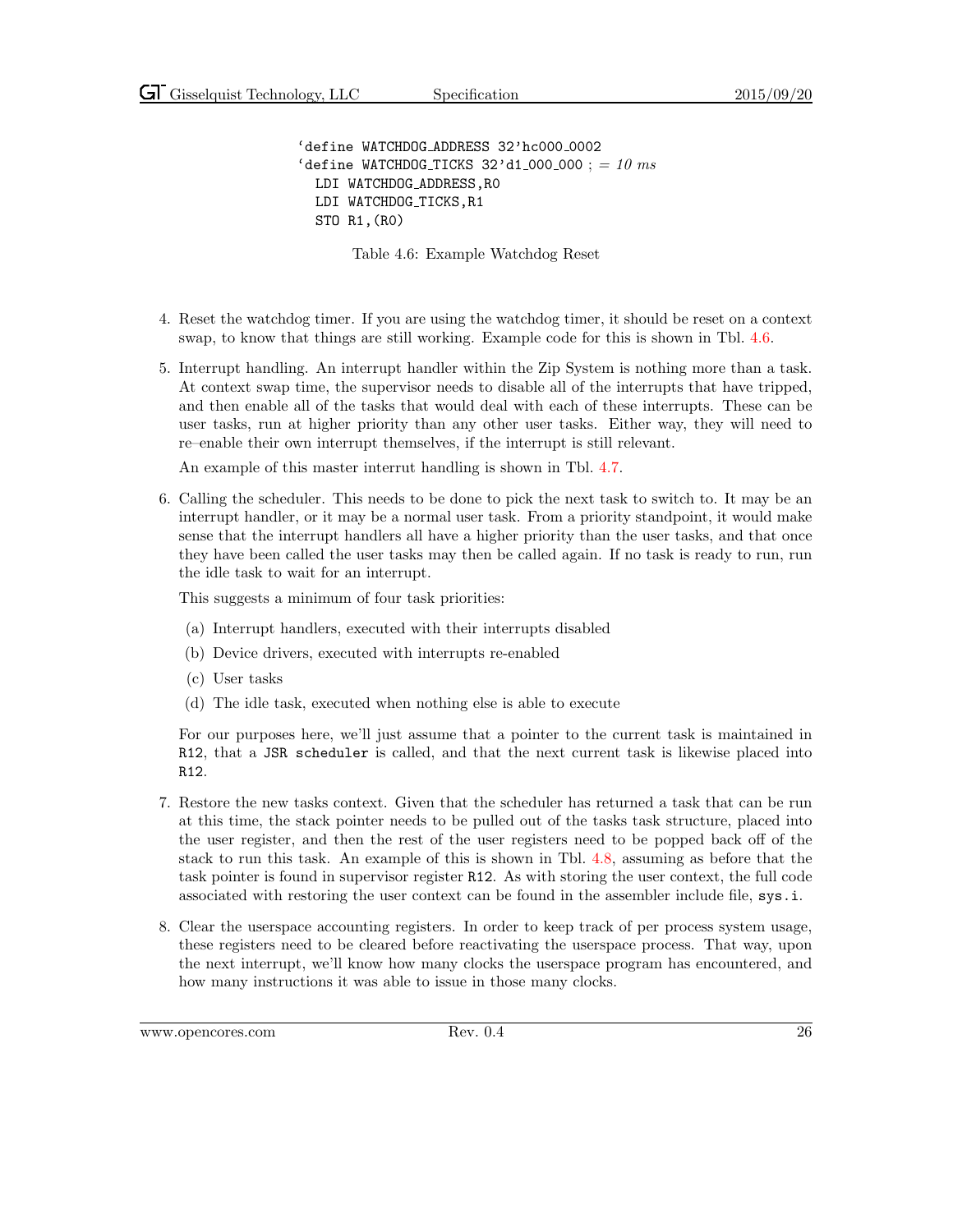pre handler:

```
LDI PIC ADDRESS,R0
; Start by grabbing the interrupt state from the interrupt
; controller. We'll store this into the register R7 so that
; we can keep and preserve this information for the scheduler
; to use later.
LOD (R0),R1
MOV R1,R7
; As a next step, we need to acknowledge and disable all active
; interrupts. We'll start by calculating all of our active
; interrupts.
AND 0x07fff,R1
; Put the active interrupts into the upper half of R1
ROL 16,R1
LDILO 0x0ffff,R1
AND R7,R1
; Acknowledge and disable active interrupts
; This also disables all interrupts from the controller, so
; we'll need to re-enable interrupts in general shortly
STO R1,(R0)
; We leave our active interrupt mask in R7 so the scheduler can
; release any tasks that depended upon them.
```
<span id="page-33-0"></span>Table 4.7: Example checking for active interrupts

```
swap in:
          LOD stack(R12),R1
          MOV 15(R1),uSP
          LOD 15(R1),R0
          MOV R0,uPC
          LOD 14(R1),R0
          MOV R0,uCC
          LOD 13(R1),R0
          MOV R0,uR12
          . . . ; Need to repeat for all user registers
          LOD 1(R1),R0
          MOV R0,uR0
          BRA return_to_user
```
<span id="page-33-1"></span>Table 4.8: Example Restoring User Task Context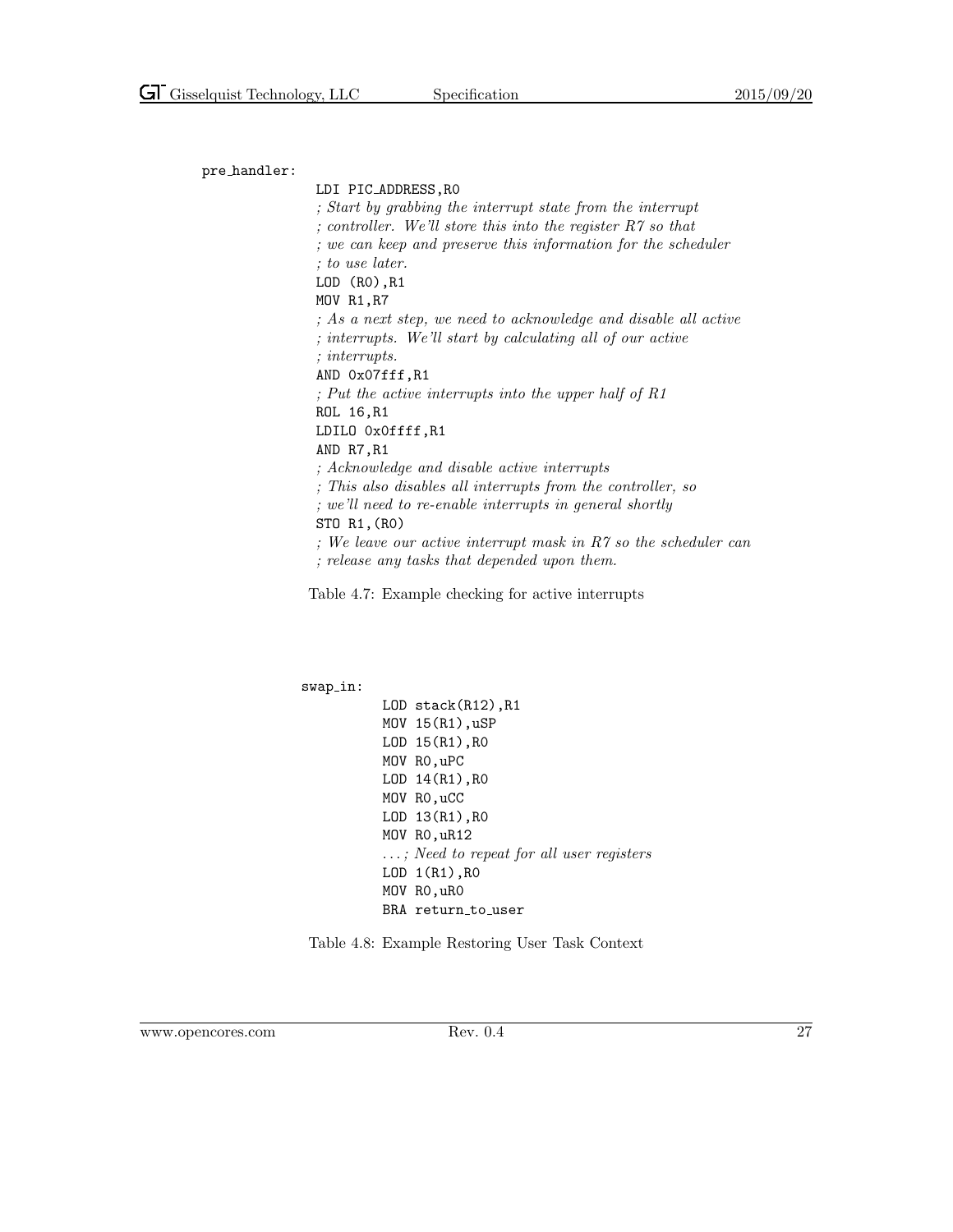9. Jump back to the instruction just before saving the last tasks context, because that location in memory contains the return from interrupt command that we are going to need to execute, in order to guarantee that we return back here again.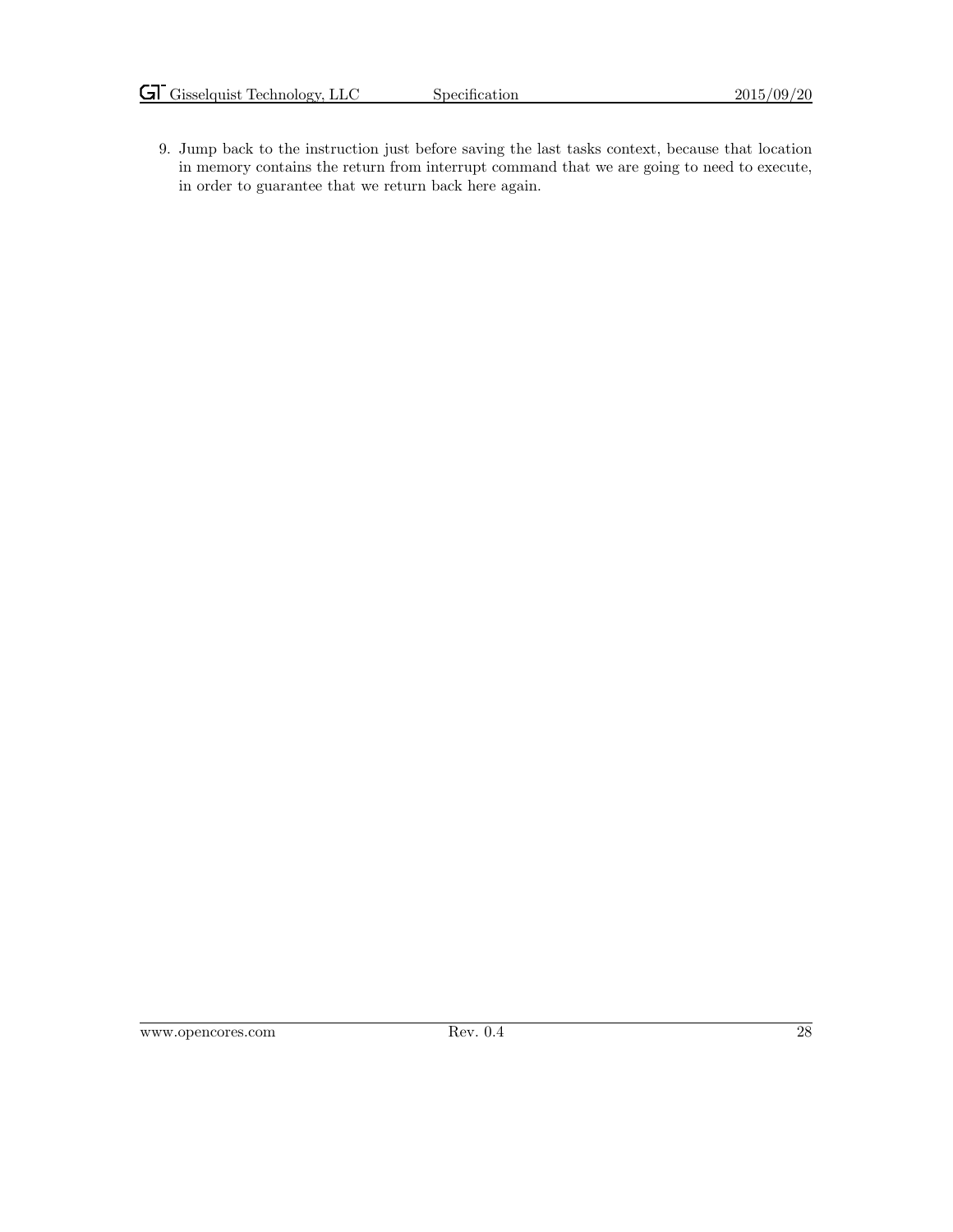### 5.

### Registers

| Name          | Address    | Width | Access | Description                    |
|---------------|------------|-------|--------|--------------------------------|
| PIC           | 0xc0000000 | 32    | R/W    | Primary Interrupt Controller   |
| <b>WDT</b>    | 0xc0000001 | 32    | R/W    | Watchdog Timer                 |
|               | 0xc0000002 | 32    | R/W    | (Reserved for future use)      |
| <b>CTRIC</b>  | 0xc0000003 | 32    | R/W    | Secondary Interrupt Controller |
| <b>TMRA</b>   | 0xc0000004 | 32    | R/W    | Timer A                        |
| TMRB          | 0xc0000005 | 32    | R/W    | Timer B                        |
| <b>TMRC</b>   | 0xc0000006 | 32    | R/W    | Timer C                        |
| JIFF          | 0xc0000007 | 32    | R/W    | Jiffies                        |
| MTASK         | 0xc0000008 | 32    | R/W    | Master Task Clock Counter      |
| MMSTL         | 0xc0000009 | 32    | R/W    | Master Stall Counter           |
| <b>MPSTL</b>  | 0xc000000a | 32    | R/W    | Master Pre-Fetch Stall Counter |
| <b>MICNT</b>  | 0xc000000b | 32    | R/W    | Master Instruction Counter     |
| UTASK         | 0xc000000c | 32    | R/W    | User Task Clock Counter        |
| <b>UMSTL</b>  | 0xc000000d | 32    | R/W    | User Stall Counter             |
| <b>UPSTL</b>  | 0xc000000e | 32    | R/W    | User Pre-Fetch Stall Counter   |
| <b>UICNT</b>  | 0xc000000f | 32    | R/W    | User Instruction Counter       |
| DMACTRL       | 0xc0000010 | 32    | R/W    | DMA Control Register           |
| <b>DMALEN</b> | 0xc0000011 | 32    | R/W    | DMA total transfer length      |
| DMASRC        | 0xc0000012 | 32    | R/W    | DMA source address             |

<span id="page-35-0"></span>The ZipSystem registers fall into two categories, ZipSystem internal registers accessed via the ZipCPU shown in Tbl. [5.1,](#page-35-1) and the two debug registers shown in Tbl. [5.2.](#page-35-2)

<span id="page-35-1"></span>Table 5.1: Zip System Internal/Peripheral Registers

DMADST 0xc0000013 32 R/W DMA destination address

| Name    | Address | Width       | Access | Description            |
|---------|---------|-------------|--------|------------------------|
| ZIPCTRL |         | -29<br>∙J∠  | R/W    | Debug Control Register |
| ZIPDATA |         | - 20<br>∙J∠ | R/W    | Debug Data Register    |

<span id="page-35-2"></span>Table 5.2: Zip System Debug Registers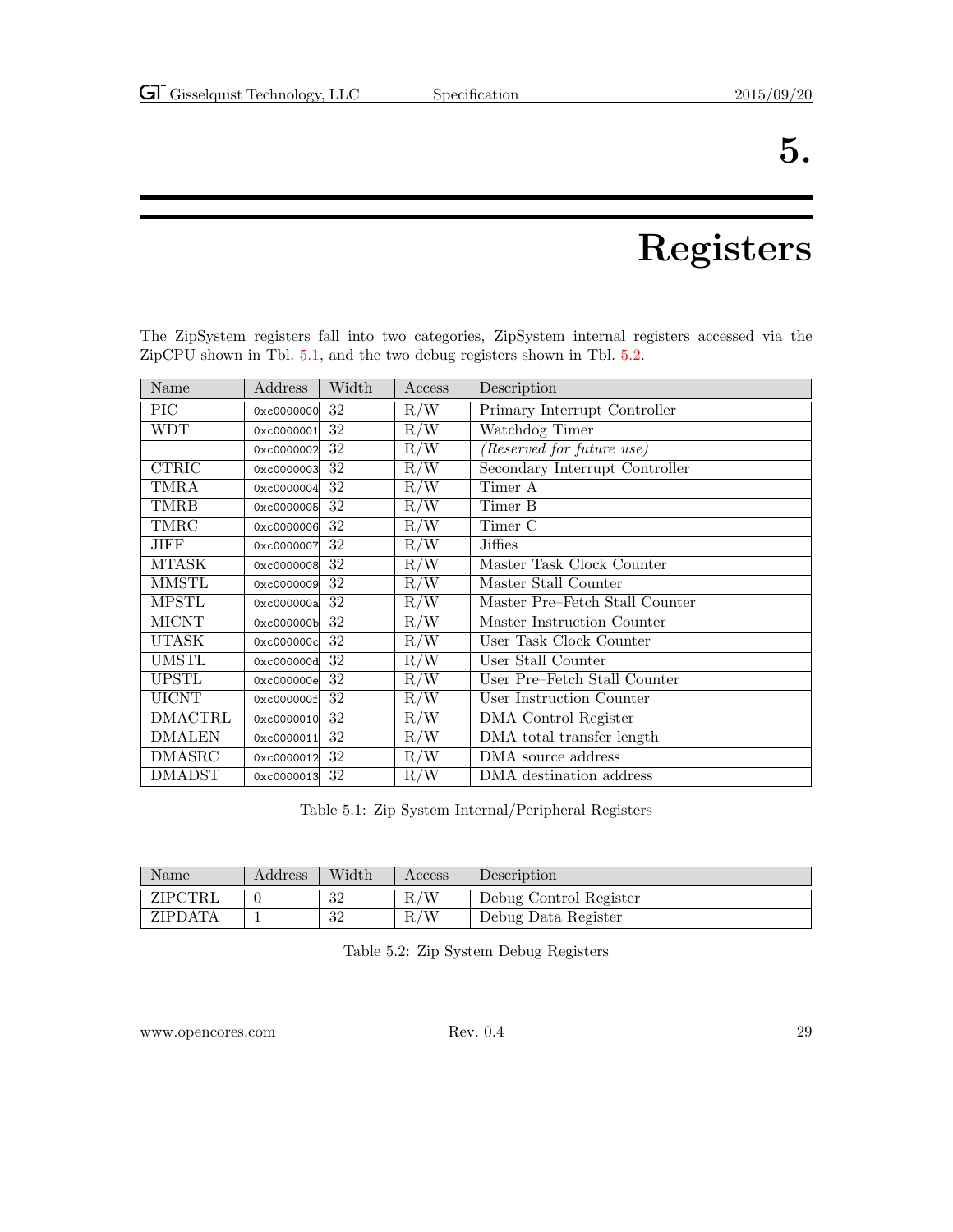| Bit $#$       | Access | Description                                |
|---------------|--------|--------------------------------------------|
| -31           | R/W    | Master Interrupt Enable                    |
| $30\ldots 16$ | R/W    | Interrupt Enables, write '1' to change     |
| 15            |        | Current Master Interrupt State             |
| $15\ldots 0$  | R/W    | Input Interrupt states, write '1' to clear |

<span id="page-36-1"></span>Table 5.3: Interrupt Controller Register Bits

#### <span id="page-36-0"></span>5.1 Peripheral Registers

The peripheral registers, listed in Tbl. [5.1,](#page-35-1) are shown in the CPU's address space. These may be accessed by the CPU at these addresses, and when so accessed will respond as described in Chapt. [3.](#page-24-0) These registers will be discussed briefly again here.

The Zip CPU Interrupt controller has four different types of bits, as shown in Tbl. [5.3.](#page-36-1) The high order bit, or bit–31, is the master interrupt enable bit. When this bit is set, then any time an interrupt occurs the CPU will be interrupted and will switch to supervisor mode, etc.

Bits 30 . . . 16 are interrupt enable bits. Should the interrupt line go ghile while enabled, an interrupt will be generated. To set an interrupt enable bit, one needs to write the master interrupt enable while writing a '1' to this the bit. To clear, one need only write a '0' to the master interrupt enable, while leaving this line high.

Bits  $15...0$  are the current state of the interrupt vector. Interrupt lines trip when they go high, and remain tripped until they are acknowledged. If the interrupt goes high for longer than one pulse, it may be high when a clear is requested. If so, the interrupt will not clear. The line must go low again before the status bit can be cleared.

As an example, consider the following scenario where the Zip CPU supports four interrupts,  $3\ldots 0$ .

- 1. The Supervisor will first, while in the interrupts disabled mode, write a 32'h800f000f to the controller. The supervisor may then switch to the user state with interrupts enabled.
- 2. When an interrupt occurs, the supervisor will switch to the interrupt state. It will then cycle through the interrupt bits to learn which interrupt handler to call.
- 3. If the interrupt handler expects more interrupts, it will clear its current interrupt when it is done handling the interrupt in question. To do this, it will write a '1' to the low order interrupt mask, such as writing a  $32'$ h80000001.
- 4. If the interrupt handler does not expect any more interrupts, it will instead clear the interrupt from the controller by writing a 32'h00010001 to the controller.
- 5. Once all interrupts have been handled, the supervisor will write a 32'h80000000 to the interrupt register to re-enable interrupt generation.
- 6. The supervisor should also check the user trap bit, and possible soft interrupt bits here, but this action has nothing to do with the interrupt control register.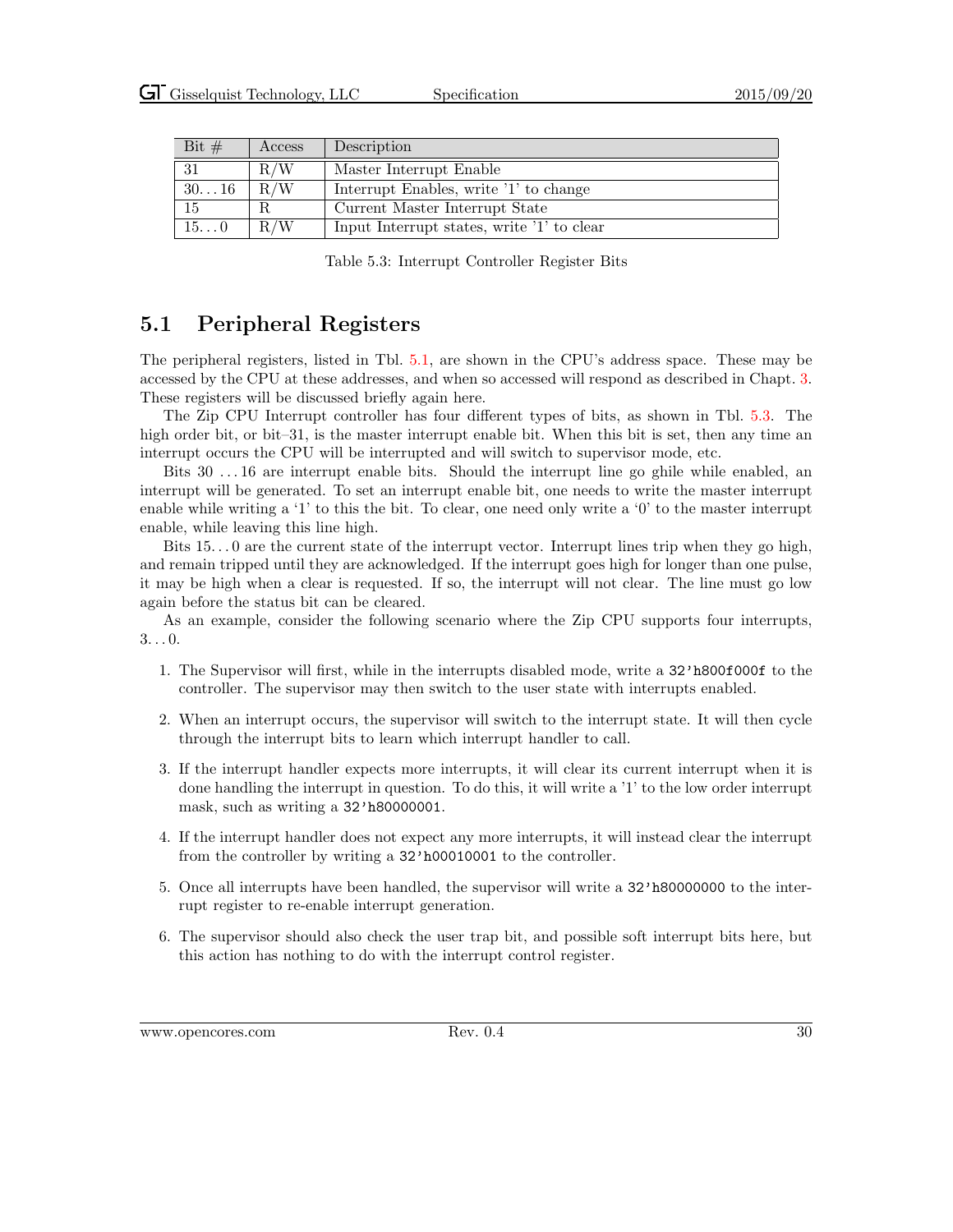| Bit<br># | Access | Description         |
|----------|--------|---------------------|
| IJТ      | W      | Auto-Reload         |
| 300      | 'W     | Current timer value |

#### <span id="page-37-0"></span>Table 5.4: Timer Register Bits

| Bit $#$      | Access | Description                  |
|--------------|--------|------------------------------|
| 310          |        | Current jiffy value          |
| $31\ldots 0$ |        | Value/time of next interrupt |

<span id="page-37-1"></span>Table 5.5: Jiffies Register Bits

7. The supervisor will then leave interrupt mode, possibly adjusting whichever task is running, by executing a return from interrupt command.

Leaving the interrupt controller, we show the timer registers bit definitions in Tbl. [5.4.](#page-37-0) As you may recall, the timer just counts down to zero and then trips an interrupt. Writing to the current timer value sets that value, and reading from it returns that value. Writing to the current timer value while also setting the auto–reload bit will send the timer into an auto–reload mode. In this mode, upon setting its interrupt bit for one cycle, the timer will also reset itself back to the value of the timer that was written to it when the auto–reload option was written to it. To clear and stop the timer, just simply write a '32'h00' to this register.

The Jiffies register is somewhat similar in that the register always changes. In this case, the register counts up, whereas the timer always counted down. Reads from this register, as shown in Tbl. [5.5,](#page-37-1) always return the time value contained in the register. Writes greater than the current Jiffy value, that is where the new value minus the old value is greater than zero while ignoring truncation, will set a new Jiffy interrupt time. At that time, the Jiffy vector will clear, and another interrupt time may either be written to it, or it will just continue counting without activating any more interrupts.

The Zip CPU also supports several counter peripherals, mostly in the way of process accounting. This peripherals have a single register associated with them, shown in Tbl. [5.6.](#page-37-2) Writes to this register set the new counter value. Reads read the current counter value.

The current design operation of these counters is that of performance counting. Two sets of four registers are available for keeping track of performance. The first is a task counter. This just counts clock ticks. The second counter is a prefetch stall counter, then an master stall counter. These allow the CPU to be evaluated as to how efficient it is. The fourth and final counter is an instruction counter, which counts how many instructions the CPU has issued.

| D <sub>10</sub><br>$\cdot$ | Access                                                     | Description                   |
|----------------------------|------------------------------------------------------------|-------------------------------|
| 01. U                      | / <del>.</del><br>$\overline{\phantom{0}}$<br>M<br>$\pm U$ | -<br>counter value<br>Current |

<span id="page-37-2"></span>Table 5.6: Counter Register Bits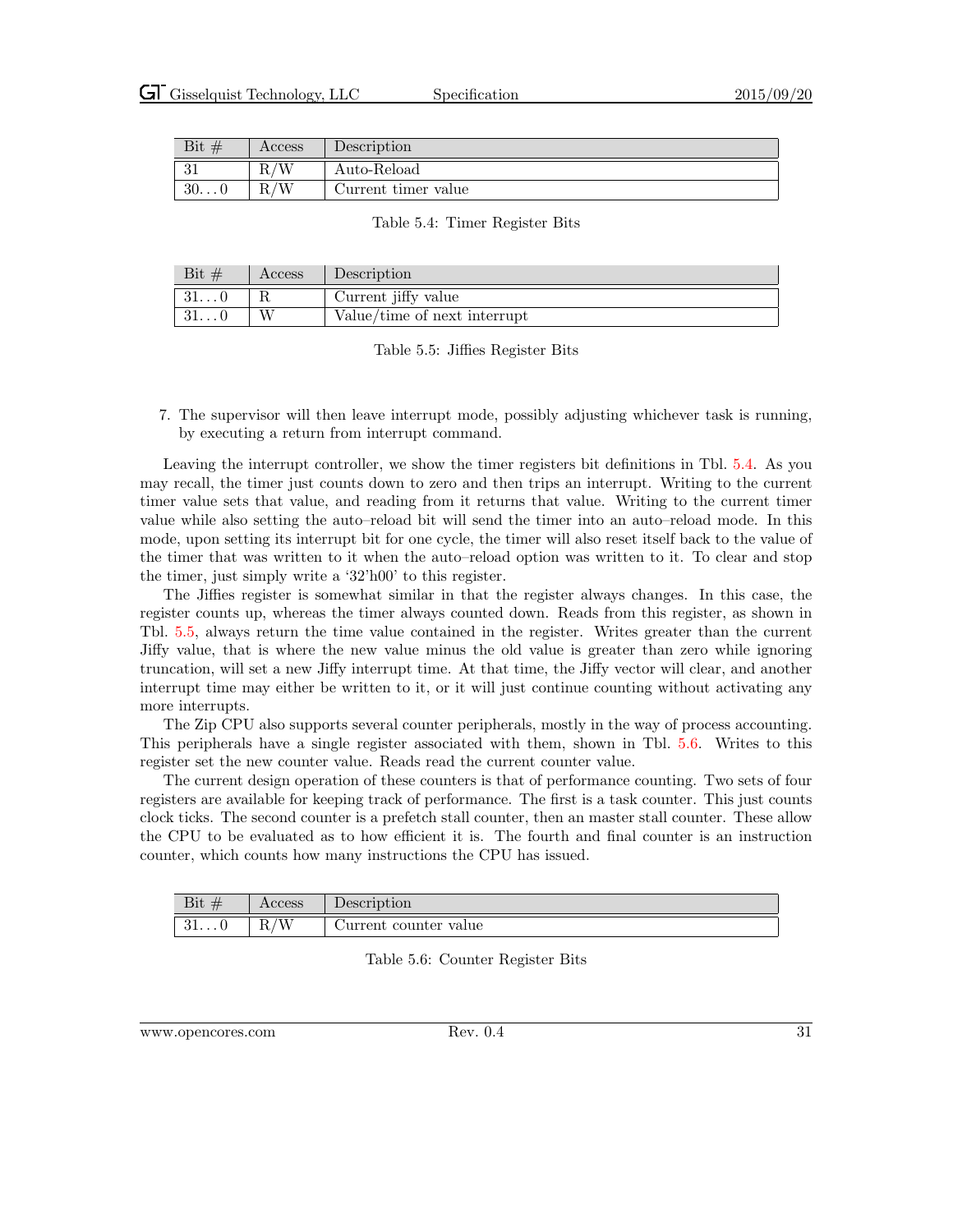| Bit $#$        | Access      | Description                                                         |
|----------------|-------------|---------------------------------------------------------------------|
| 31             | R.          | DMA Active                                                          |
| 30             | R           | Wishbone error, transaction aborted (cleared on any write)          |
| 29             | R/W         | Set to '1' to prevent the controller from incrementing the source   |
|                |             | address, '0' for normal memory copy.                                |
| 28             | R/W         | Set to '0' to prevent the controller from incrementing the desti-   |
|                |             | nation address, '0' for normal memory copy.                         |
| $27 \ldots 16$ | W           | The DMA Key. Write a 12'hfed to these bits to start the activate    |
|                |             | any DMA transfer.                                                   |
| 27             | R.          | Always reads '0', to force the deliberate writing of the key.       |
| $26 \ldots 16$ | $R_{\cdot}$ | Indicates the number of items in the transfer buffer that have yet  |
|                |             | to be written.                                                      |
| 15             | R/W         | Set to '1' to trigger on an interrupt, or '0' to start immediately  |
|                |             | upon receiving a valid key.                                         |
| 1410           | R/W         | Select among one of 32 possible interrupt lines.                    |
| $9\dots 0$     | R/W         | Intermediate transfer length minus one. Thus, to transfer one       |
|                |             | item at a time set this value to 0. To transfer 1024 at a time, set |
|                |             | it to 1024.                                                         |

<span id="page-38-0"></span>Table 5.7: DMA Control Register Bits

It is envisioned that these counters will be used as follows: First, every time a master counter rolls over, the supervisor (Operating System) will record the fact. Second, whenever activating a user task, the Operating System will set the four user counters to zero. When the user task has completed, the Operating System will read the timers back off, to determine how much of the CPU the process had consumed.

The final peripheral to discuss is the DMA controller. This controller has four registers. Of these four, the length, source and destination address registers should need no further explanation. They are full 32–bit registers specifying the entire transfer length, the starting address to read from, and the starting address to write to. The registers can be written to when the DMA is idle, and read at any time. The control register, however, will need some more explanation.

The bit allocation of the control register is shown in Tbl. [5.7.](#page-38-0) This control register has been designed so that the common case of memory access need only set the key and the transfer length. Hence, writing a 32'h0fed03ff to the control register will start any memory transfer. On the other hand, if you wished to read from a serial port (constant address) and put the result into a buffer every time a word was available, you might wish to write  $32$ 'h2fed8000–this assumes, of course, that you have a serial port wired to the zero bit of this interrupt control. (The DMA controller does not use the interrupt controller, and cannot clear interrupts.) As a third example, if you wished to write to an external FIFO anytime it was less than half full (had fewer than 512 items), and interrupt line 2 indicated this condition, you might wish to issue a 32'h1fed8dff to this port.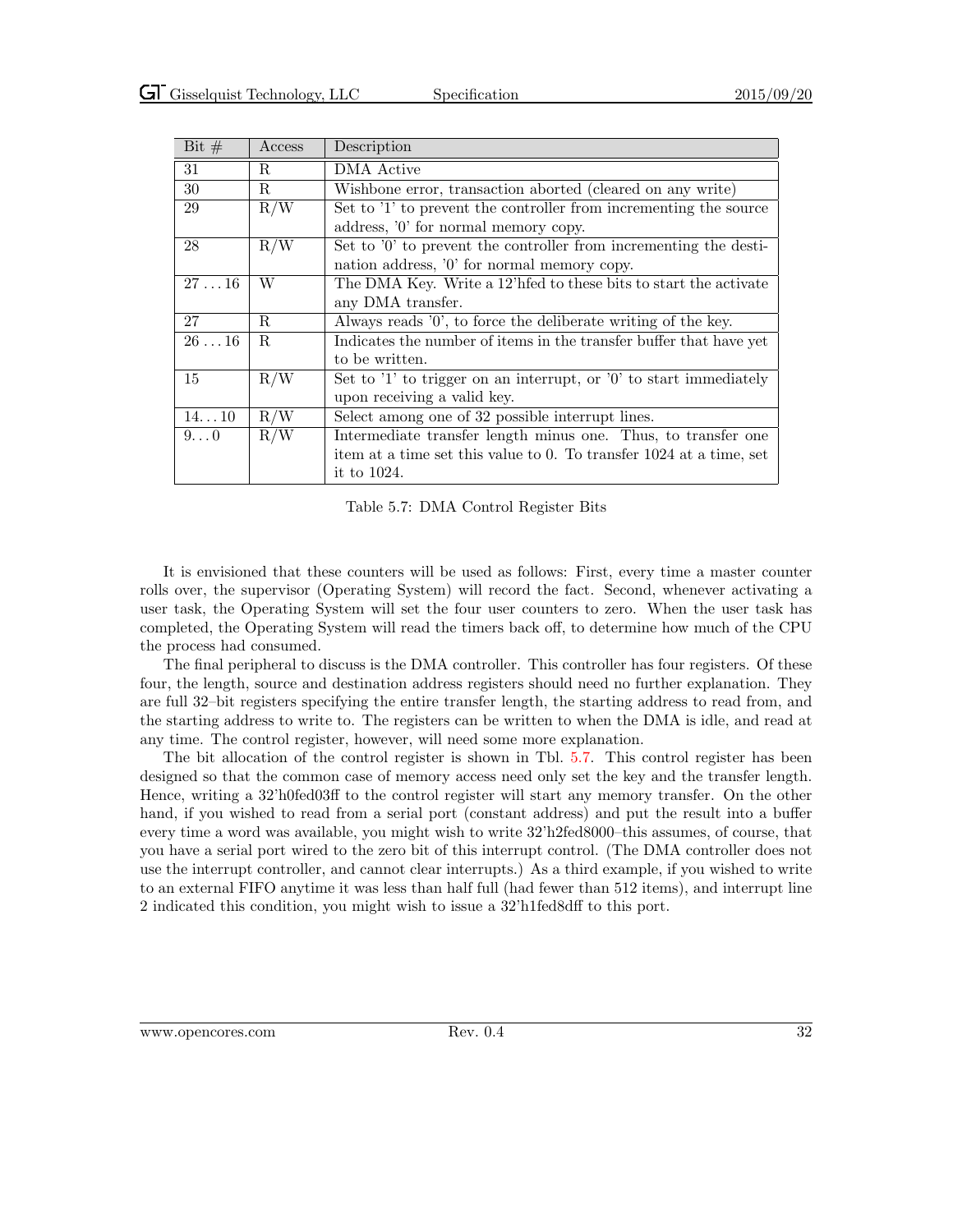| Bit $#$     | Access | Description                                                      |
|-------------|--------|------------------------------------------------------------------|
| 3114        | R.     | Reserved                                                         |
| 13          | R      | CPU GIE setting                                                  |
| 12          | R.     | CPU is sleeping                                                  |
| 11          | W      | Command clear PF cache                                           |
| 10          | R/W    | Command HALT, Set to '1' to halt the CPU                         |
| 9           | R      | Stall Status, '1' if CPU is busy                                 |
| 8           | R/W    | Step Command, set to '1' to step the CPU, also sets the halt bit |
| 7           | R.     | Interrupt Request                                                |
| 6           | R/W    | Command RESET                                                    |
| $5\ldots 0$ | R/W    | Debug Register Address                                           |

<span id="page-39-1"></span>Table 5.8: Debug Control Register Bits

#### <span id="page-39-0"></span>5.2 Debug Port Registers

Accessing the Zip System via the debug port isn't as straight forward as accessing the system via the wishbone bus. The debug port itself has been reduced to two addresses, as outlined earlier in Tbl. [5.2.](#page-35-2) Access to the Zip System begins with the Debug Control register, shown in Tbl. [5.8.](#page-39-1)

The first step in debugging access is to determine whether or not the CPU is halted, and to halt it if not. To do this, first write a '1' to the Command HALT bit. This will halt the CPU and place it into debug mode. Once the CPU is halted, the stall status bit will drop to zero. Thus, if bit 10 is high and bit 9 low, the debug port is open to examine the internal state of the CPU.

At this point, the external debugger may examine internal state information from within the CPU. To do this, first write again to the command register a value (with command halt still high) containing the address of an internal register of interest in the bottom 6 bits. Internal registers that may be accessed this way are listed in Tbl. [5.9.](#page-40-0) Primarily, these "registers" include access to the entire CPU register set, as well as the internal peripherals. To read one of these registers once the address is set, simply issue a read from the data port. To write one of these registers or peripheral ports, simply write to the data port after setting the proper address.

In this manner, all of the CPU's internal state may be read and adjusted.

As an example of how to use this, consider what would happen in the case of an external break point. If and when the CPU hits a break point that causes it to halt, the Command HALT bit will activate on its own, the CPU will then raise an external interrupt line and wait for a debugger to examine its state. After examining the state, the debugger will need to remove the breakpoint by writing a different instruction into memory and by writing to the command register while holding the clear cache, command halt, and step CPU bits high, (32'hd00). The debugger may then replace the breakpoint now that the CPU has gone beyond it, and clear the cache again (32'h500).

To leave this debug mode, simply write a '32'h0' value to the command register.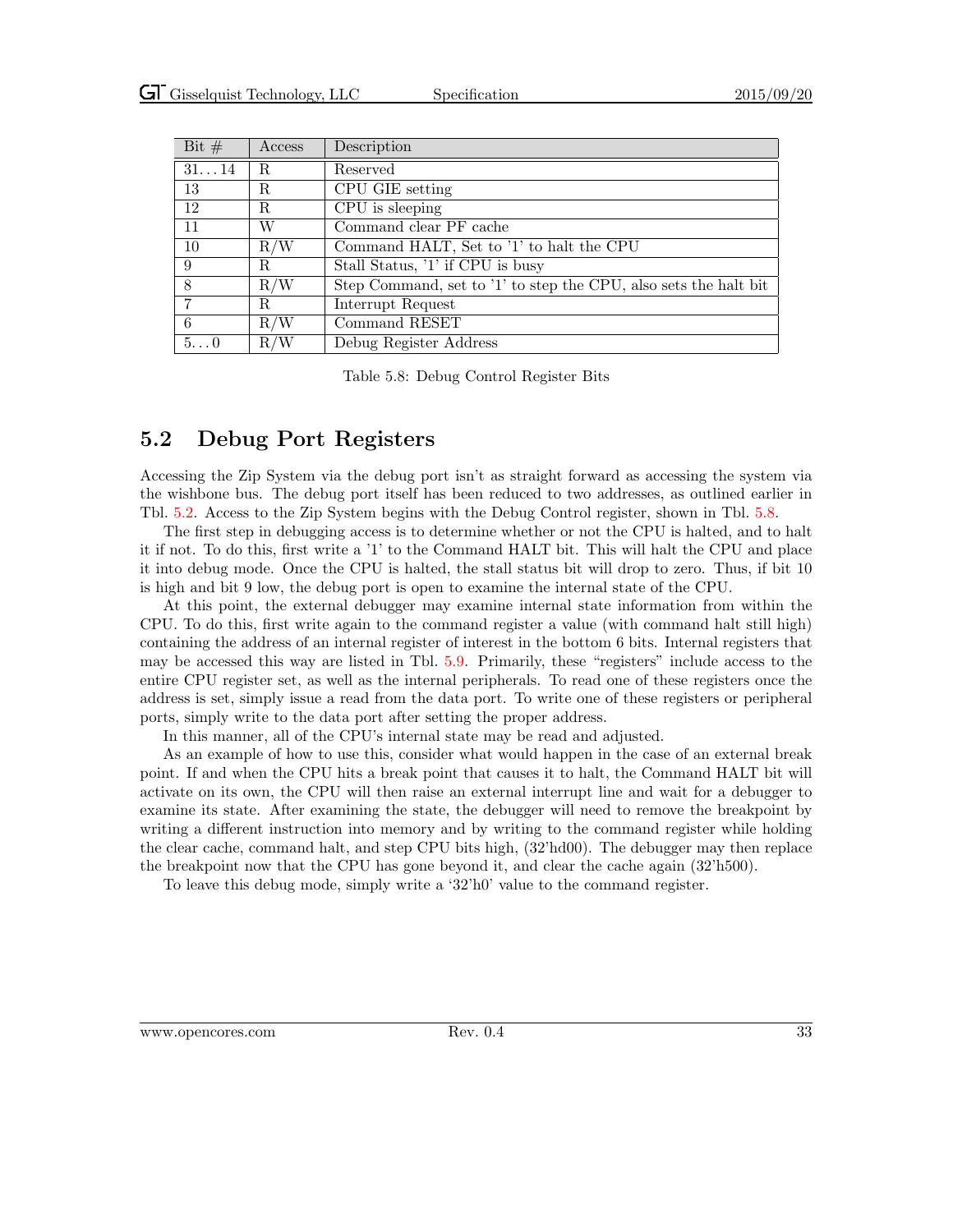| Name                      | Address         | Width           | Access           | Description                        |
|---------------------------|-----------------|-----------------|------------------|------------------------------------|
| sR0                       | $\theta$        | 32              | R/W              | Supervisor Register R0             |
| sR1                       | $\overline{0}$  | $\overline{32}$ | R/W              | Supervisor Register R1             |
| $\overline{\text{sSP}}$   | 13              | $\overline{32}$ | $R/\overline{W}$ | <b>Supervisor Stack Pointer</b>    |
| $\overline{\mathrm{sCC}}$ | $\overline{14}$ | $\overline{32}$ | R/W              | Supervisor Condition Code Register |
| $\overline{\text{sPC}}$   | $\overline{15}$ | $\overline{32}$ | R/W              | Supervisor Program Counter         |
| uR0                       | $\overline{16}$ | $\overline{32}$ | $R/\overline{W}$ | User Register R0                   |
| uR1                       | 17              | $\overline{32}$ | R/W              | User Register R1                   |
| uSP                       | 29              | 32              | R/W              | User Stack Pointer                 |
| $\overline{uCC}$          | $\overline{30}$ | $\overline{32}$ | R/W              | User Condition Code Register       |
| uPC                       | $\overline{31}$ | $\overline{32}$ | R/W              | User Program Counter               |
| $\overline{\text{PIC}}$   | $\overline{32}$ | 32              | R/W              | Primary Interrupt Controller       |
| <b>WDT</b>                | $\overline{33}$ | $\overline{32}$ | $R/\overline{W}$ | Watchdog Timer                     |
| CCHE                      | 34              | $\overline{32}$ | R/W              | Manual Cache Controller            |
| <b>CTRIC</b>              | $\overline{35}$ | $\overline{32}$ | $R/\overline{W}$ | Secondary Interrupt Controller     |
| <b>TMRA</b>               | $\overline{36}$ | $\overline{32}$ | R/W              | Timer A                            |
| <b>TMRB</b>               | $\overline{37}$ | 32              | R/W              | Timer B                            |
| TMRC                      | $\overline{38}$ | $\overline{32}$ | R/W              | Timer <sub>C</sub>                 |
| <b>JIFF</b>               | $\overline{39}$ | $\overline{32}$ | R/W              | Jiffies peripheral                 |
| <b>MTASK</b>              | 40              | $\overline{32}$ | R/W              | Master task clock counter          |
| <b>MMSTL</b>              | $\overline{41}$ | $\overline{32}$ | R/W              | Master memory stall counter        |
| <b>MPSTL</b>              | $\overline{42}$ | $\overline{32}$ | R/W              | Master Pre-Fetch Stall counter     |
| <b>MICNT</b>              | $\overline{43}$ | $\overline{32}$ | R/W              | Master instruction counter         |
| <b>UTASK</b>              | 44              | $\overline{32}$ | R/W              | User task clock counter            |
| <b>UMSTL</b>              | 45              | $\overline{32}$ | R/W              | User memory stall counter          |
| <b>UPSTL</b>              | 46              | 32              | R/W              | User Pre-Fetch Stall counter       |
| <b>UICNT</b>              | 47              | 32              | R/W              | User instruction counter           |

<span id="page-40-0"></span>Table 5.9: Debug Register Addresses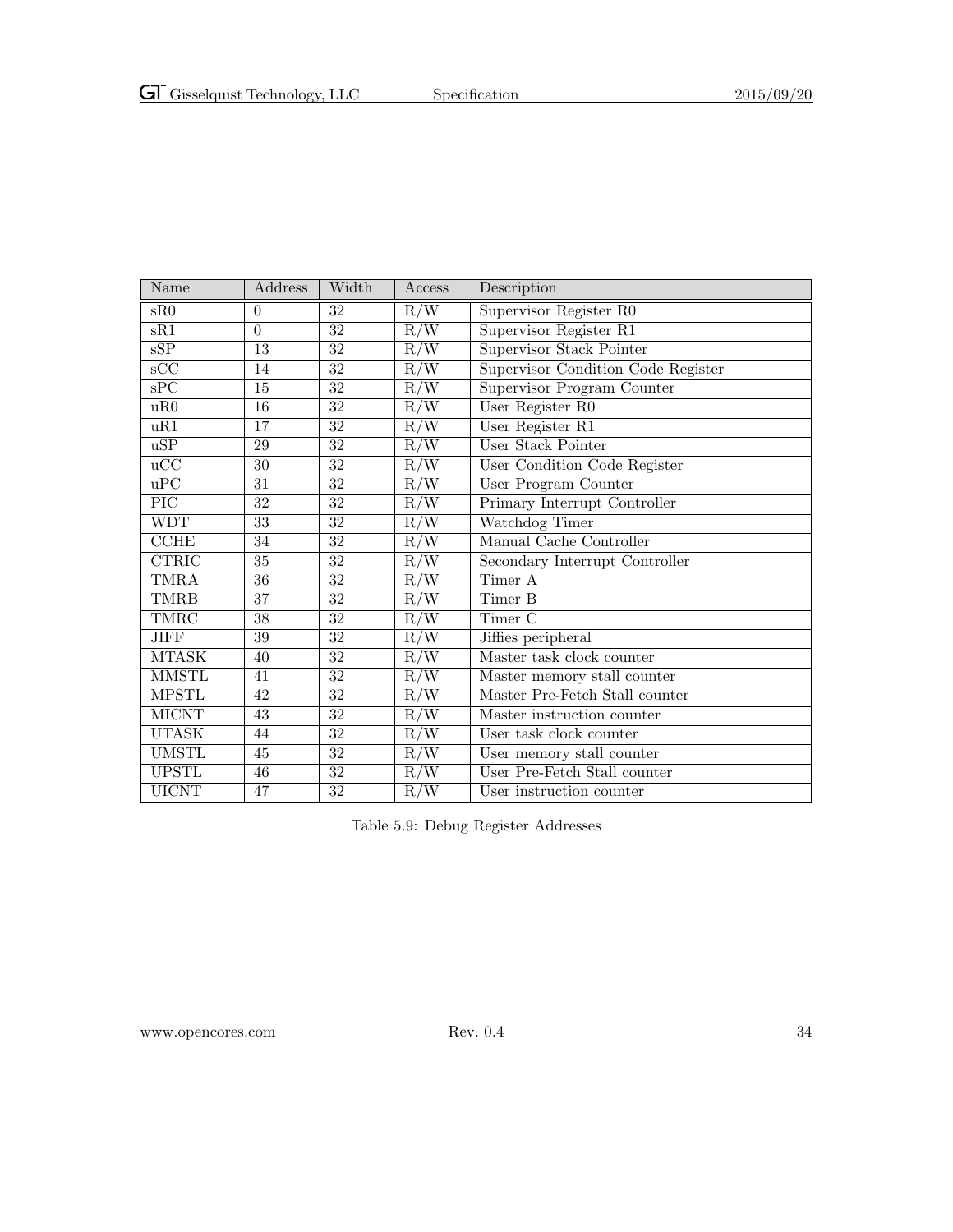### 6.

### Wishbone Datasheets

<span id="page-41-0"></span>The Zip System supports two wishbone ports, a slave debug port and a master port for the system itself. These are shown in Tbl. [6.1](#page-41-1) and Tbl. [6.2](#page-42-0) respectively. I do not recommend that you connect

| Description                | Specification                        |  |  |
|----------------------------|--------------------------------------|--|--|
| Revision level of wishbone | WB B4 spec                           |  |  |
| Type of interface          | Slave, Read/Write, single words only |  |  |
| Address Width              | $1$ -bit                             |  |  |
| Port size                  | $32$ -bit                            |  |  |
| Port granularity           | $32$ -bit                            |  |  |
| Maximum Operand Size       | $32$ -bit                            |  |  |
| Data transfer ordering     | (Irrelevant)                         |  |  |
| Clock constraints          | Works at 100 MHz on a Basys-3 board  |  |  |
|                            | Signal Name<br>Wishbone Equivalent   |  |  |
|                            | i_clk<br>$CLK_I$                     |  |  |
|                            | CYC_I<br>i_dbg_cyc                   |  |  |
|                            | i_dbg_stb<br>STB_I                   |  |  |
| Signal Names               | i_dbg_we<br>WE_I                     |  |  |
|                            | i_dbg_addr<br>ADR_I                  |  |  |
|                            | i_dbg_data<br>DAT_I                  |  |  |
|                            | o_dbg_ack<br>ACK_0                   |  |  |
|                            | STALL_0<br>o_dbg_stall               |  |  |
|                            | o_dbg_data<br>DAT <sub>-0</sub>      |  |  |

<span id="page-41-1"></span>Table 6.1: Wishbone Datasheet for the Debug Interface

these together through the interconnect. Rather, the debug port of the CPU should be accessible regardless of the state of the master bus.

You may wish to notice that neither the ERR nor the RETRY wires have been implemented. What this means is that the CPU is currently unable to detect a bus error condition, and so may stall indefinitely (hang) should it choose to access a value not on the bus, or a peripheral that is not yet properly configured.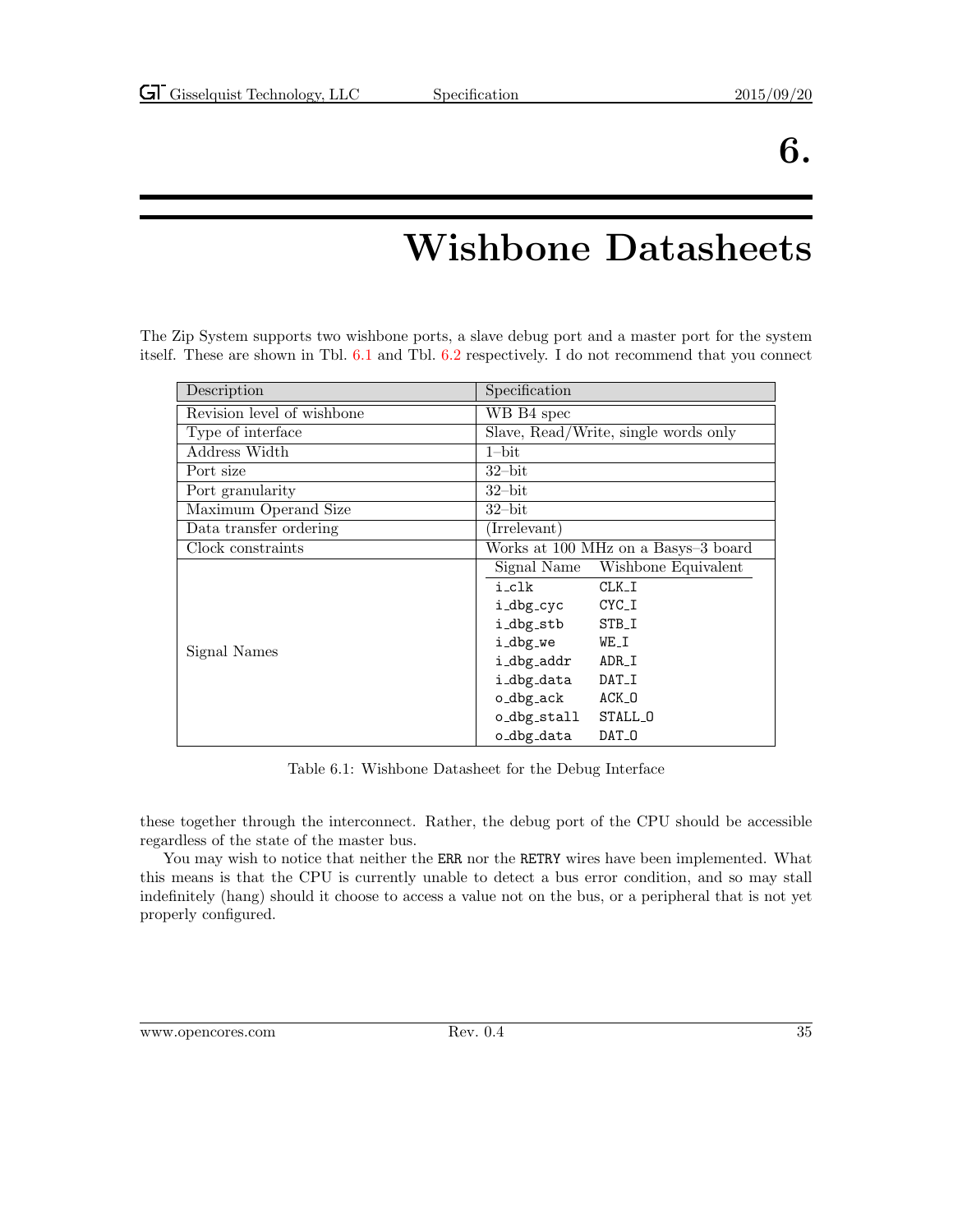| Description                | Specification                                 |
|----------------------------|-----------------------------------------------|
| Revision level of wishbone | WB B4 spec                                    |
| Type of interface          | Master, Read/Write, single cycle<br><b>or</b> |
|                            | pipelined                                     |
| Address Width              | $32$ -bit bits                                |
| Port size                  | $32$ -bit                                     |
| Port granularity           | $32$ -bit                                     |
| Maximum Operand Size       | $32$ -bit                                     |
| Data transfer ordering     | (Irrelevant)                                  |
| Clock constraints          | Works at 100 MHz on a Basys-3 board           |
|                            | Signal Name Wishbone Equivalent               |
|                            | i_clk<br>CLK 0                                |
|                            | CYC_0<br>o_wb_cyc                             |
|                            | o_wb_stb<br>STB_0                             |
| Signal Names               | WE_O<br>o_wb_we                               |
|                            | ADR_0<br>o_wb_addr                            |
|                            | o_wb_data<br>DAT_0                            |
|                            | i_wb_ack<br>$ACK_I$                           |
|                            | i_wb_stall<br>STALL I                         |
|                            | i_wb_data<br>DAT_I                            |

<span id="page-42-0"></span>Table 6.2: Wishbone Datasheet for the CPU as Master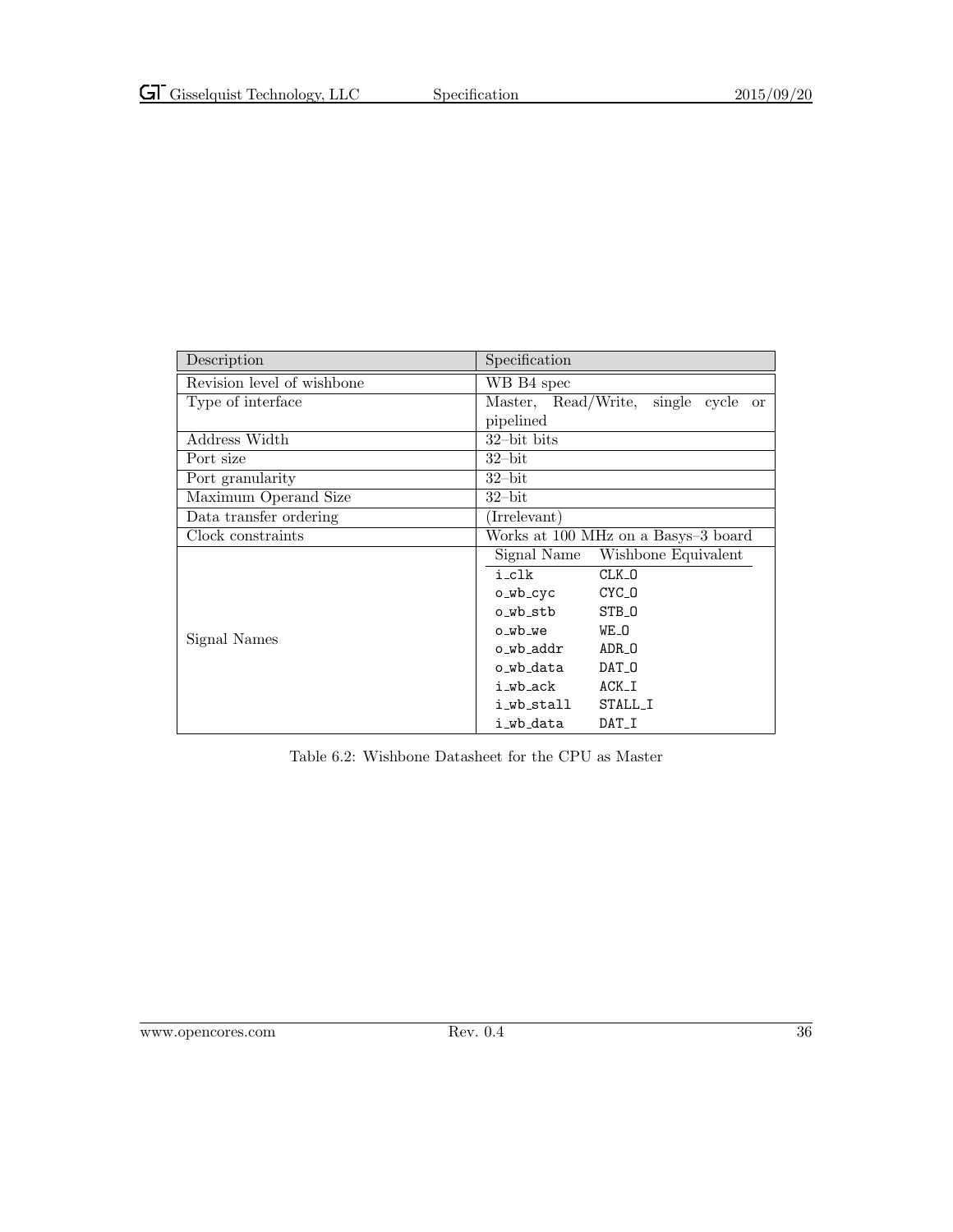### 7.

### **Clocks**

<span id="page-43-0"></span>This core is based upon the Basys–3 development board sold by Digilent. The Basys–3 development board contains one external 100 MHz clock, which is sufficient to run the Zip CPU core. I hesitate

| Name  | Source   | Rates (MHz) |                     | Description   |
|-------|----------|-------------|---------------------|---------------|
|       |          | Max         | Min                 |               |
| i_clk | External | $100$ MHz   | $100\;\mathrm{MHz}$ | System clock. |

<span id="page-43-1"></span>Table 7.1: List of Clocks

to suggest that the core can run faster than 100 MHz, since I have had struggled with various timing violations to keep it at 100 MHz. So, for now, I will only state that it can run at 100 MHz.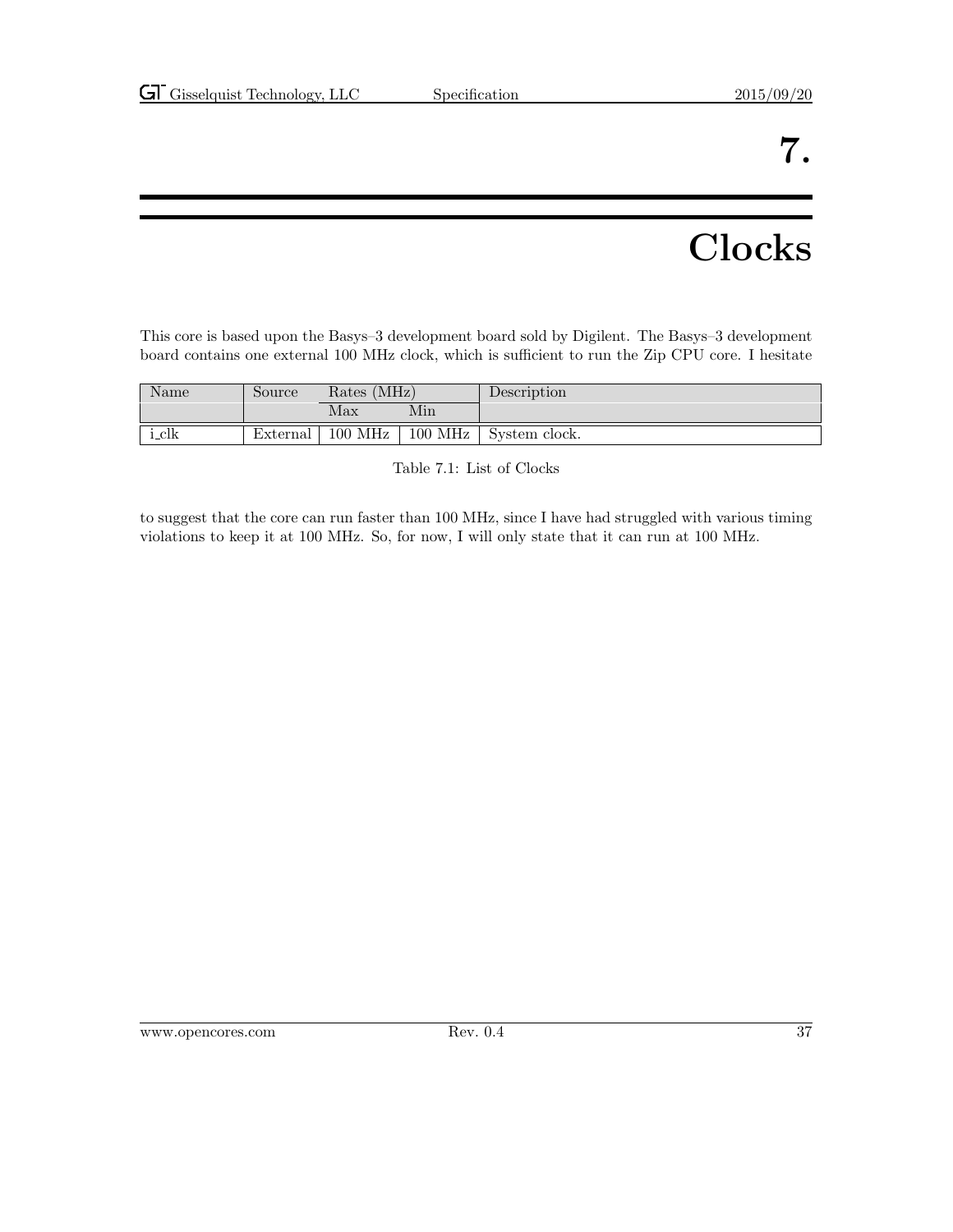### 8.

# I/O Ports

<span id="page-44-0"></span>The I/O ports to the Zip CPU may be grouped into three categories. The first is that of the master wishbone used by the CPU, then the slave wishbone used to command the CPU via a debugger, and then the rest. The first two of these were already discussed in the wishbone chapter. They are listed here for completeness in Tbl. [8.1](#page-44-1) and [8.2](#page-45-0) respectively.

There are only four other lines to the CPU: the external clock, external reset, incoming external interrupt line(s), and the outgoing debug interrupt line. These are shown in Tbl. [8.3.](#page-45-1) The clock line was discussed briefly in Chapt. [7.](#page-43-0) We typically run it at 100 MHz. The reset line is an active high reset. When asserted, the CPU will start running again from its reset address in memory. Further, depending upon how the CPU is configured and specifically on the START HALTED parameter, it may or may not start running automatically. The **i\_ext\_int** line is for an external interrupt. This line may be as wide as 6 external interrupts, depending upon the setting of the EXTERNAL INTERRUPTS line. As currently configured, the ZipSystem only supports one such interrupt line by default. For us, this line is the output of another interrupt controller, but that's a board specific setup detail. Finally, the Zip System produces one external interrupt whenever the CPU halts to wait for the debugger.

| Port       | Width | Direction | Description                                |
|------------|-------|-----------|--------------------------------------------|
| o_wb_cyc   | 1     | Output    | Indicates an active Wishbone cycle         |
| o_wb_stb   |       | Output    | WB Strobe signal                           |
| o wb we    |       | Output    | Write enable                               |
| o wb addr  | 32    | Output    | Bus address                                |
| o wb data  | 32    | Output    | Data on WB write                           |
| i wb ack   |       | Input     | Slave has completed a $R/W$ cycle          |
| i_wb_stall |       | Input     | $\overline{\text{WB}}$ bus slave not ready |
| i wb data  | 32    | Input     | Incoming bus data                          |

<span id="page-44-1"></span>Table 8.1: CPU Master Wishbone I/O Ports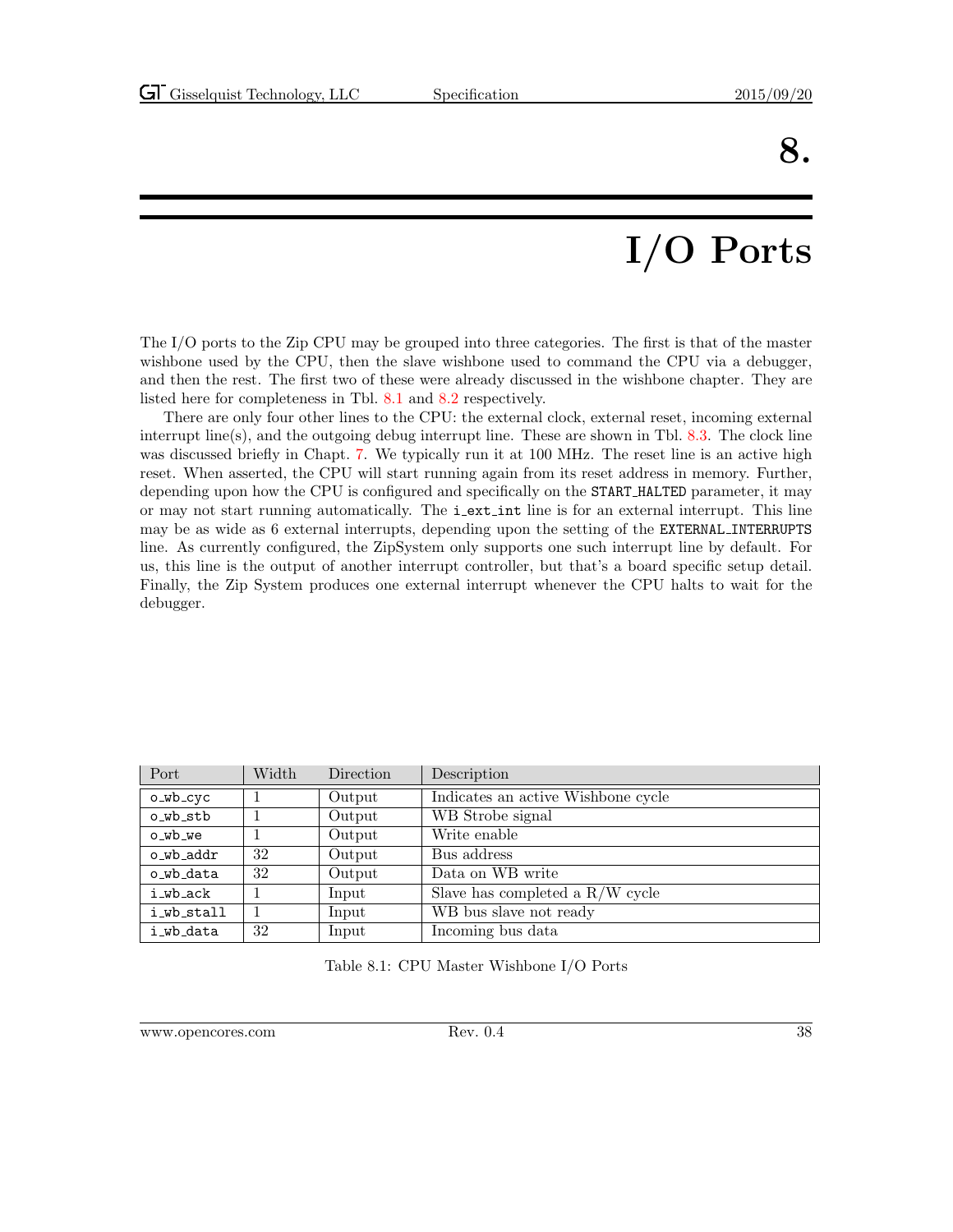| Port       | Width | Direction | Description                        |  |
|------------|-------|-----------|------------------------------------|--|
| i_wb_cyc   |       | Input     | Indicates an active Wishbone cycle |  |
| i_wb_stb   |       | Input     | WB Strobe signal                   |  |
| i_wb_we    |       | Input     | Write enable                       |  |
| i_wb_addr  |       | Input     | Bus address, command or data port  |  |
| i_wb_data  | 32    | Input     | Data on WB write                   |  |
| o_wb_ack   |       | Output    | Slave has completed a $R/W$ cycle  |  |
| o_wb_stall |       | Output    | WB bus slave not ready             |  |
| o_wb_data  | 32    | Output    | Incoming bus data                  |  |

<span id="page-45-0"></span>Table 8.2: CPU Debug Wishbone I/O Ports

| Port      | Width | Direction | Description                  |
|-----------|-------|-----------|------------------------------|
| i_clk     |       | Input     | The master CPU clock         |
| irst      |       | Input     | Active high reset line       |
| i_ext_int |       | Input     | Incoming external interrupts |
| o_ext_int |       | Output    | CPU Halted interrupt         |

<span id="page-45-1"></span>Table 8.3: I/O Ports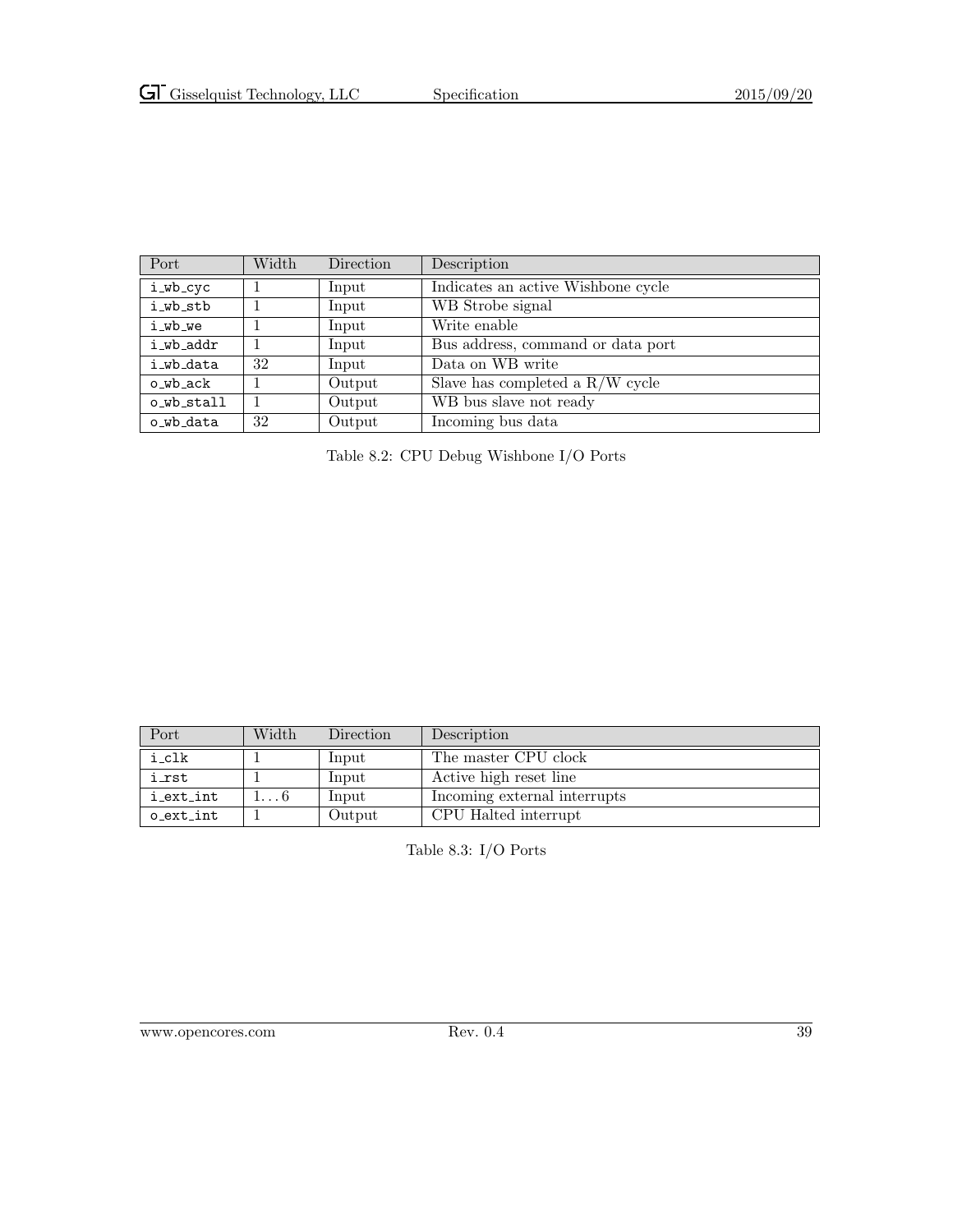### 9.

### Initial Assessment

<span id="page-46-0"></span>Having now worked with the Zip CPU for a while, it is worth offering an honest assessment of how well it works and how well it was designed. At the end of this assessment, I will propose some changes that may take place in a later version of this Zip CPU to make it better.

### <span id="page-46-1"></span>9.1 The Good

- The Zip CPU is light weight and fully featured as it exists today. For anyone who wishes to build a general purpose CPU and then to experiment with building and adding particular features, the Zip CPU makes a good starting point–it is fairly simple. Modifications should be simple enough.
- As an estimate of the "weight" of this implementation, the CPU has cost me less than 150 hours to implement from its inception.
- The Zip CPU was designed to be an implementable soft core that could be placed within an FPGA, controlling actions internal to the FPGA. It fits this role rather nicely. It does not fit the role of a system on a chip very well, but then it was never intended to be a system on a chip but rather a system within a chip.
- The extremely simplified instruction set of the Zip CPU was a good choice. Although it does not have many of the commonly used instructions, PUSH, POP, JSR, and RET among them, the simplified instruction set has demonstrated an amazing versatility. I will contend therefore and for anyone who will listen, that this instruction set offers a full and complete capability for whatever a user might wish to do with two exceptions: bytewise character access and accelerated floating-point support.
- This simplified instruction set is easy to decode.
- The simplified bus transactions (32-bit words only) were also very easy to implement.
- The novel approach of having a single interrupt vector, which just brings the CPU back to the instruction it left off at within the last interrupt context doesn't appear to have been that much of a problem. If most modern systems handle interrupt vectoring in software anyway, why maintain hardware support for it?
- My goal of a high rate of instructions per clock may not be the proper measure. For example, if instructions are being read from a SPI flash device, such as is common among FPGA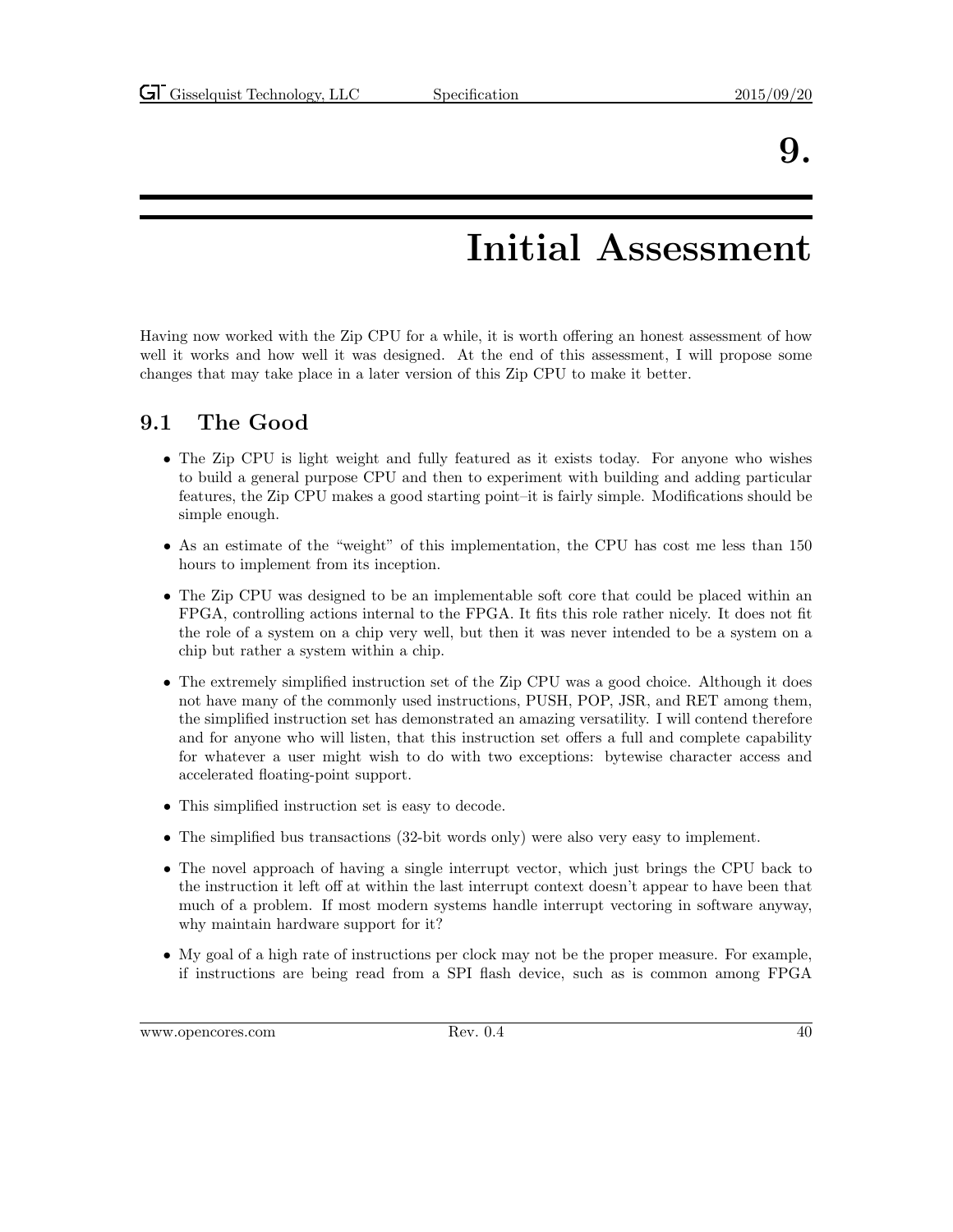implementations, these same instructions may suffer stalls of between 64 and 128 cycles per instruction just to read the instruction from the flash. Executing the instruction in a single clock cycle is no longer the appropriate measure. At the same time, it should be possible to use the DMA peripheral to copy instructions from the FLASH to a temporary memory location, after which they may be executed at a single instruction cycle per access again.

#### <span id="page-47-0"></span>9.2 The Not so Good

• While one of the stated goals was to use a small amount of logic,  $3k$  LUTs isn't that impressively small. Indeed, it's really much too expensive when compared against other 8 and 16-bit CPUs that have less than 1k LUTs.

Still, . . . it's not bad, it's just not astonishingly good.

• The fact that the instruction width equals the bus width means that the instruction fetch cycle will always be interfering with any load or store memory operation, with the only exception being if the instruction is already in the cache. This has become the fundamental limit on the speed and performance of the CPU! Those familiar with the Von–Neumann approach of sharing a bus between data and instructions will not be surprised by this assessment.

This could be fixed in one of three ways: the instruction set architecture could be modified to handle Very Long Instruction Words (VLIW) so that each 32–bit word would encode two or more instructions, the instruction fetch bus width could be increased from 32–bits to 64–bits or more, or the instruction bus could be separated from the data bus. Any and all of these approaches would increase the overall LUT count.

• The (non-existant) floating point unit was an after-thought, isn't even built as a potential option, and most likely won't support the full IEEE standard set of FPU instructions–even for single point precision. This (non-existant) capability would benefit the most from an out-oforder execution capability, which the Zip CPU does not have.

Still, sharing FPU registers with the main register set was a good idea and worth preserving, as it simplifies context swapping.

Perhaps this really isn't a problem, but rather a feature. By not implementing FPU instructions, the Zip CPU maintains a lower LUT count than it would have if it did implement these instructions.

- The CPU has no character support. This is both good and bad. Realistically, the CPU works just fine without it. Characters can be supported as subsets of 32-bit words without any problem. Practically, though, it will make compiling non-Zip CPU code difficult–especially anything that assumes size of  $(int) = 4*size$  of  $(char)$ , or that tries to create unions with characters and integers and then attempts to reference the address of the characters within that union.
- The Zip CPU does not support a data cache. One can still be built externally, but this is a limitation of the CPU proper as built. Further, under the theory of the Zip CPU design (that of an embedded soft-core processor within an FPGA, where any "address" may reference either memory or a peripheral that may have side-effects), any data cache would need to be based upon an initial knowledge of whether or not it is supporting memory (cachable) or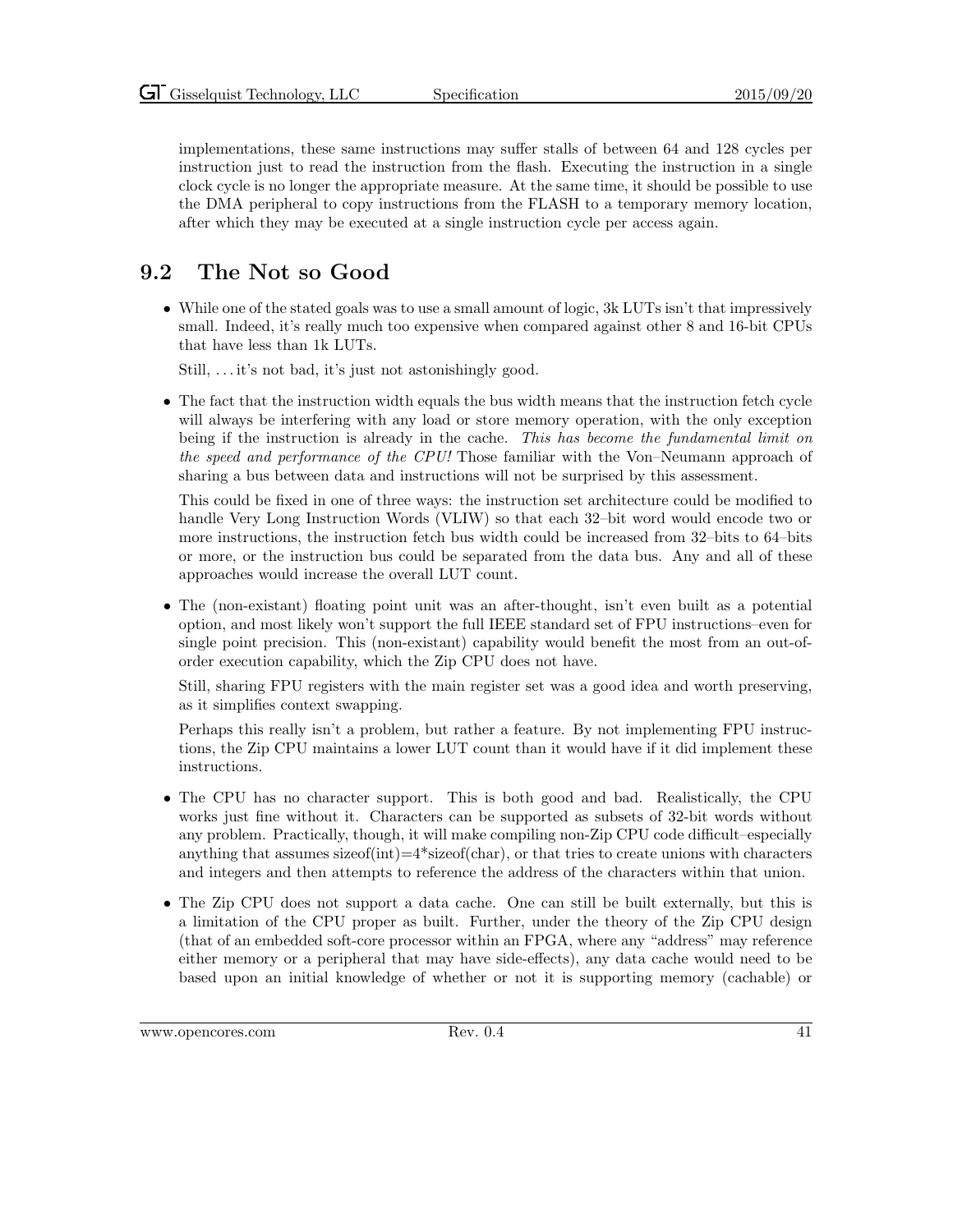peripherals. This knowledge must exist somewhere, and that somewhere is currently (and by design) external to the CPU.

This may also be written off as a "feature" of the Zip CPU, since the addition of a data cache can greatly increase the LUT count of a soft core.

- Many other instruction sets offer three operand instructions, whereas the Zip CPU only offers two operand instructions. This means that it takes the Zip CPU more instructions to do many of the same operations. The good part of this is that it gives the Zip CPU a greater amount of flexibility in its immediate operand mode, although that increased flexibility isn't necessarily as valuable as one might like.
- The Zip CPU does not currently detect and trap on either illegal instructions or bus errors. Attempts to access non–existent memory quietly return erroneous results, rather than halting the process (user mode) or halting or resetting the CPU (supervisor mode).
- The Zip CPU doesn't support out of order execution. I suppose it could be modified to do so, but then it would no longer be the "simple" and low LUT count CPU it was designed to be. The two primary results are that 1) loads may unnecessarily stall the CPU, even if other things could be done while waiting for the load to complete, 2) bus errors on stores will never be caught at the point of the error, and 3) branch prediction becomes more difficult.
- Although switching to an interrupt context in the Zip CPU design doesn't require a tremendous swapping of registers, in reality it still does–since any task swap still requires saving and restoring all 16 user registers. That's a lot of memory movement just to service an interrupt.
- The Zip CPU is by no means generic: it will never handle addresses larger than 32-bits (16GB) without a complete and total redesign. This may limit its utility as a generic CPU in the future, although as an embedded CPU within an FPGA this isn't really much of a limit or restriction.
- While the Zip CPU has its own assembler, it has no linker and does not (yet) support a compiler. The standard C library is an even longer shot. My dream of having binutils and gcc support has not been realized and at this rate may not be realized. (I've been intimidated by the challenge everytime I've looked through those codes.)
- While the Wishbone Bus (B4) supports a pipelined mode with single cycle execution, the Zip CPU is unable to exploit this parallelism. Instead, apart from the DMA and the pipelined prefetch, all loads and stores are single wishbone bus operations requiring a minimum of 3 clocks. (In practice, this has turned into 7-clocks.)

#### <span id="page-48-0"></span>9.3 The Next Generation

This section could also be labeled as my "To do" list.

Given the feedback listed above, perhaps its time to consider what changes could be made to improve the Zip CPU in the future. I offer the following as proposals:

• Remove the low LUT goal. It wasn't really achieved, and the proposals below will only increase the amount of logic the Zip CPU requires. While I expect that the Zip CPU will always be somewhat of a light weight, it will never be the smallest kid on the block.